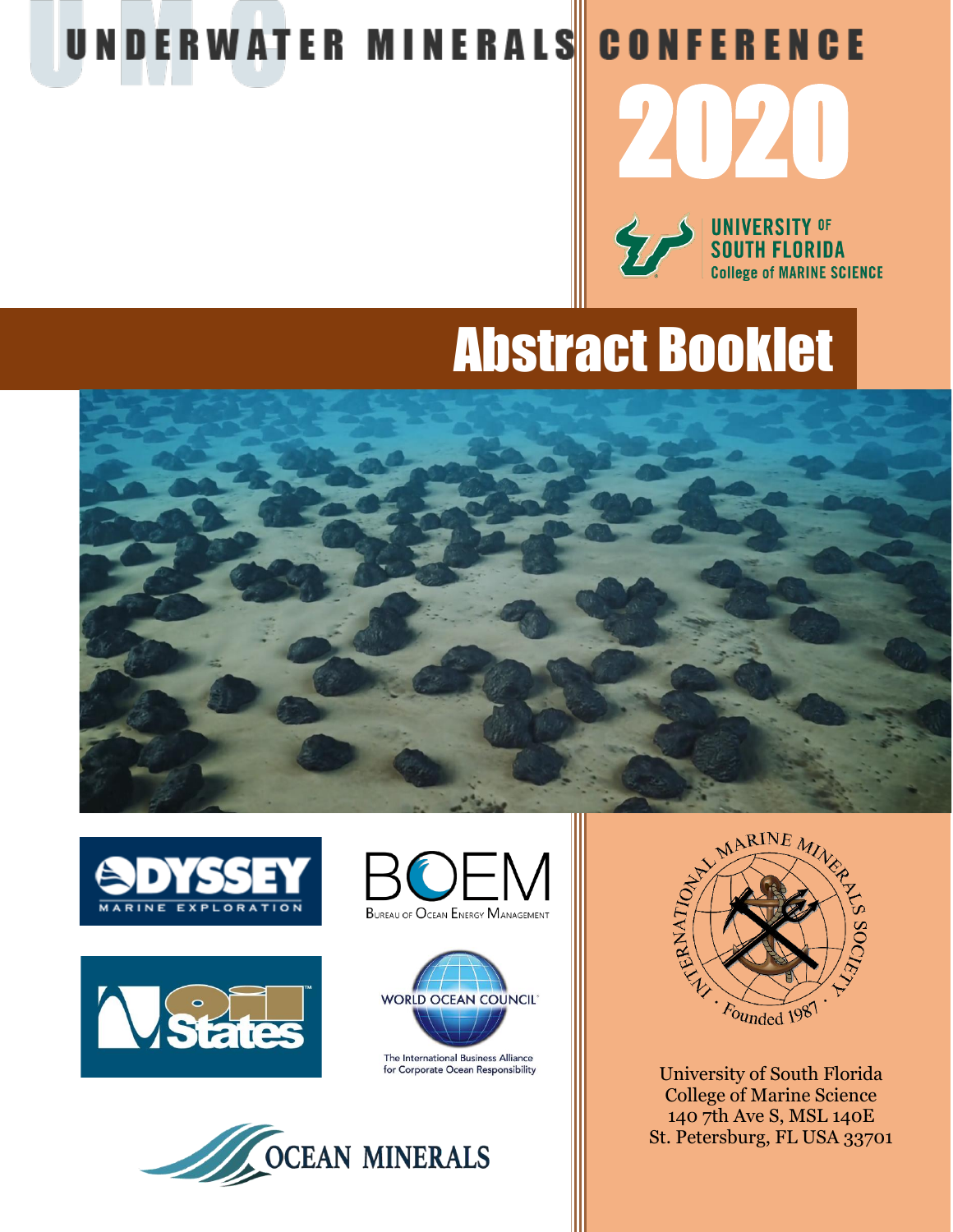

### Table of Contents

| <b>Vertical Transport System: Ready to Launch</b>                                                                               | $\boldsymbol{3}$ |
|---------------------------------------------------------------------------------------------------------------------------------|------------------|
| A Free-Standing Deep-Sea Mining Vertical Transport System                                                                       | 4                |
| <b>Model Test of Skip Lifting System for Deep-sea Mining</b>                                                                    | 5                |
| A Review of the R&D on Riser System for the Manganese Nodules Exploitation                                                      | 6                |
| <b>Environmentally Benign Nodule Extraction Method Using Autonomous Swarm Robotics</b>                                          | 7                |
| Processing of Mn nodules with a combined pyro-hydrometallurgical "zero-waste" approach 8                                        |                  |
| <b>Exploration Systems for Seafloor Massive Sulfides - A Conceptual Design</b>                                                  | 9                |
| A new approach to 3D SMS mineralization assessments                                                                             | 10               |
| <b>Mapping seafloor minerals with AUV</b>                                                                                       | 11               |
| Real-Time Agile Volumetric Sonar Solution for Mapping, Identification, Monitoring and<br><b>Mapping</b>                         | 12               |
| Preliminary economic feasibility analysis of mound type methane hydrate mining                                                  | 14               |
| Polymetallic Nodule Mining: Plume reduction at the source                                                                       | 15               |
| Sediment discharges from mining vehicles, experiments to find the optimal release conditions                                    | 16               |
| Status of US DOE Project to Develop a Subsea Mining System that Mitigates the<br><b>Environmental Impact of Sediment Plumes</b> | 17               |
| Deep-Sea Mining Sediment Plumes: Recent Progress and Next Steps                                                                 | 18               |
| <b>GSR Update: Technological Advances and Environmental Responsibility</b>                                                      | 19               |
| Cobalt, a Uniquely Deep-Ocean Critical Metal Resource                                                                           | 20               |
| Resource considerations of phosphate-rich ferromanganese crust and phosphorite deposits<br>from the summit of Rio Grande Rise   | 21               |
| Deep Sea Mineral Resources on the Norwegian Continental Shelf                                                                   | 22               |
| <b>Status of Exploration in the German License Area for Polymetallic Nodules</b>                                                | 23               |
| The Hunt for Deep Sea Minerals - Identifying and Analyzing Formation Areas of Marine<br><b>Minerals</b>                         | 24               |

1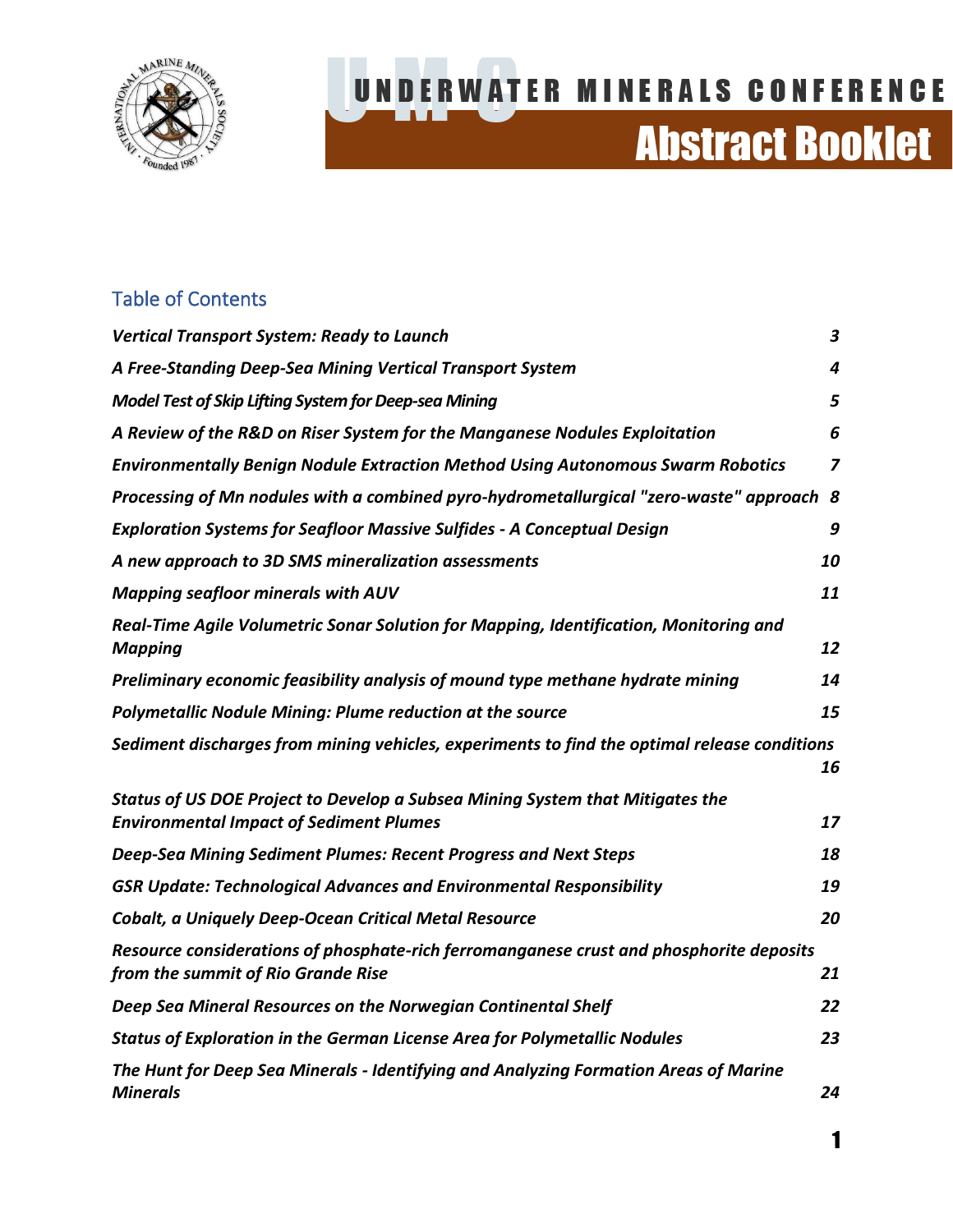

# UNDERWATER MINERALS CONFERENCE

# Abstract Booklet

| Traditional dimensions of seabed resource management in the Pacific                                                                 | 25 |
|-------------------------------------------------------------------------------------------------------------------------------------|----|
| Application of Artificial Intelligence technologies and workflows to support marine mineral<br>resource estimation                  | 26 |
| <b>Blue Solutions for a Green Energy Future</b>                                                                                     | 27 |
| <b>Observations of Benthic Boundary Layer Processes for Marine Mineral Extraction</b>                                               | 28 |
| Ideas and suggestions for environmental baseline studies related to future mineral extraction<br>on the Norwegian continental shelf | 29 |
| <b>Water-Column Physics, Seafloor Massive Sulphides, and Polymetallic Nodules</b>                                                   | 30 |
| Ocean Minerals Program to Address the Critical Metals Supply Chain                                                                  | 31 |
| Benthic foraminifera are useful indicators of ecological quality status for marine mining<br>environmental impact assessment        | 32 |
| The Law of the Sea Amendment (BBNJ) and What this New Regulation Means to the Deep<br><b>Seabed Mining Community</b>                | 33 |
| Prospectivity mapping of seabed minerals using satellite remote sensing data: the<br><b>SAGRESsmart project</b>                     | 34 |
| An integrative metallogenetic study of seabed mineral deposits in the pan-European seas:<br><b>GeoERA-MINDeSEA</b>                  | 35 |
| Regional and fine-scale variability in chemical and mineralogical composition of the<br>hydrogenetic ferromanganese crusts          | 36 |
| Geographic and Oceanographic factors that impact the composition of FeMn crusts                                                     | 37 |
| Cobalt-rich Ferromanganese Crusts from the Canary Islands Seamounts: Mineralogy and<br>Geochemistry                                 | 38 |
| Reconstruction of hydrothermal ore-forming system evolution during 100 kyr based on<br>massive sulfides                             | 39 |
| Ship Happens: Contingency Planning for Deep-Sea Mining in Light of Exxon Valdez                                                     | 40 |
| IP Licensing for Deep Seabed Mining (DSM): Leave the Regulatory Gap or Fill it?                                                     | 41 |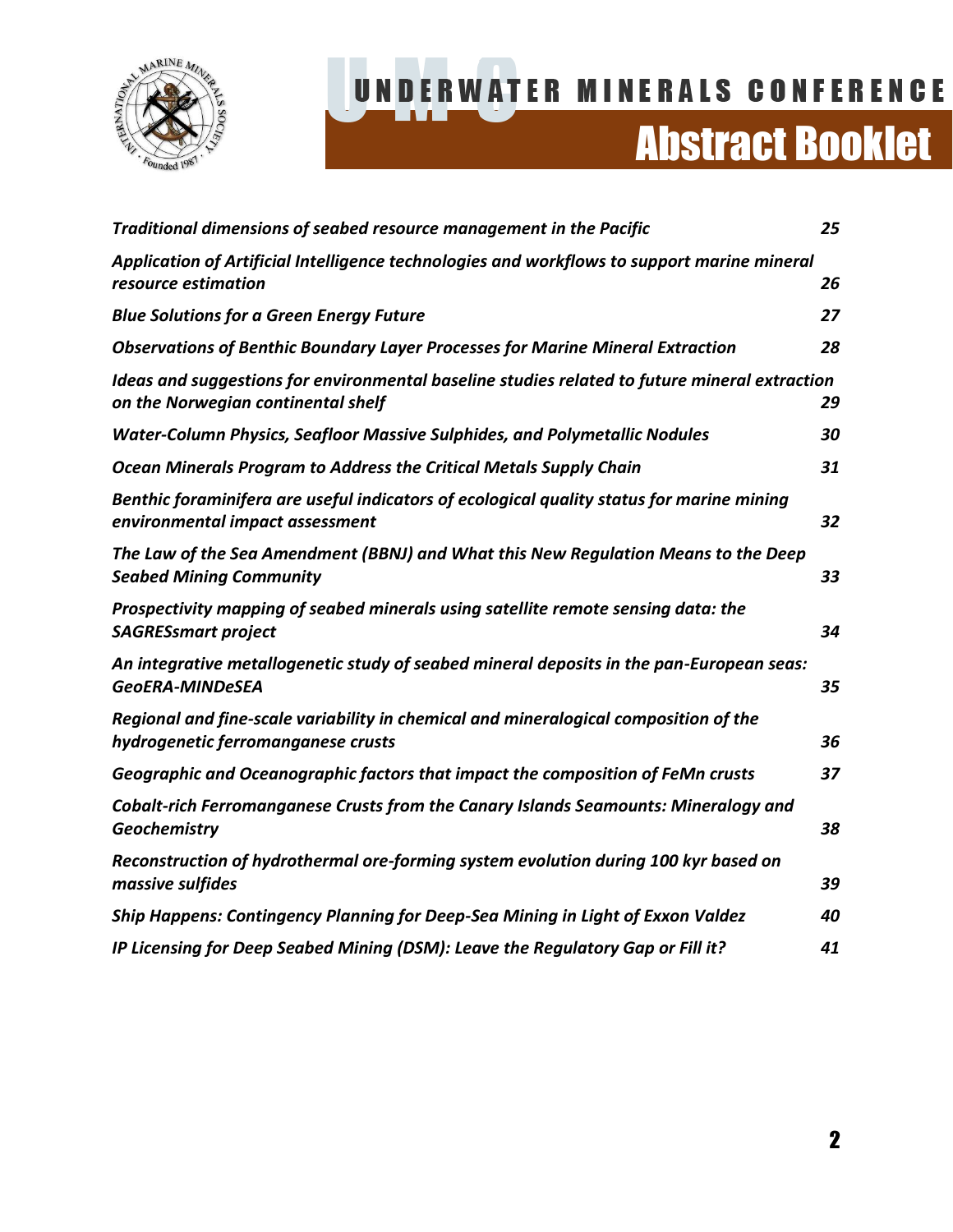

### <span id="page-3-0"></span>Vertical Transport System: Ready to Launch

#### Wiebe Boomsma (Royal IHC)

Development of sustainable technology increases the pressure on raw material resources and deep-sea mining is becoming more and more a viable alternative for terrestrial mining. Royal IHC has been at the forefront of this development for many years, leading the research consortia Blue Mining and Blue Nodules, which has resulted in technology for harvesting and vertical transport of polymetallic nodules. In this paper the science and technology involved in the vertical transport system will be discussed in detail. Fundamental knowledge about the transport processes and nodule degradation including methods for validations on different scales will be addressed. This fundamental knowledge is used to develop the hardware for the vertical transport system. The paper will focus on the development of the booster station, an innovation using proven pumping technology for use in ultra-deep waters, including the booster station placement along the vertical transport system with focus on redundancy. A special open permanent magnet motor, called the deep-sea special motor has been developed and thoroughly tested to be able to reliability drive the centrifugal pomp. Finally, the monitoring and control system for efficient clog free nodule transport will be addressed. This development has been a process of continuous testing and learning and finally resulted in a vertical transport system that is ready to launch.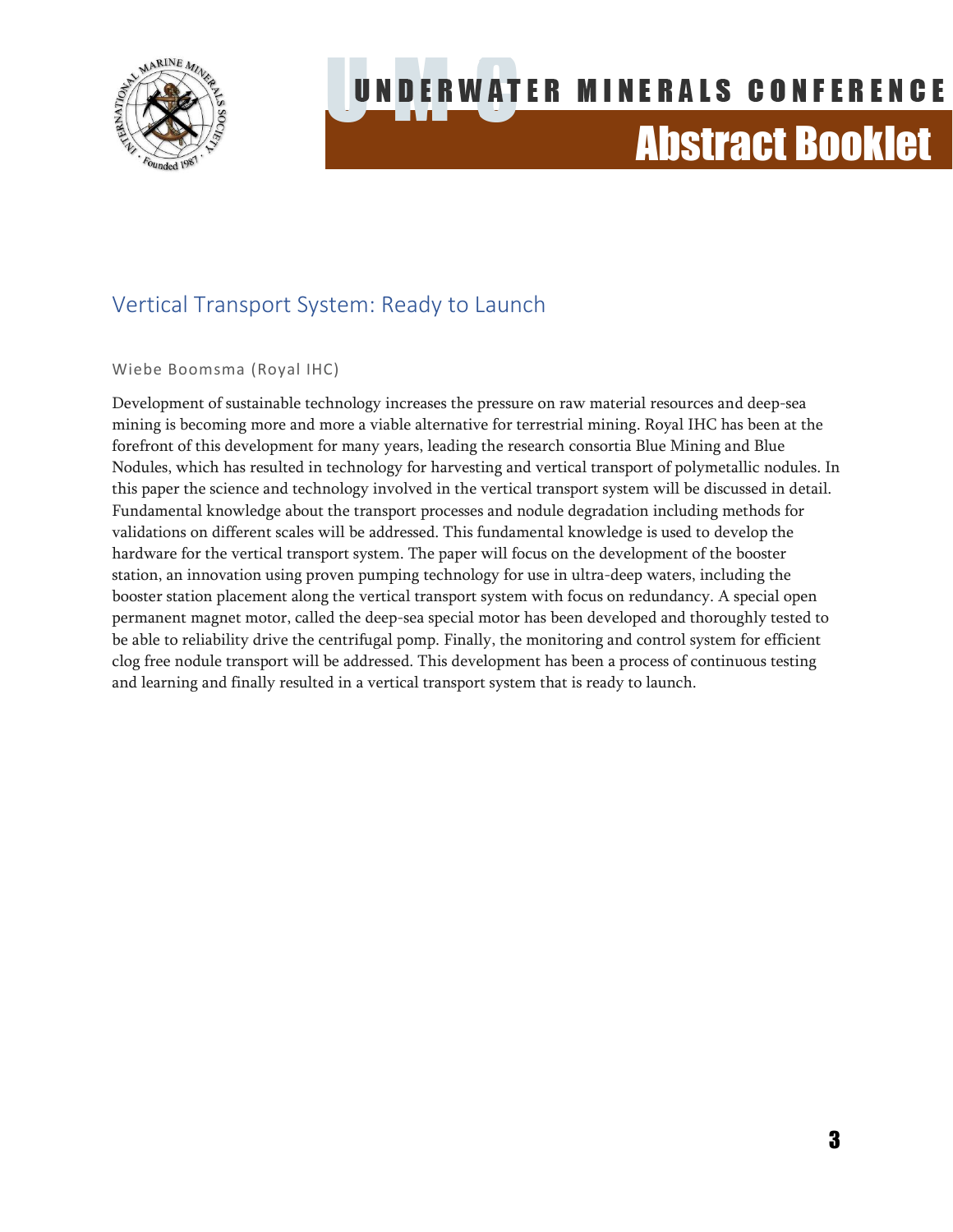

### <span id="page-4-0"></span>A Free-Standing Deep-Sea Mining Vertical Transport System

#### Frank Lim (2H Offshore)

Deep sea mining vertical transport systems (VTS), either in design or concept, usually involve a riser string installed and hanging from the surface production vessel. This is necessary, for example in the Clarion-Clipperton zone, because the vessel needs to follow the harvesting crawler on the seabed to cover a large area to gather manganese nodules to achieve commercial production targets. The Nautilus Minerals VTS design for the Solwara 1 project is also a free-hanging riser carrying a pump that hovers over the seabed to transfer crushed massive sulphide ores. In both the above cases, a flexible hose jumper arranged in an expandable shape is used to link the seabed crawler to the bottom of the free hanging riser string to allow flexibility in the crawler's movement. At UMC 2018 in Bergen, the authors presented a radical proposal that in the mining of seafloor massive sulphide deposits a free-standing VTS solution can have many advantages over the 'conventional' free-hanging configuration. This is mainly attributed to the fact that massive sulphide mining involves a significant amount of digging, sorting and crushing before the ores are transported to the surface. Hence the mining activities take place in a relatively confined area that can be reached by a stationary surface vessel and VTS over a long period of time. The free-standing VTS can be deployed and retrieved by a separate, dedicated installation spread, but designed to be relocated by the production vessel. The riser is anchored to the seabed and maintained in a free-standing configuration by a buoyancy tank located far enough below the sea level to avoid waves and high surface currents. A flexible hose jumper connects the top of the free-standing riser to the production vessel that will de-couple the latter's motions from the riser. This jumper offers an important safety feature that its top end can be disconnected during bad storm conditions thereby allowing the vessel to seek shelter until the weather improves. This paper follows up the 2018 presentation by providing further definitions of such a deep sea mining free-standing VTS to demonstrate its technical feasibility. Experience will be drawn from the authors' first hand design involvements in several major oil & gas projects where such free-standing risers have been deployed and are still in use in water depths up to 2,500m. Specific mining requirements and operating scenarios with the seabed crawler are addressed.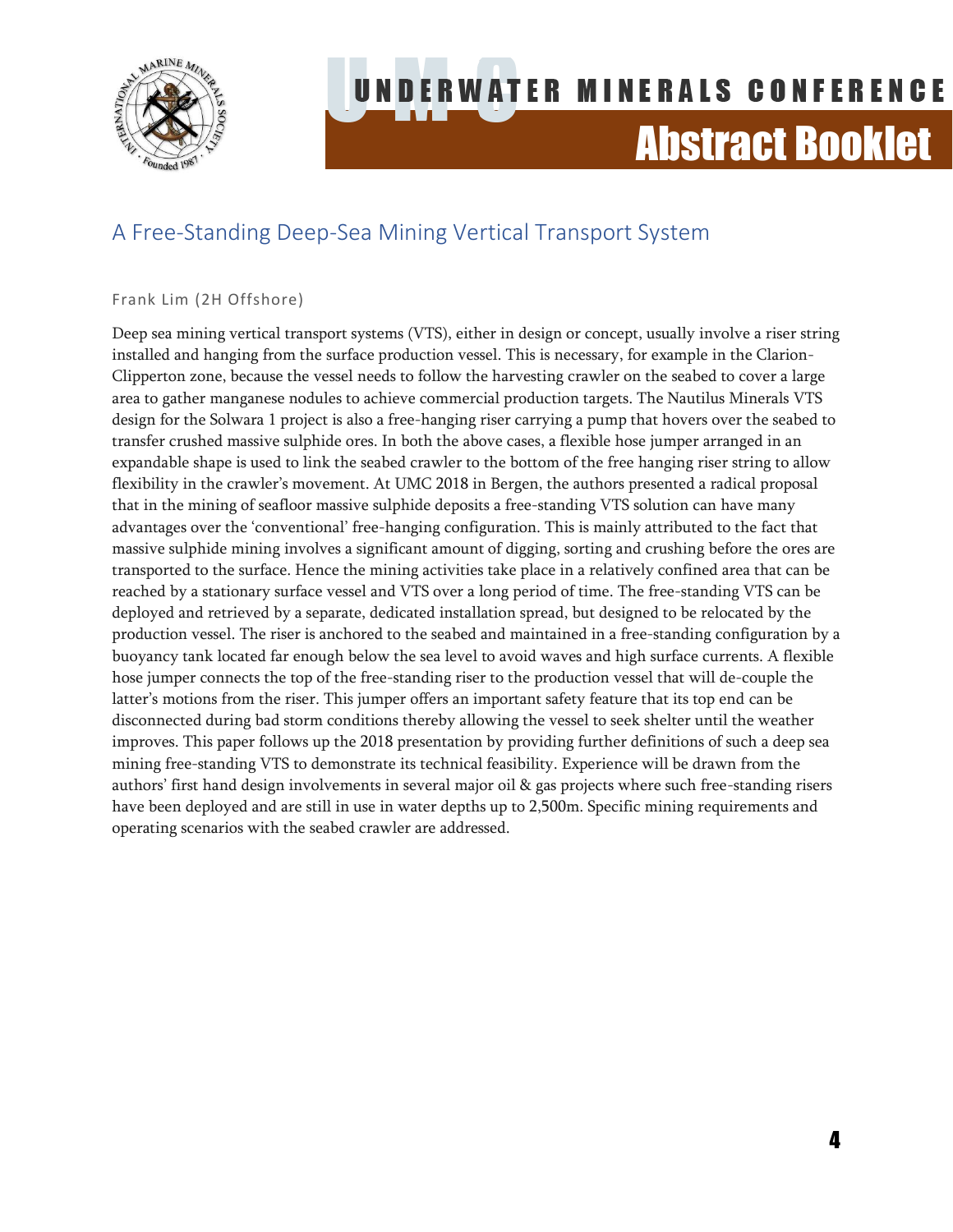

### <span id="page-5-0"></span>Model Test of Skip Lifting System for Deep-sea Mining

Jianyu Xiao, Ning Yang, Sup Hong, John Parianos (IDSSE, China)

Skip lifting is a new concept of mechanical lifting system for deep-sea mining. It is expected that the skip lifting is capital cost effective and energy efficient compared to hydraulic pump lifting system. Furthermore, the less by-products of seawater and sediment is very attractive in the aspect of environment. This paper presents fundamental results of scaled model test conducted for the purpose of technological feasibility study on skip-lifting system. Main measurement factors are system configuration, angular response and horizontal acceleration of buffer station. It will provide reference data for the pilot test and the commercial realization. The hydrodynamic resistance of skips obtained from single skip test can explore the main composition of water resistance.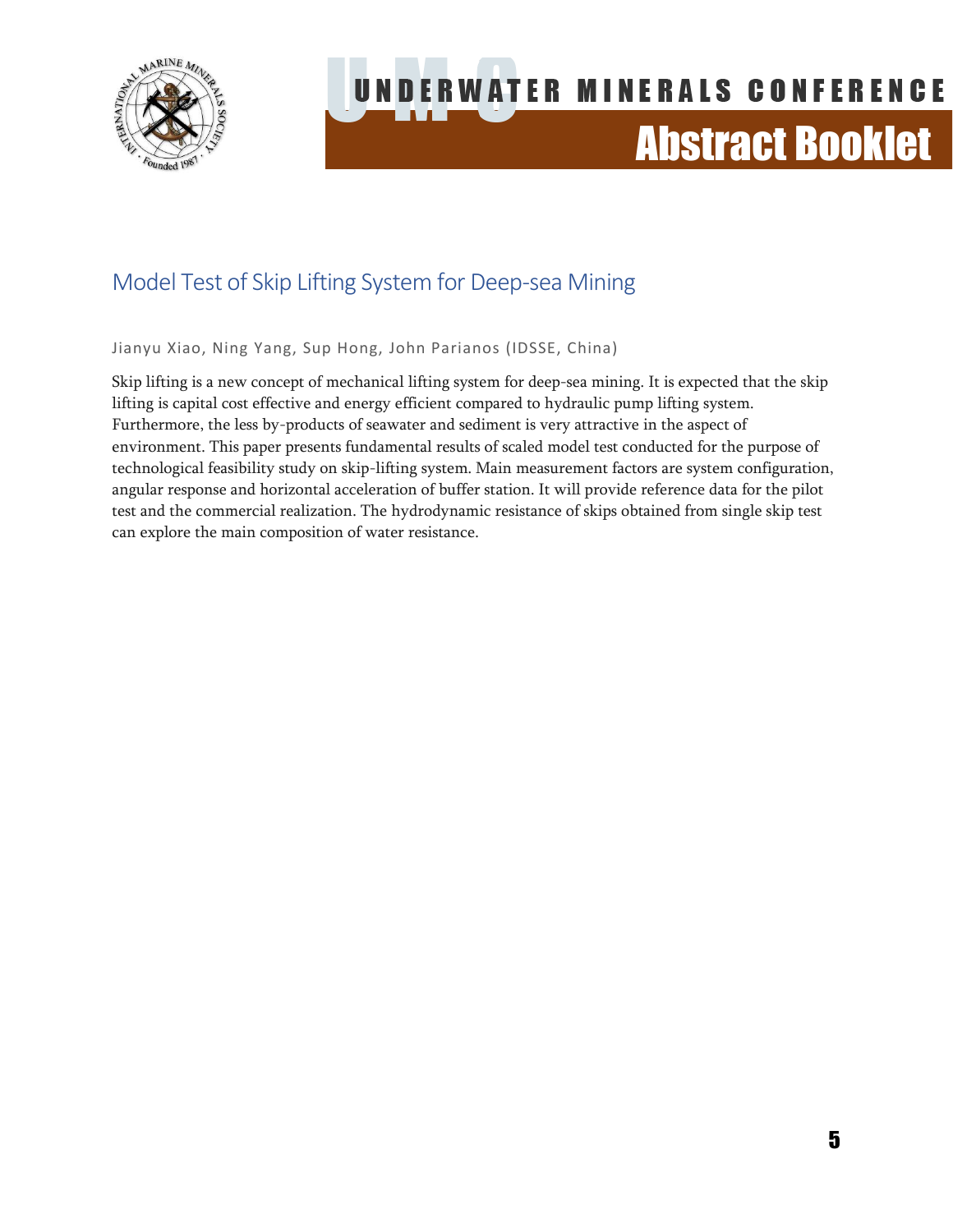

### <span id="page-6-0"></span>A Review of the R&D on Riser System for the Manganese Nodules Exploitation

Marcio Yamamoto (National Maritime Research Institute, Japan)

Since the 1970s, several countries have been carried out the research and development of technologies for the exploration of the manganese nodules located in Clarion-Clipperton Zone. In parallel, the Petroleum Industry has also developed its own technology, which currently can produce hydrocarbon in a water depth deeper than 2000m and to drill an exploratory well in water depth over 3000m. In this article, we will present a review of the R&D of the riser system for the manganese nodules exploitation over the last 5 decades. However, the CCZ contract holders have been focused on the exploration and appraisal of the reserves during the last decade resulting in a hiatus of R&D for the exploitation. To fill a small part of this gap, we will present an initial numerical study of the riser system, which was calculated using the state-ofthe-art tools and knowledge borrowed from the Petroleum Industry. We intend to simulate the dynamic response of a rigid pipe under different sea currents and waves. Then we discuss the viability of this concept of the riser system in terms of criteria widely used in the Petroleum Industry.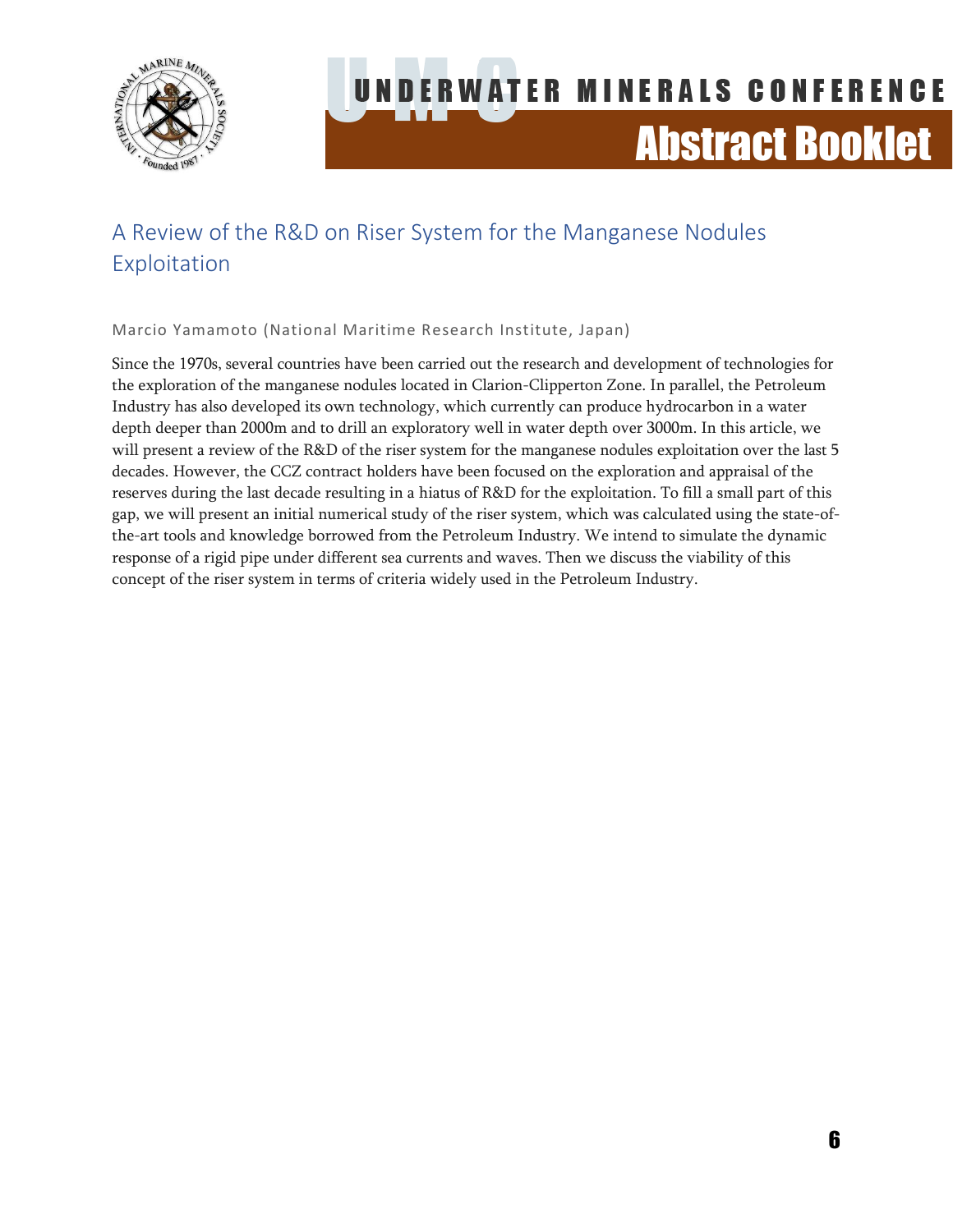

### <span id="page-7-0"></span>Environmentally Benign Nodule Extraction Method Using Autonomous Swarm Robotics

#### Benjamin Pietro Filardo (Pliant Energy Systems)

The presentation will detail an alternate nodule mining method that deploys swarms of autonomous robots to retrieve nodules. The robots make minimal contact with the sea floor while plucking individual nodules from the sediment. This method holds the promise of overcoming the two greatest challenges to the establishment of a robust nodule mining industry. The first challenge is public perception of environmental harm and resulting pressure on elected officials and policy makers. The second challenge is the combination of high technical risk plus high CAPEX required to initiate commercial operations. The currently predominant nodule mining approach utilizes a large crawler that lifts nodules and the top layer of sediment to create a slurry that is pumped through a riser to a surface ship. Tailings are returned to the ocean. Benthic organisms along the mining path are killed, sediment is compacted by the crawler's tracks and plumes are created by the crawler and by tailings return. Defense against criticisms of this method compares potential ecological damage with the greater ecological damage of land mining and points out that only a very small portion of the world's abyssal plains will be mined. While valid, this defense may not assuage the growing visceral popular opposition that is threatening to delay the onset of commercial mining. If/when commercial mining commences, popular opposition will pose an ever-present risk of shut down. Therefore, a nodule extraction method that minimizes or eliminates environmental damage is needed. The proposed alternative method may also reduce techno-economic risk. A commercial-scale crawler is a large and complex asset. Failure of a single sub-component, such as a bolt on a caterpillar track, may cause the entire operation to halt. Retrieval of the crawler for repairs is expensive and risky. With the swarm robotics method, individual robot failures will not significantly impact operations. Smallscale commercial mining can begin with a lower number of fixed-size robots and be scale-up by increasing the number of robots. The manufacture of a very large number of small robots allows for economies of scale through mass production. The currently predominant approach utilizes a pumped riser to deliver nodule slurry to a surface ship, another process that is vulnerable to a single point of failure halting operations. Therefore, the economic feasibility of using solid propellant lift bags to raise baskets of nodules to the surface must be investigated. Retrieval of the baskets at the surface may be achieved through autonomous surface vessels delivering baskets to mother ship(s). The slide presentation will include an overview of several emerging 21st century technologies that make this approach possible, and an overview of the different vehicle types required. There will be a brief explanation of why the unique robotic platform being developed by Pliant Energy Systems is well suited for one of the required vehicle types.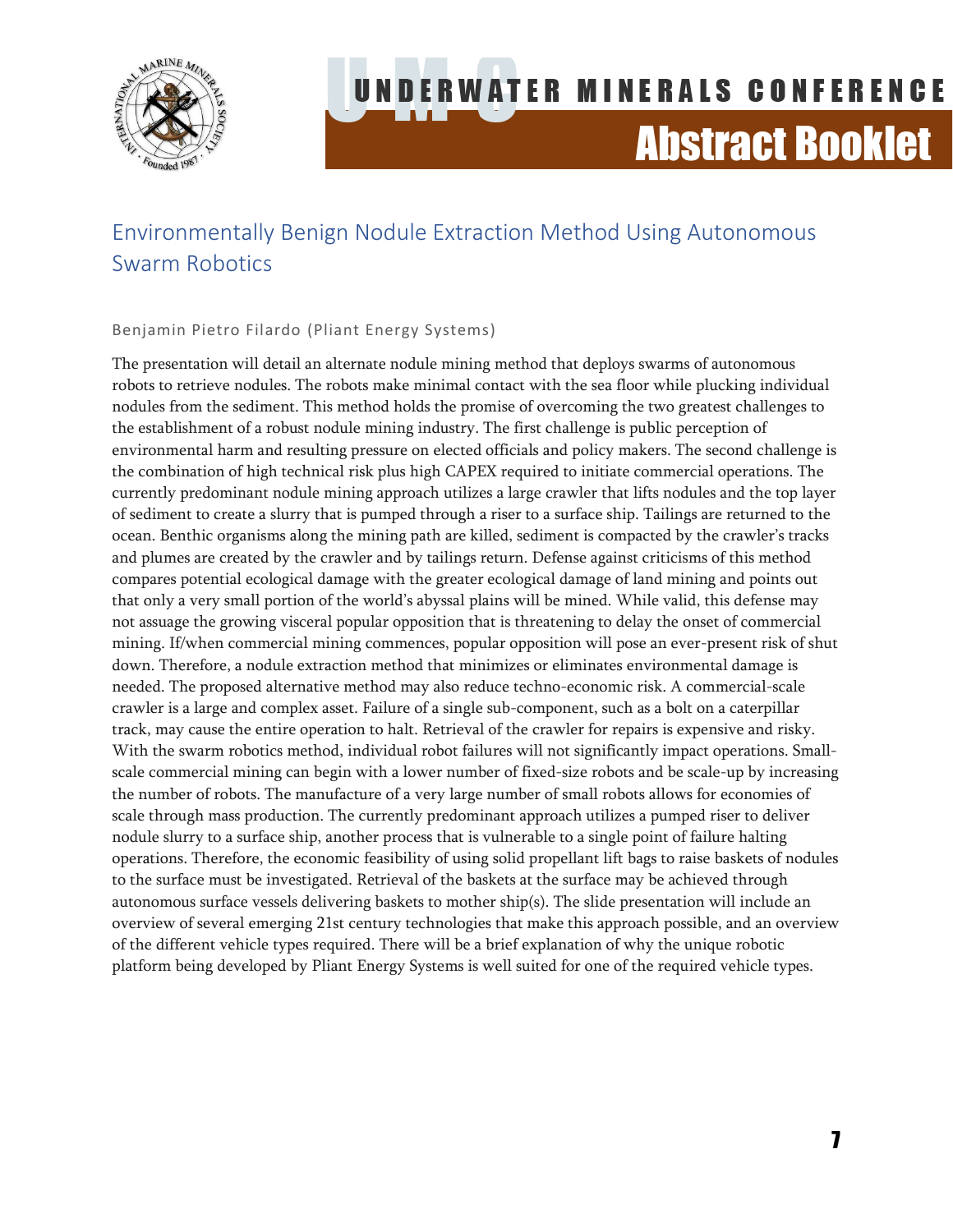

### <span id="page-8-0"></span>Processing of Mn nodules with a combined pyro-hydrometallurgical "zero-waste" approach

#### Thomas Kuhn (Federal Institute for Geosciences and Natural Resources, Germany)

BGR and their partners at the Universities of Aachen and Clausthal in Germany have developed a combined pyro-hydrometallurgical route for the processing of the Mn nodules. This approach ensures that the nodules will be used as a whole with almost zero waste production. In a first step the nodules will be dried and pre-reduced in a rotary kiln at about 800°C followed by their feeding into an electric arc furnace (EAF). Complete smelting of the nodules in the EAF is realized at about 1450°C with the addition of fluxing agents (mainly quartz and lime) and coal as reducing agent. At these temperatures the target metals cobalt, copper, nickel, and molybdenum will be reduced to their metallic state and concentrated in a metal melt at the bottom of the arc furnace. A part of iron will inevitably be enriched in the metal melt as well and has to be removed in a successive step. Manganese and all silicate phases remain in the molten slag. The liquid metal melt can be separated from the liquid slag because of its higher density and can, thus, be tapped from the bottom part of the EAF. The metal melt will be transferred into a top-blown rotary converter (TBRC) and oxygen is blown (from a top lance) into the melt to oxidize and remove most of the iron. Finally, the metal melt will be cooled down to form a metal alloy either as granulate (< 1 cm grain size) or it will be atomized to form a powder with less than 5 mm grain size (Sommerfeld et al., 2018). Mass balance calculations show that the final metal alloy makes up only about 4.5 mass-% of the charged manganese nodules which is a significant reduction of the mass flow for the following hydrometallurgical treatment. The latter is necessary to separate the metals from each other (which is not possible through pyrometallurgy) and produce marketable intermediate products such as copper-cathode as well as Ni and Co salts. A Mn-rich slag will be produced during the first melting step, i.e., during melting of the Mn nodules. With 49 wt.% MnO, this slag is similar to manganese-rich primary ores such as from the Comilog mine in Gabun. Thus, through further melting of this Mn-rich slag at about 1550°C and subsequently at 1650°C as well as with the addition of further fluxing agents it is possible to produce ferromanganese and silicomanganese, respectively. Both of which are products which can be sold to the steel industry. The remaining final slag is chemically and mineralogically stable and free of toxic substances in terms of its use under normal environmental conditions. Therefore, it could be used either as additive during cement production or as filling material for roads, buildings or landfill sealings. This approach was developed at extended lab scale (20 - 30 kg of nodules per experiment) and a demonstration project at pilot plant scale (100 - 300 kg per hour over 72 hours) is currently in progress.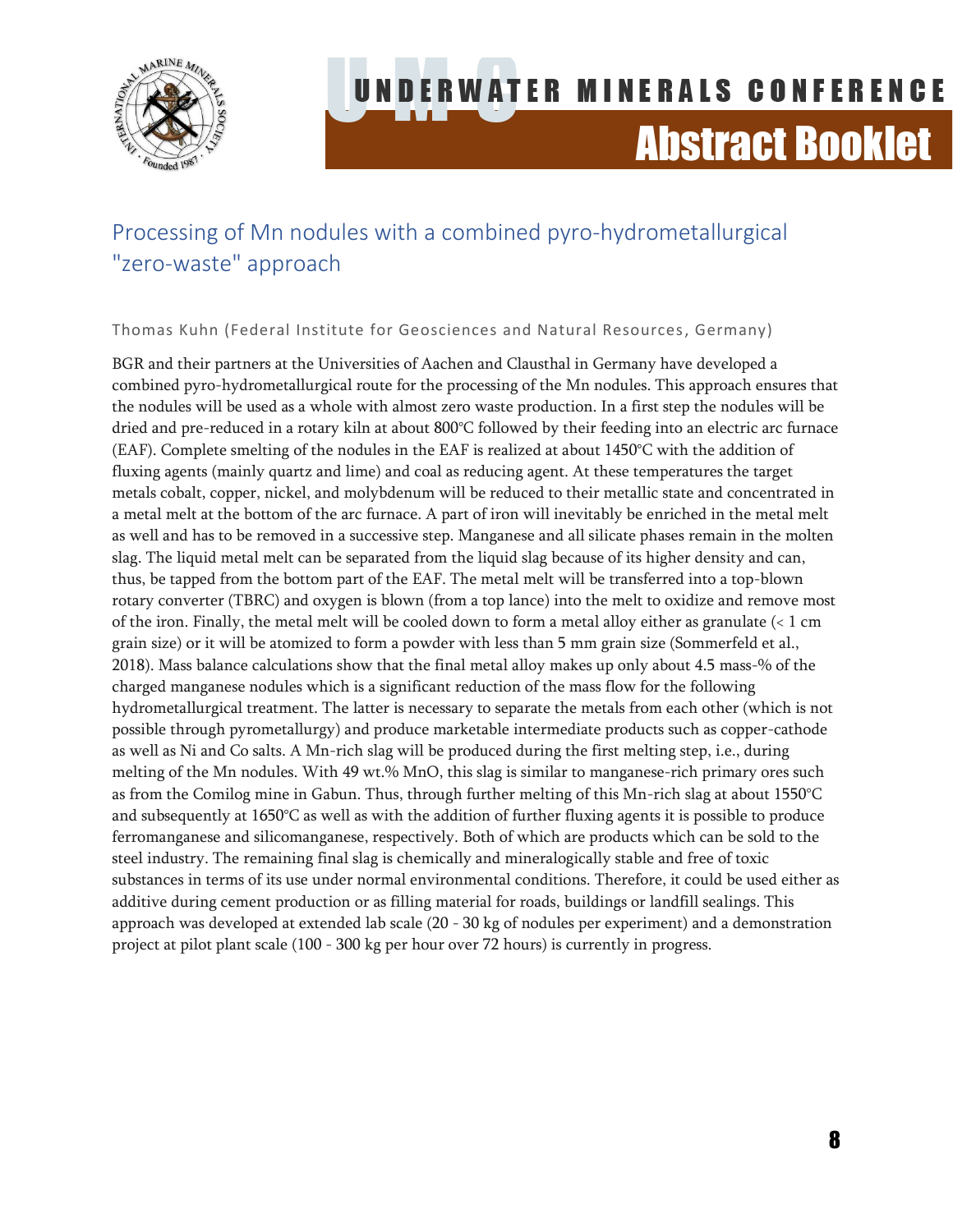

### <span id="page-9-0"></span>Exploration Systems for Seafloor Massive Sulfides - A Conceptual Design

#### Steinar Ellefmo (Norwegian University of Science and Technology)

Seafloor massive sulfides (SMS) could potentially be mined for metals in the future. A prerequisite is that deposits are found, delineated and evaluated to determine its economic potential. Different acknowledged standards are used worldwide to ensure a transparent and comprehensible delivery of exploration results to the public. The purpose of exploration is to gather, manage and analyze sample material to obtain necessary data for an evaluation of the mineralization. The challenges to obtain sample material and the high costs associated to deep-sea SMS exploration have so far hindered a broad investigation of the numerous SMSs distributed globally on the ocean floor. Several remotely operated seafloor drill rigs and smaller drilling attached to work class ROVs have been developed for this. Despite the developments, representative samples from more than 50 meters below the seafloor at water depths down to thousands of meters remains an engineering challenge. The industry and the scientific community have experienced great complications while drilling regarding sample integrity. This decreases the confidence in the data and the obtained estimation results. The sampling challenges combined with high costs for drilling remain an overall limiting factor for SMS exploration and define a need for the development of technology that makes subsurface geological data from SMS more accessible. The use of reverse circulation, a stronger implementation of borehole logging tools that potentially enables an early detection of waste rock to terminate boreholes in time and thereby preventing excessive sampling of waste material, could reduce exploration costs significantly. In this work, a framework for the design of a conceptual SMS exploration system using a systematic approach to engineering design is developed. The goal is to reduce exploration costs while maintaining the required data quality that enables resource classification and associated reporting. Design theory for a conceptual design has been applied to propose a conceptual design. A stakeholder analysis has been performed to identify the requirements for the exploration system. Design goals and metrics for evaluation are developed and characterized. A solution neutral functional structure for an exploration system is developed. The functions are based on technical principles mapped and presented in design catalogues. Seven different systems are created from the principles mapped in the design catalogues. The designs are studied, presented and qualitatively evaluated with defined metrices. A conceptual design utilizing full hole percussive rotary drilling, reverse circulation sample recovery from a seafloor drill rig and seafloor-based sample analysis with borehole logging and side wall coring is proposed. The paper will present and discuss the methodology and the results.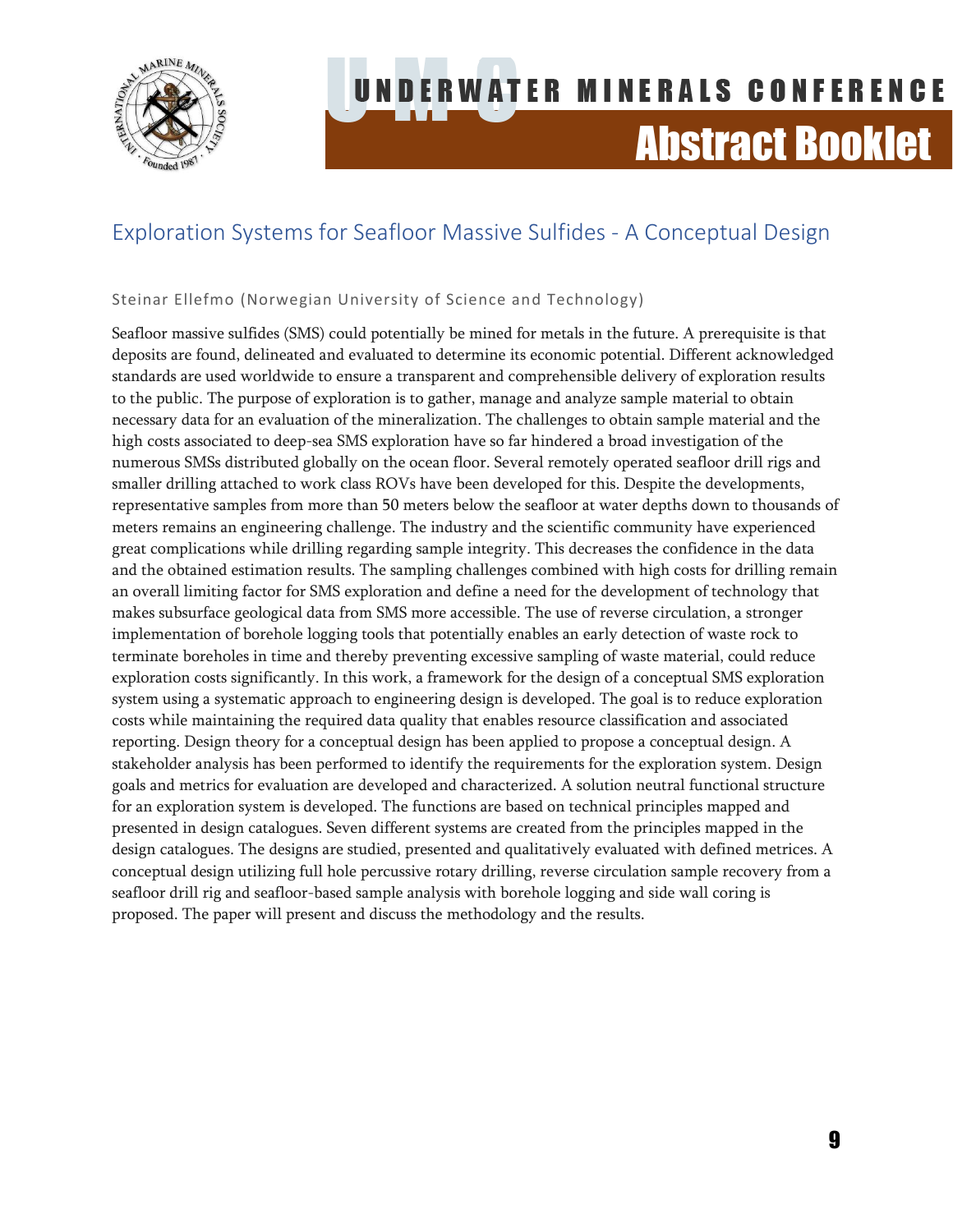

### <span id="page-10-0"></span>A new approach to 3D SMS mineralization assessments

#### Fredrik Soreide (Norwegian University of Science and Technology)

In 2011 NTNU established a new research initiative to investigate the marine mining potential in the deep sea in Norway. Due to the high resource potential indicated by these studies, the Norwegian government included marine minerals in its mineral strategy for the first time in 2013 and issued draft legislation for the management of marine minerals within the Norwegian extended continental shelf in 2017. This legislation was announced on 22 March 2019 and came into effect on 1 July 2019. In May 2020 Norway initiated the opening process for mineral activities on the Norwegian continental shelf. The government decided to start an opening process for mineral activities and to increase funding for mapping of subsea minerals and knowledge building. The opening process includes areas between Jan Mayen and Svalbard. This area includes areas that are assumed to be prospective in terms of both SMS deposits and manganese crust. To reduce the uncertainty of the current estimates of the mineral resource potential along the extended Norwegian continental shelf, more exploration and sampling is needed. One of the most interesting remaining research and commercial question is how the mineralization varies at different depths. It is clearly necessary to establish the depth and the characteristics of the mineralization to work out the total amount of mineralized material in a mound. This has only been achieved a few times, at the TAG site in the Atlantic Ocean (part of the Ocean Drilling program) and Nautilus Minerals' Solwara project in Papua New Guinea. However, both were accomplished using very complex and expensive drilling programs. The Norwegian company RenOcean is currently developing an interesting new drilling uniUdrilling tool. Originally developed for fish farm and oil and gas applications, it can be used to drill a 64 mm drill sample up to 30 meters deep. The tool will measure both the exact depth of drilling and accurate positioning of the drill bit. By collecting and storing the drill cuttings at specific 3-meter intervals and possibly supplement the analysis and characterization of the cutting with down-the-hole sensors, a detailed geometric and qualitative characterization of the mound is possible. The whole drilling process can be accomplished in a matter of hours, while a complete characterization of the total amount of mineralized material in a mound can in theory be accomplished in only a few days. The tooling is installed on RenOcean's crawler machine, REN Spider 01. This is a tool carrier for various tooling, and its ability to maneuver in steep terrain makes it an interesting alternative for more detailed investigation of SMS mounds. REN Spider 01 can operate in up to 50% slopes, down to 4000m water depth and can be operated from vessels of opportunity. NTNU is therefore working with RenOcean to develop a case study, based on a known site. Loki's Castle is a field of five active hydrothermal vents in the mid-Atlantic Ocean, located at 73 degrees north on the Mid-Atlantic Ridge at a depth of 2,352 meters. The vents were discovered in 2008 and are the most northerly black smokers located to date. Initial results indicate that this site can be drilled using the REN Spider 01 as most of the slopes are below 50 degrees. This paper will present the proposed drilling program, suggesting that this can enable a much faster and more detailed 3D characterization of a SMS mound at relatively low cost. Having more precise knowledge of the total resource potential of a specific site will be an important next step for realizing marine mining as a new industry.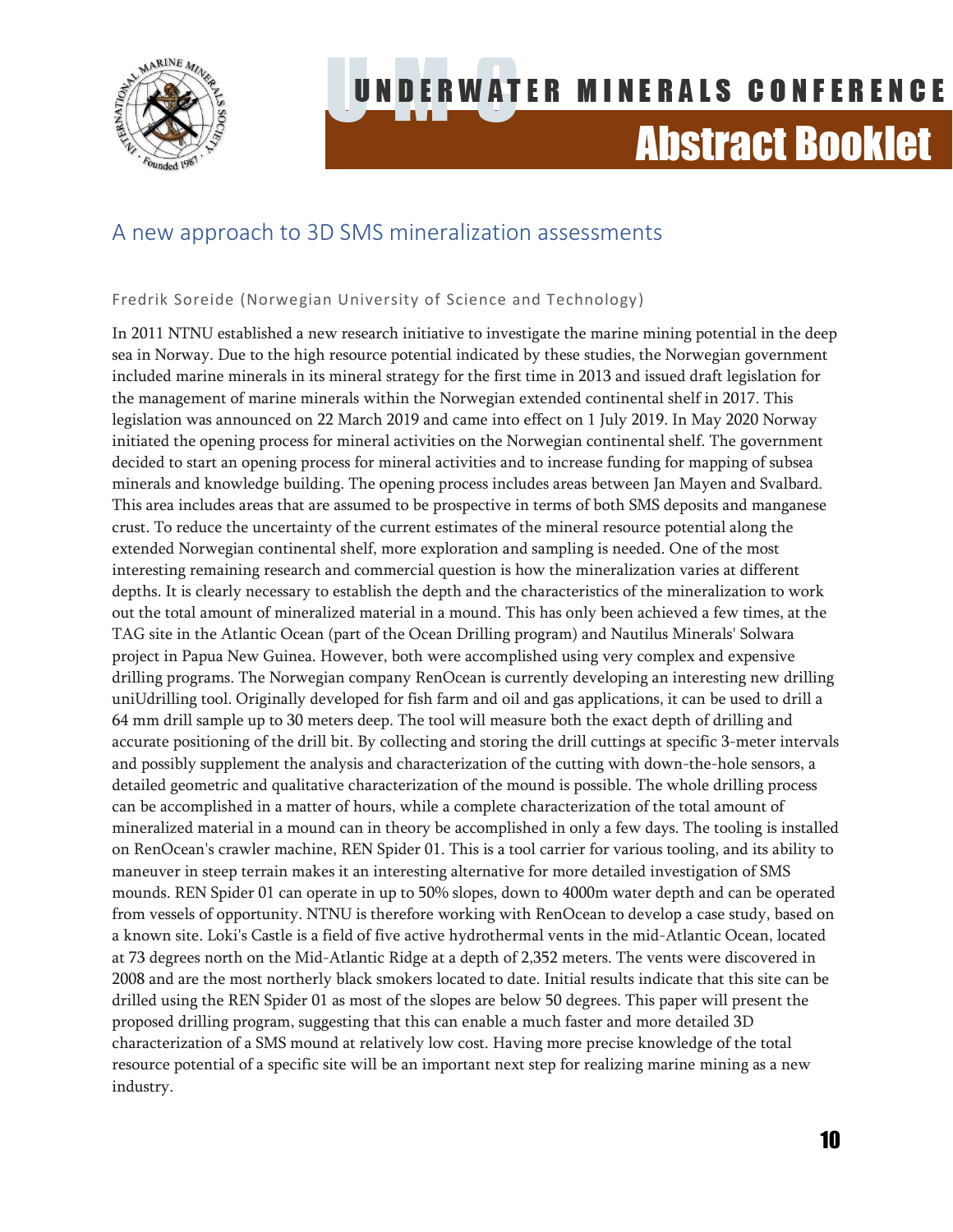

### <span id="page-11-0"></span>Mapping seafloor minerals with AUV

Arnt Helge Olsen (Kongsberg Maritime)

Kongsberg Maritime develop and manufacture AUV Autonomous underwater Vehicles but most important a wide range of sonar systems and integrate these as one system in the AUV. The Syntetic aperture sonar SAS is a unique system with very high resolution even to the outer edge of the swath. It is tightly coupled to the integrated navigation system of the AUV. The AUV is rated for 6000m of water depth and is equipped with other environmental sensors as well as laser and camera and sub bottom profiler. The paper shows how an AUV is capable of mapping and searching for minerals in very deep water with very high resolution and confidence. Examples from case studies using the AUV.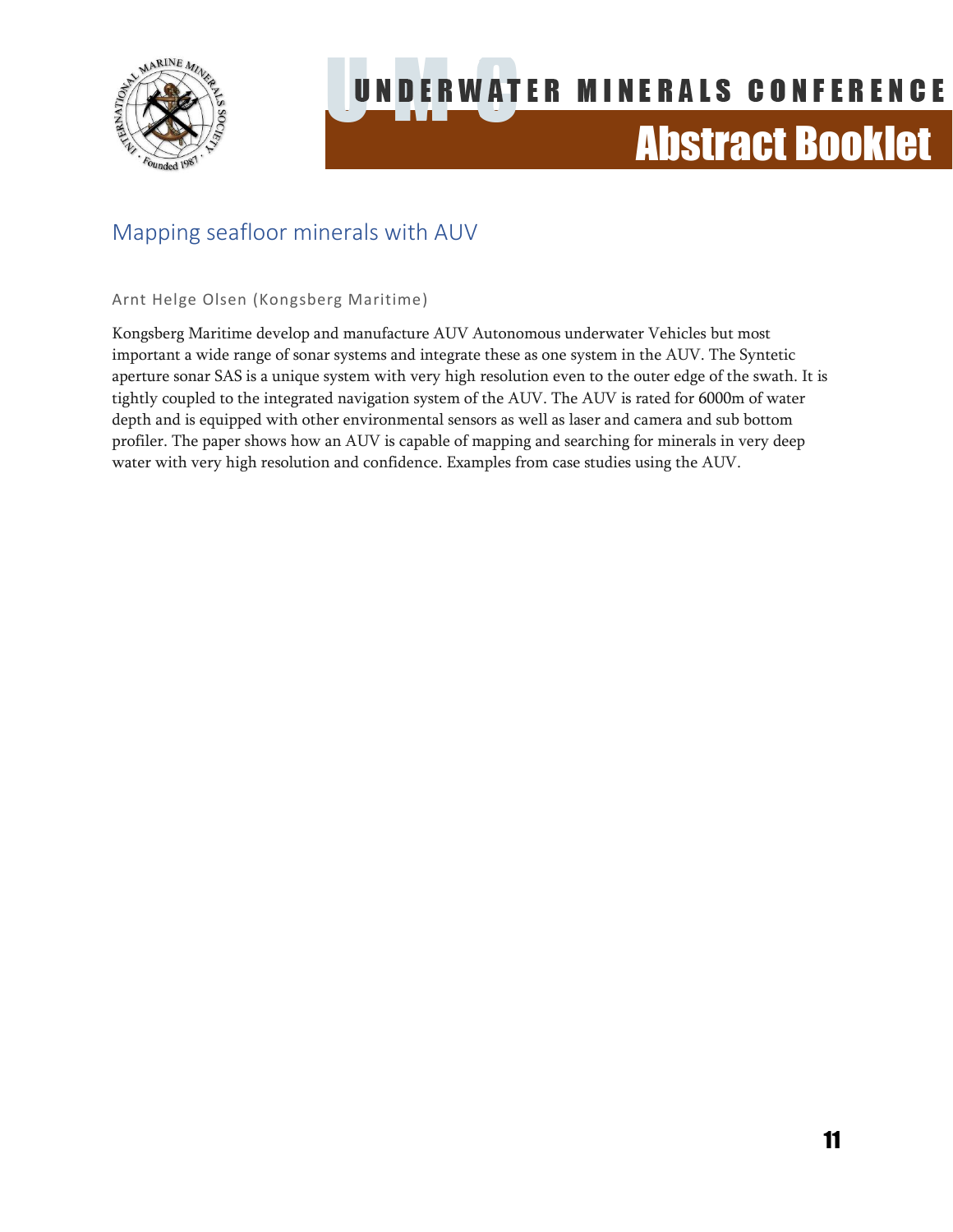

### <span id="page-12-0"></span>Real-Time Agile Volumetric Sonar Solution for Mapping, Identification, Monitoring and Mapping

#### Blake Holton (Coda Octopus Products Inc.)

The Echoscope4G is the world's highest resolution real-time 3D sonar. Built around unique patented technology, it generates a complete 3D model, composed of over 16,000 soundings, from each and every acoustic transmission. This 3D model is entirely refreshed up to 20 times per second with each new transmission. The Echoscope has been used extensively on deep sea mining operations to provide a comprehensive map of the Ecosystem to identify potential resources while also informing risk of extraction. The Echoscope then monitors the extraction process to minimize the ecosystem damage and finally re-map to validate clean execution and ecosystem recovery. With sounding densities far in excess of those generated by other sonars, and with the new increased 20Hz ping rate, the Echoscope4G presents unrivaled clarity of dynamic operations and moving objects in video-like data format in low-visibility water conditions. All the Echoscope4G range take advantage of patented statistical rendering techniques to further enhance the clarity of the image, presenting the user with an intuitive and easy-to-interpret image. When monitoring underwater activity, even when the target and the Echoscope are moving independently of each other, the 3D imagery remains clear and accurate, giving the viewer an instant three-dimensional understanding of the underwater environment. In mapping and inspection tasks, the ping geometry of the Echoscope4G will allow a target to be visualized many times in a single pass, allowing a target to be viewed from many different angles. This allows complex subsea structures to be mapped with fewer shadows and a level of confidence and detail far beyond anything that can be achieved using alternative methods. The new 5-D and 6-D Echoscope® PIPE sonars embed the Company's new innovative high-powered and extensible real-time processing engine. The current Echoscope® variants in the market can output up to 16,384 points per ping within the sonars field of view using a single set of processing parameters. In our new 5-D and 6-D sonars we can not only capture (for offline beamforming), and process the full backscatter (time series) data of up to 40 million points per ping, but make all of this data available in real-time for top-end visualization and processing. Supported by a range of advanced signal processing options, Echoscope® PIPE is revolutionary as it allows our customers to access the entirety of the available sonar data for multiple simultaneous outputs such as multiple 4D Images with different processing and/or the full backscatter (time series) output given much greater range and image fidelity – all from a single sensor in real-time. From complex live operations to autonomous vehicle data collection missions, this technology and capability presents a paradigm shift for marine and ocean monitoring and mapping. This ground-breaking technology's ability to process all of the acoustic 3D backscatter data (up to 40 million points) within the viewing volume is CODA's 5-D full-time series capability. Processing the complete backscatter volume now offers extended range, coverage and density of targets with the ability to detect multiple targets within a single beam footprint (in 4D) and provide critical amplitude data around targets and seabed such as layers or marine growth or sediment penetration. The Company's new 6-D system builds on the 5-D full-time series and allows parallel and sequenced realtime processing and visualizing of many 4D real-time images at the same time, using different processing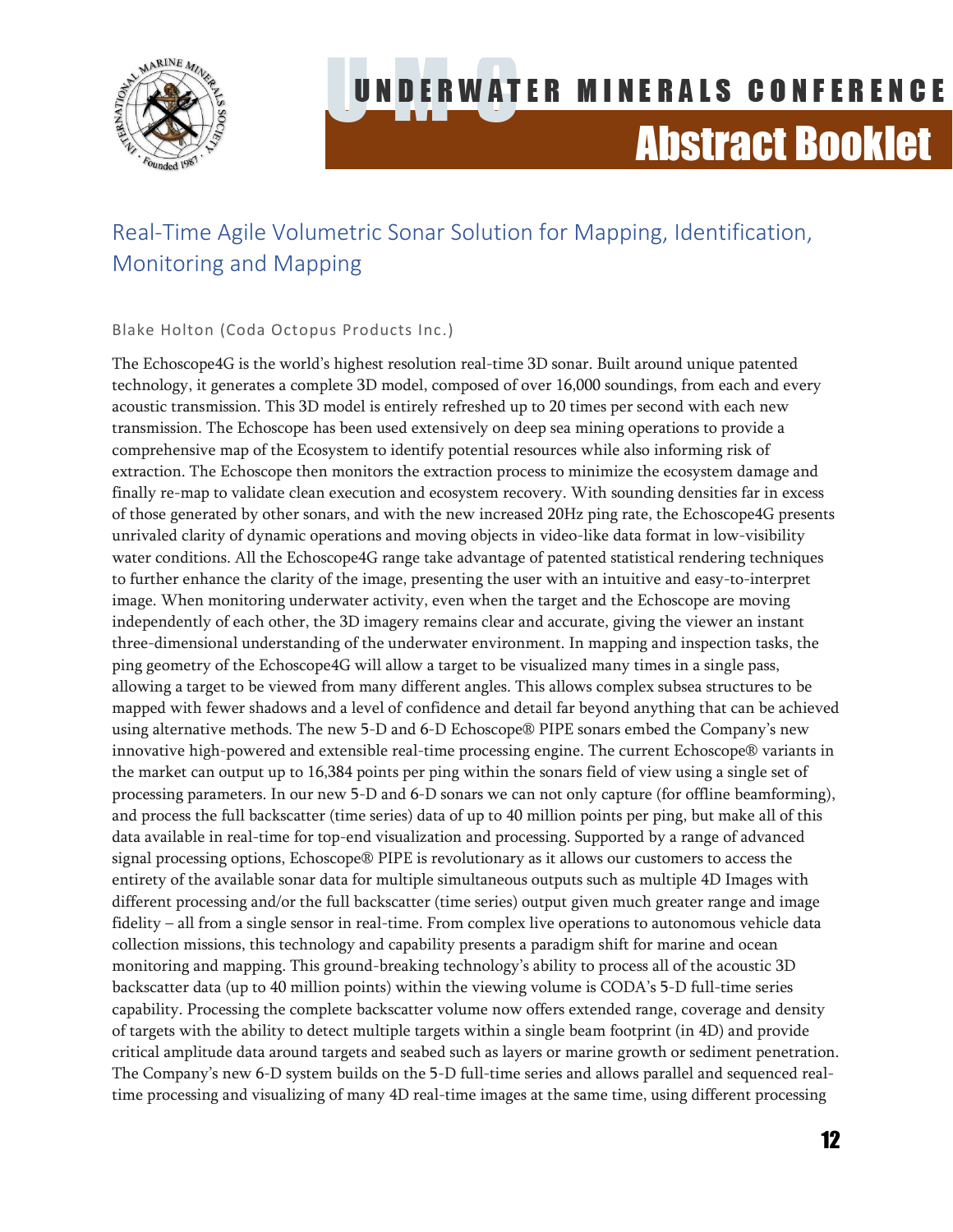

parameters. 4D images can be processed by varying settings including field of view, range windows, beam detection method and many acoustic and beamforming filter options. Significantly PIPE can provide these multiple 4D imaging outputs in parallel over the network allowing different users to subscribe to the different image outputs they require. As an example, a single Echoscope® 5-D or 6-D sensor can deployed on a Remotely Operated Vehicle (ROV) for ecosystem mapping for a mining operation and can deliver real time volumetric outputs simultaneously such as a near field high resolution range 4D image for building 3D models of the seabed, and a second 4D image set to far range with a narrower field of view for obstacle avoidance. Additionally, the system can capture the full 5-D Backscatter data for further offline processing in PIPE to identify potential resources. The ability to specify these multiple image requirements ahead of survey or inspection with the specific beamforming parameters and beam detection methods can mean that PIPE could make redundant a number of other sensors – reducing complexity, power consumption and weight and significantly cutting costs and increasing productivity. For deep sea mining operations, taking multiple sensors is challenging for weight and power consumption purposes. Echoscope PIPE can complete the end-to-end workflow process, all from a single sensor. First, the Echoscope is used to survey the ecosystem to identify potential resources and inform of any risks of extraction for the ecosystem. The Echoscope can then be used to monitor the extraction process in realtime to reduce the ecosystem damage. Finally, the Echoscope can provide a post-survey to validate clean execution of the operation with mitigated ecosystem damage.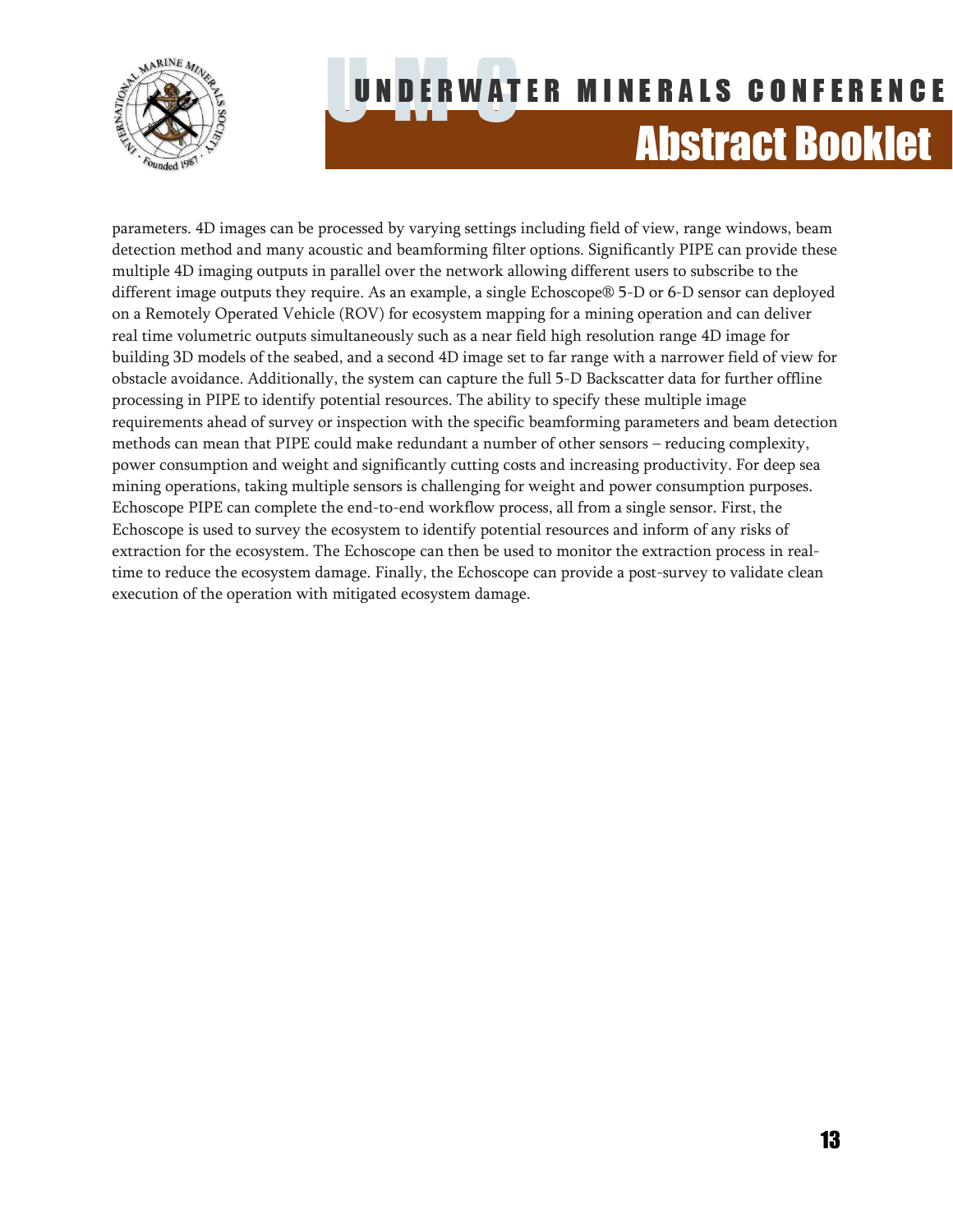

### <span id="page-14-0"></span>Preliminary economic feasibility analysis of mound type methane hydrate mining

#### T. Yamazaki, N. Nakatani (Osaka Prefecture, Japan)

A mining system of mound type methane hydrate (MTMH) on seafloor is assumed in the study and the economic feasibility analysis of MTMH mining venture is examined. The mining system assumed is almost the same one for seafloor massive sulfides (SMS). Three special processes added in the mining system are an application of back-pressure during the MTMH ore lift through the riser, the gasification of MTMH ore, and the pressurization for pipeline transport. The other processes and sub-systems in the mining system are assumed the same as SMS. On the basis of the economic feasibility analysis of the SMS mining venture, the capital expenditure (CAPEX) and the operation expenditure (OPEX) of a MTMH mining venture are calculated and a fundamental economic analysis of the venture is conducted. The production rate of about 700,000 m<sup>3</sup> /day in methane and the gas price of \$11.5 MMBtu are assumed for the economic calculation. The result shows a negative feasibility, because the income from the gas sales is quite smaller than the one from the SMS metal sales. Two points are necessary to improve the economy. One is the gas price and the other one is the reduction of the CAPEX and the OPEX.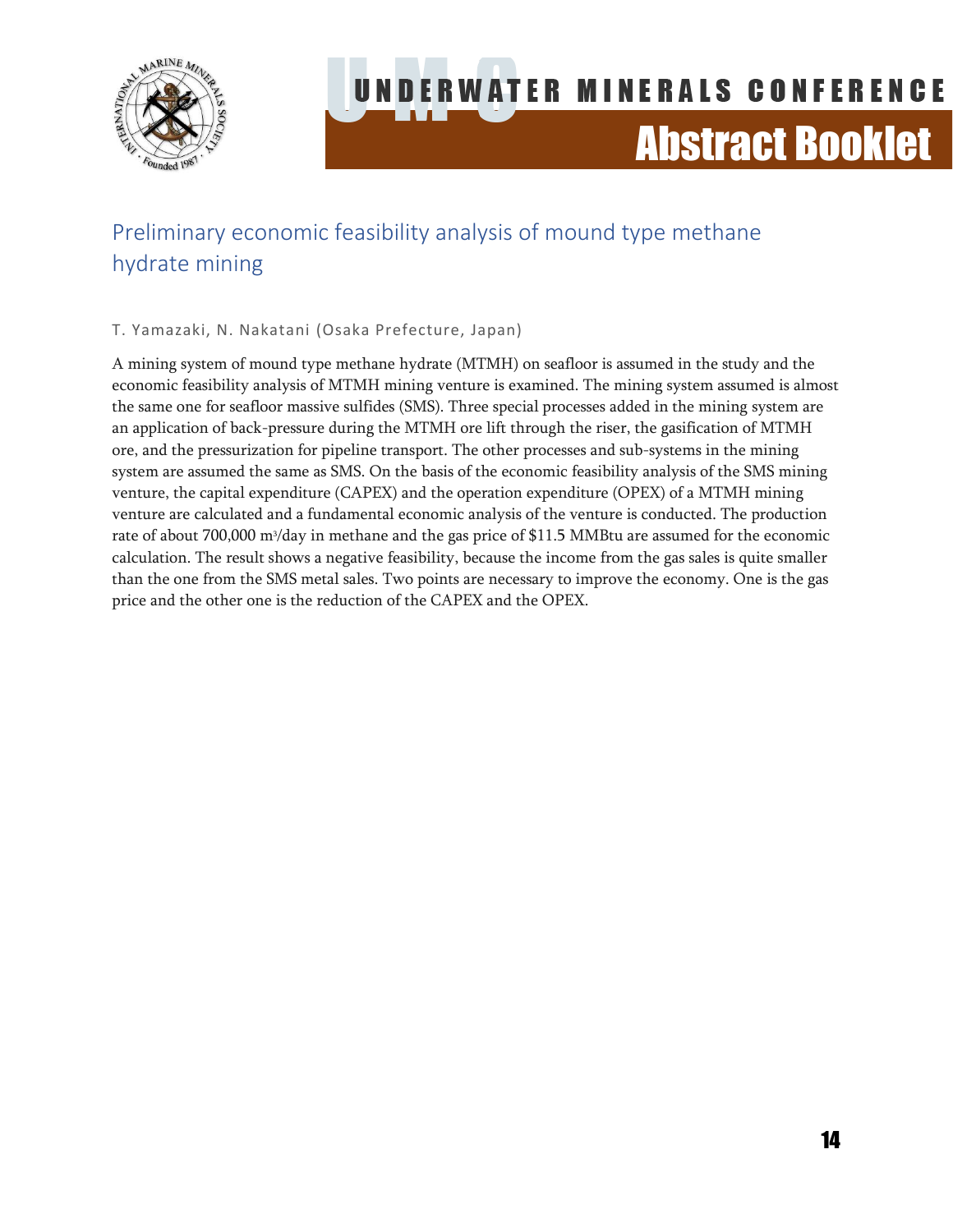

### <span id="page-15-0"></span>Polymetallic Nodule Mining: Plume reduction at the source

#### Laurens de Jonge (IHC Mining B.V.)

Given the importance of some of the metals in Polymetallic Nodules to transform into an electrified society, it is inevitable that there are many parties looking at the exploitation of Polymetallic Nodules from the oceans. However, exploitation will only be allowed if there is a balance of interests between the economic, social and environmental factors and if the impact on the environment is minimal using the best available technology. Sediment plumes are the main environmental concern for deep sea mining of Polymetallic Nodules. Extraction will always have a local impact in the mining area, while the plume can potentially impact a much larger area due to the travel of the plume on currents and through dispersion. This presentation discusses the historic approach and technological challenges and new opportunities that can be used to reduce the impact of plumes at the source, while maintaining other requirements like efficiency and production rate. Key challenges when reducing the impact of the plumes are: first of all limiting the sediment pickup, second limit the amount of fresh water to be used, third to separate the nodules and the sediments most efficient, fourth to reduce the initial energy in the sediment plume when leaving the exhaust of the vehicle. Opportunities are first of all an integrated approach: since all elements of the pickup-separate-transport-exhaust process have influence on each other, it is essential to design all elements in parallel. Second opportunity is to (re)use the existing higher density slurries to optimize the pickup process and increase the density of the plume leaving the exhaust, thus reducing the amount of fresh water and the energy in the plume. Flocculation can than help to reduce the number of fine particles in the water column.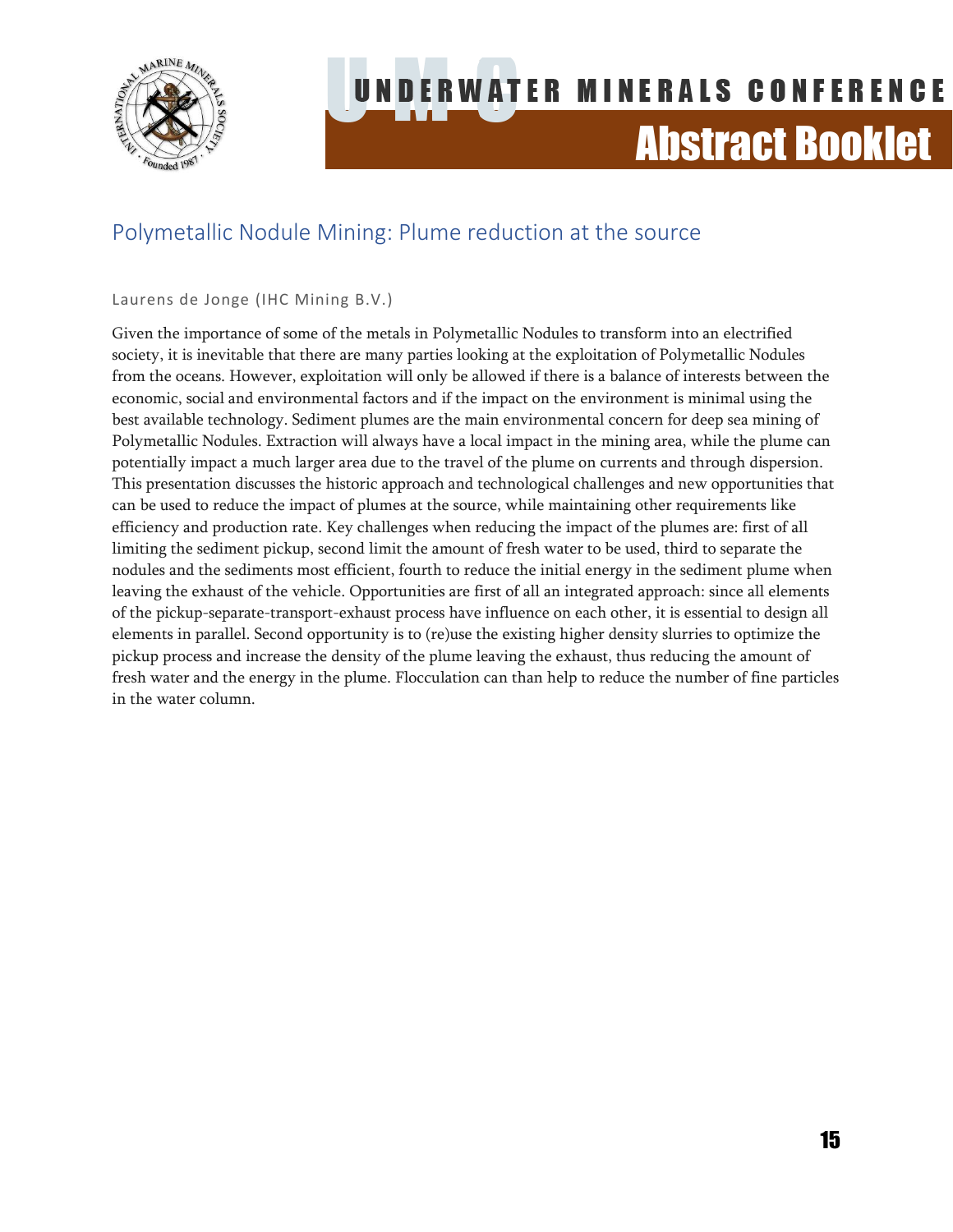

### <span id="page-16-0"></span>Sediment discharges from mining vehicles, experiments to find the optimal release conditions

#### Rudy Helmons (Delft University of Technology, the Netherlands)

One of the main challenges for deep-sea mining is minimizing its environmental impact while maintaining a viable mining process. Technology development for sustainable, reliable and efficient mining of polymetallic nodules in the deep seas requires careful design, thorough understanding of the physical processes and integrated testing of all equipment and systems. As the collector collects nodules, it also collects sediments, which need to be separated and discharged at the seafloor, generating a sediment plume that can spread over a vast area. Nodule collector devices are primarily evaluated based on their nodule pickup efficiency and capacity. However, these are only parts of the collector's performance, the sediment release conditions should also be included. Optimization of the sediment discharge conditions is expected to significantly reduce the spreading of sediment. It is in the so-called near-field region (<few hundreds of meters) relative to the mining vehicle, where engineering solutions can influence the development and spreading of the sediment plume. All sediment deposition that can be achieved in the near-field region, will help to limit the area affected by the sediment plume. Within EIT Raw Materials' Blue Harvesting project, a new concept for a hydraulic collector will be designed and tested, both in the laboratory and in the field. The work presented in this paper focuses purely on the sediment release conditions. In last year's UMC, preliminary results on diffuser discharge tests in the TU Delft Dredging Laboratory have been presented. In these experiments, it was observed that the discharged sediment occurs in several physical regimes. Starting as a buoyant jet and plume, that impinges on the seabed due to its increased density relative to its environment. When the plume hits the seafloor, it moves along the seabed as a turbidity current. Besides the diffuser experiments, lock exchange experiments to study the development of low concentrated turbidity currents have been performed. Both sets of experiments are used as a starting point to develop fully integrated lab-scale sediment discharge experiments, in which (natural) flocculation of sediment will also be incorporated. Finally, a preview will be presented of our future work within PLUMEFLOC (minimized PLUME dispersion through natural FLOCculation). In this project, the flocculation potential of sediments based on shear and concentration will be determined. This will be of use for the scaled laboratory near field plume dispersion experiments with various flocculation agents. Calibration and application of LISST in situ particle sizer and optical backscatter sensors to measure the particle size distribution in situ, will allow for in situ monitoring of flocculation in mining plumes.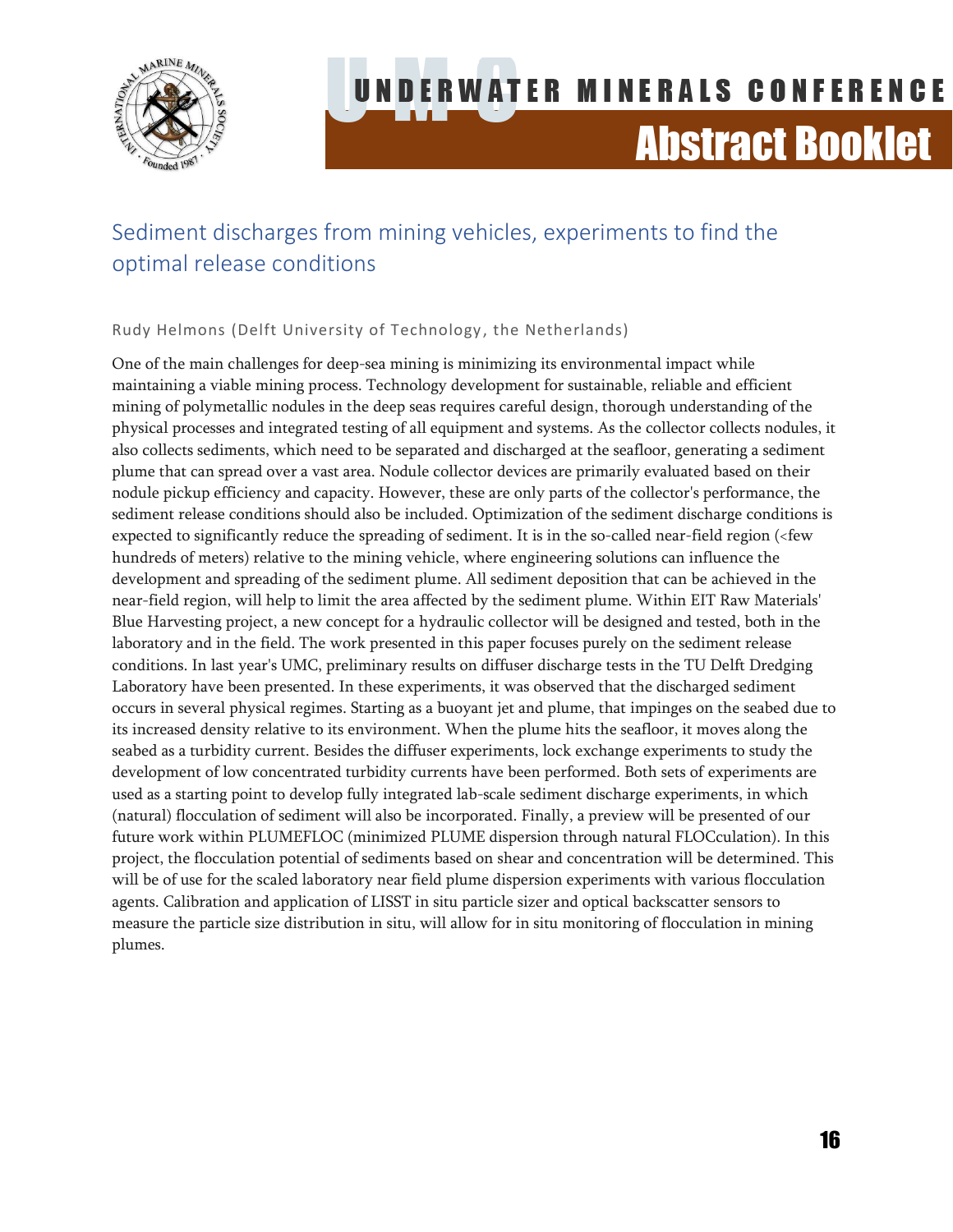

### <span id="page-17-0"></span>Status of US DOE Project to Develop a Subsea Mining System that Mitigates the Environmental Impact of Sediment Plumes

#### Steven Rizea (Deep Reach Technology)

Environmental impact mitigation is one of the major challenges facing commercialization of deep-sea mining. To help address that challenge, Deep Reach Technology, Inc. ("DRT") was recently awarded a Small Business Innovation Research ("SBIR") Grant by the United States Department of Energy, Advanced Research Projects Agency- Energy ("ARPA-E") for the development of an "Improved Manganese Nodule Collector Design to Mitigate Sediment Plumes". ARPA-E is a United States government agency tasked with promoting and funding research and development of advanced energy technologies. The technology under development focuses on two areas: exclusion of sediment from the lift riser and coagulation of sediments. Excluding sediment from the lift riser is accomplished via careful design of the nodule slurry flow path downstream of the pickup heads and the injection of sediment-free water. The slurry flow path is designed to allow nodules reach a channel leading to the lift riser. In the process, the nodules are separated from the sediment water used by hydraulic suction heads to collect them from the seabed. The sediment-laden water is guided to a separate channel to be coagulated and deposited back on the seabed. Performance metrics include rejected sediment fraction, sediment-free water injection rate, and pressure drop. Coagulation processes the sediment-laden water excluded from the lift riser to increase the average effective particle size. The potential extent of a sediment plume is a strong function of effective particle size. Small particles settle slowly, travel far, and can result in a large plume. Large particles settle quickly, travel short distances, and result in a small plume. DRT's efforts include both design and physical testing of the coagulation system with sediments collected from potential deep-sea mine sites. Performance metrics include particle settling time and power consumption. DRT's presentation will review the core objectives of the study, give an overview of the results to date, and discuss means for industry partners to participate in the active project.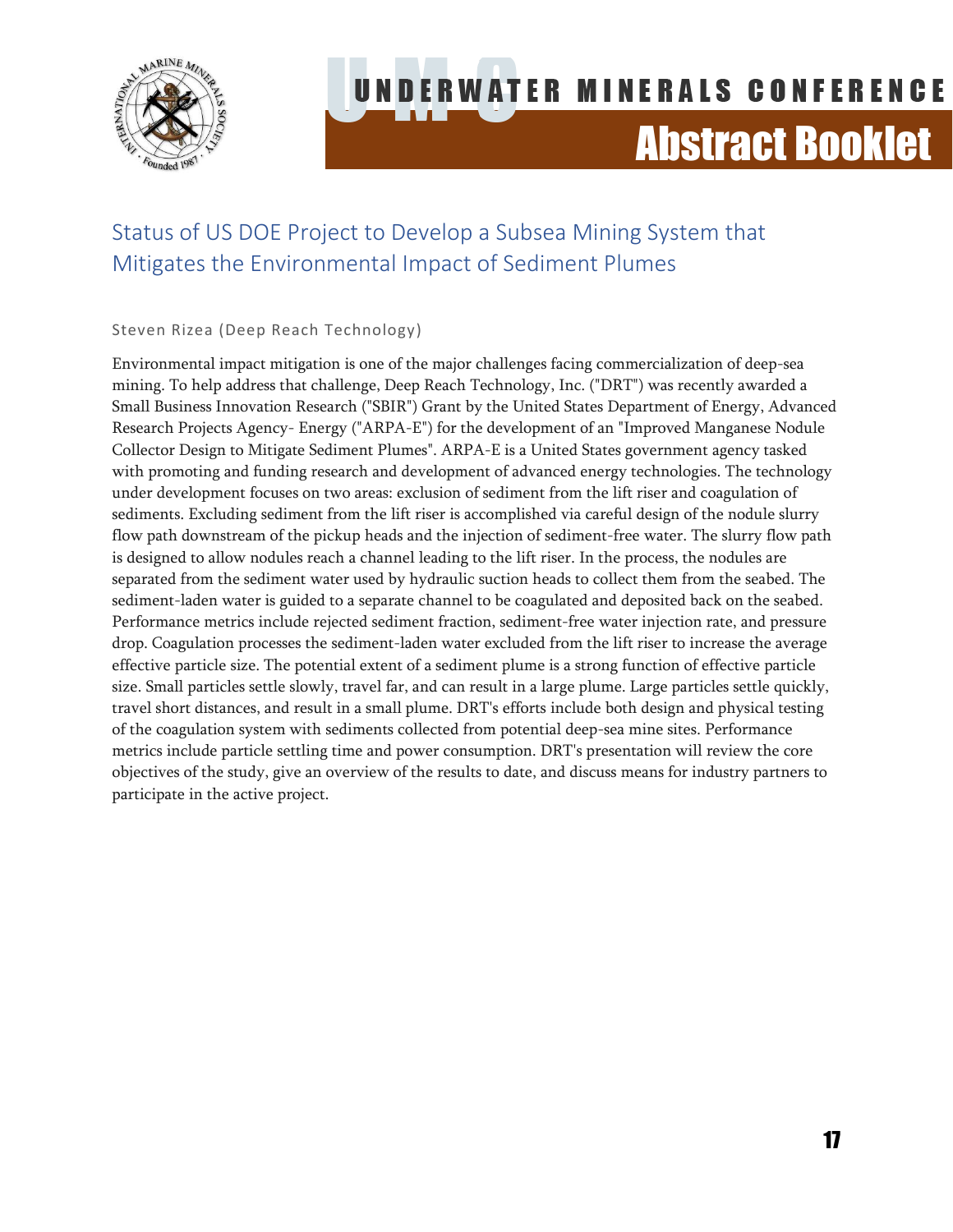

### <span id="page-18-0"></span>Deep-Sea Mining Sediment Plumes: Recent Progress and Next Steps

#### Thomas Peacock (MIT - Massachusetts Institute of Technology, USA)

Understanding the dynamics and scale of sediment plumes created by deep-sea mining underpins all capability to make reliable predictions of the extent to which the impact of mining activities will be felt beyond a direct mining site. The ENDLab at MIT continues to advance understanding of the nature of sediment plume discharges behind polymetallic nodule collector vehicles and associated potential midwater column discharges from a surface operation vessel. In this presentation, we will summarize advances in the state of knowledge over the past 12 months, including presenting new results from our supercomputer modeling research on three-dimensional gravity current dynamics behind a collector vehicle. We will also provide preliminary details on a new deep-sea sediment sensor that the ENDLab is developing in collaboration with Sequoia Instrumentation and Scripps Institution of Oceanography, which will have the capability to measure in-situ particle size distribution and sediment settling velocities in the abyssal ocean. This will be the first commercially available technology capable of making such key measurements for the deep-sea mining industry.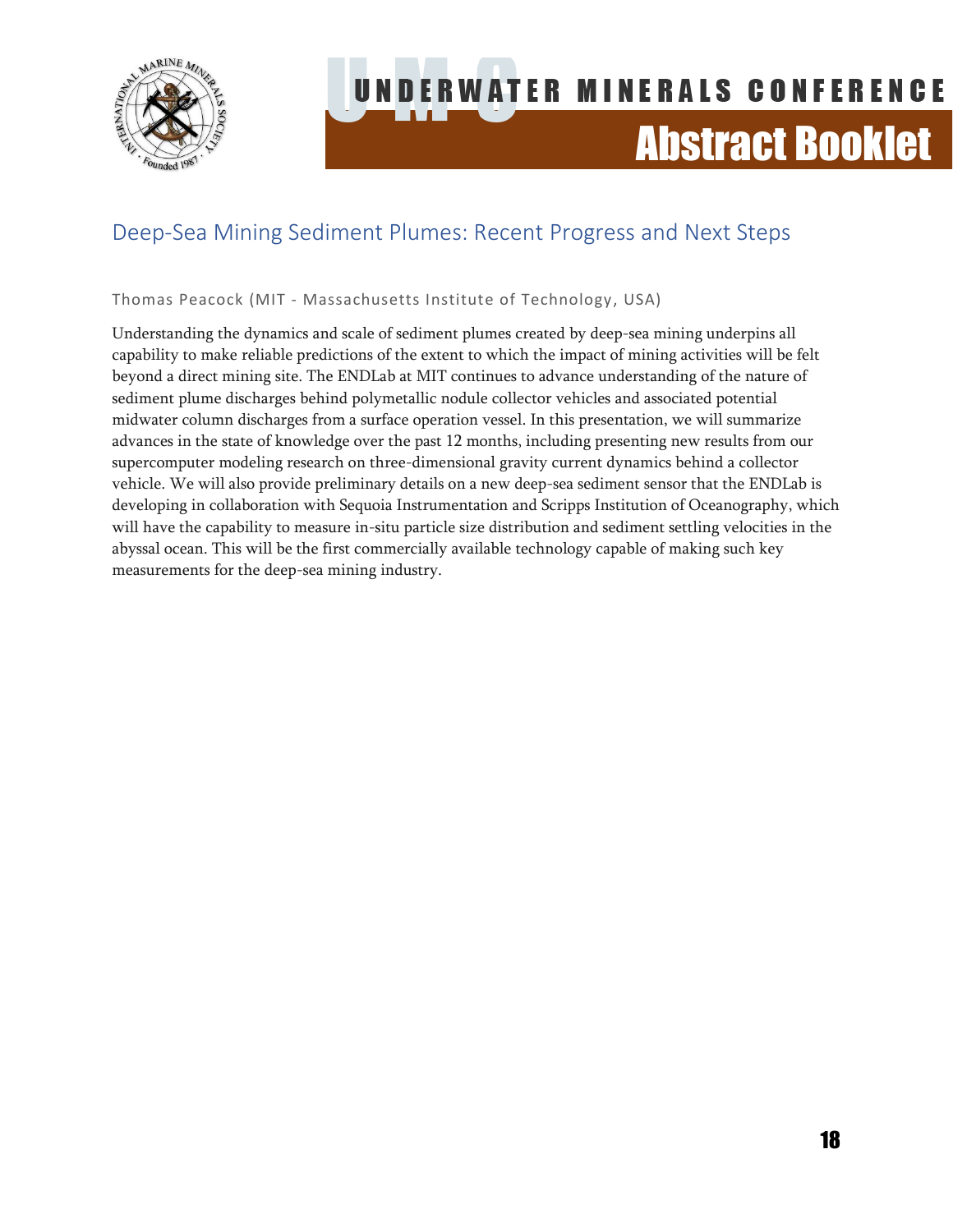

### <span id="page-19-0"></span>GSR Update: Technological Advances and Environmental Responsibility

#### Samantha Smith (GSR)

GSR's mission is to use best available techniques and the highest scientific standards to be a global leader in the responsible exploration and commercialisation of polymetallic nodules, contributing to the sustainable development of the planet.

The contract GSR has with the International Seabed Authority (or ISA) provides exclusive access to explore for minerals (contained in polymetallic nodules) in a part of the Clarion Clipperton Zone (CCZ), which is located between Hawaii and Mexico in the Pacific Ocean. There is much interest in the CCZ nodules because they contain more nickel, cobalt and manganese than the entire global terrestrial reserve base for those metals (Hein et al., 2012) and these are some of the key metals needed to decarbonize the global energy system. Continued population growth and urbanization is forecast to place further strain on the supply of these minerals

GSR is taking a step-by-step approach to project development. In 2017, GSR successfully trialed a tracked soil testing device (Patania I) to test and improve maneuverability and trafficability. GSR is now focused on delivering a successful deep-sea trial of its pre-protype nodule collector, Patania II, which is expected to take place in the CCZ during the first half of 2021. Earlier in 2020, GSR successfully completed two key assessments of Patania II. A state-of-the-art umbilical and winch combination was successfully evaluated mid-water in the Atlantic Ocean at a depth of 4500 m, the same depth at which Patania II will operate. In a separate validation check, conducted within Belgium's Exclusive Economic Zone, Patania II demonstrated its ability to drive and maneuver along the seabed. Subject to a successful deep-sea trial GSR will start to develop a prototype commercial-scale nodule collector (Patania III) which will have a riser to bring nodules from the seafloor to a surface vessel.

This step-by-step process allows GSR to learn and improve as the engineering program progresses, eventually leading to a final design. Environmental monitoring is an integral part of the program and the results of all trials will be incorporated into the Environmental Impact Statement for full-scale operations, which will be made public.

GSR is committed to full transparency in its approach to environmental management, partnering with the international scientific community to ensure decisions are based on the best science possible. For example, GSR is collaborating with the European research project "Mining Impact"[1]. Scientists from 28 European institutes will join with the German exploration contract holder, BGR[2], to provide independent monitoring of next year's trials to help understand the environmental effects of collecting mineral resources from the seafloor.

[1] Mining Impact is a project of the Joint Programming Initiative Healthy and Productive Seas and Oceans (JPIO).

[2] Federal Institute for Geosciences and Natural resources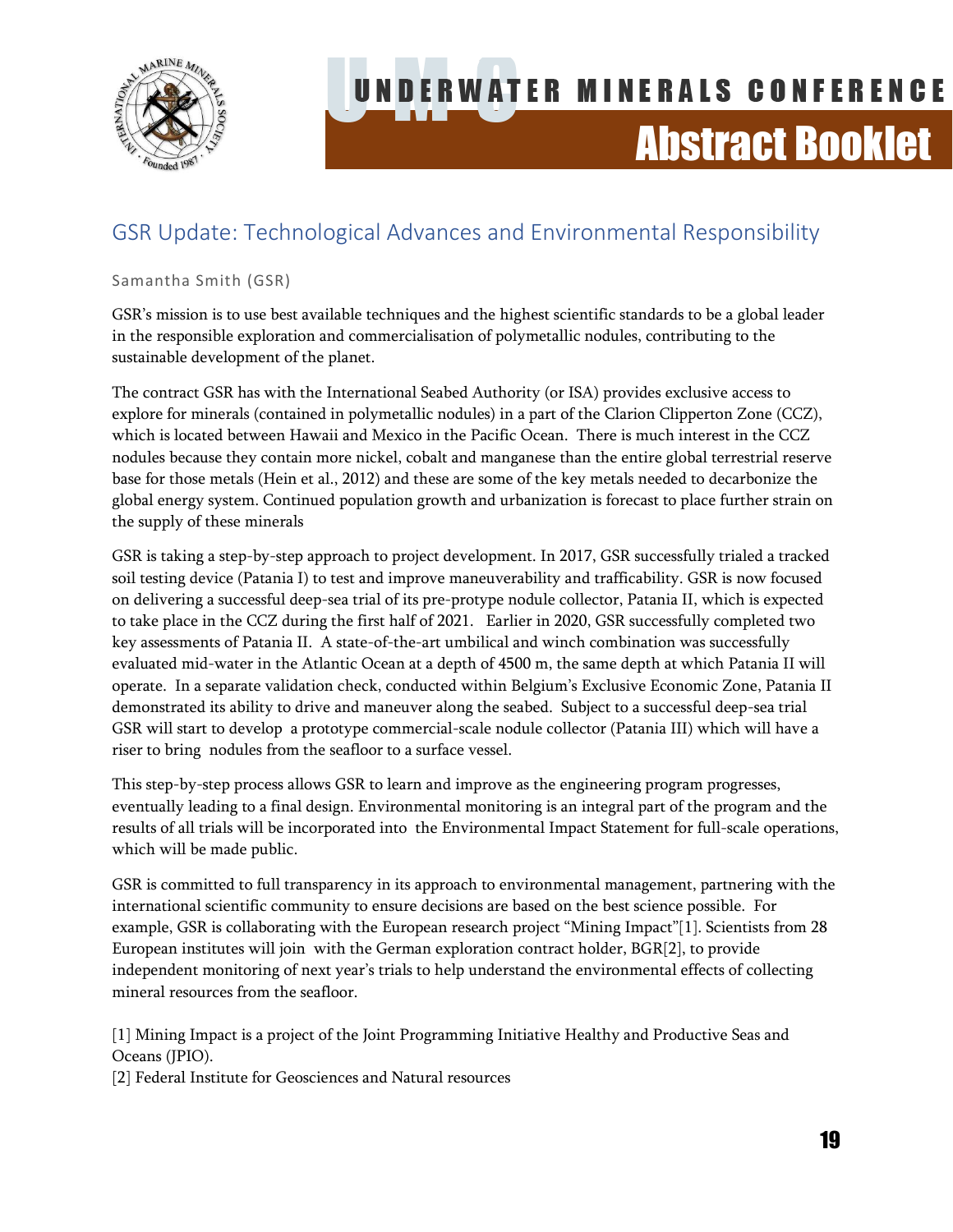

### <span id="page-20-0"></span>Cobalt, a Uniquely Deep-Ocean Critical Metal Resource

#### James R. Hein and Kira Mizell (USGS)

Cobalt is of crucial importance to current and evolving green technologies, especially energy-storage applications. The deep-ocean contains five types of metal-rich mineral deposits that are being explored for potential mining, two of which have high cobalt contents. These two deposit types are polymetallic nodules (also known as manganese nodules or ferromanganese nodules) and cobalt-rich crusts (also known as ferromanganese crusts or polymetallic crusts). Cobalt is a predominantly deep-ocean critical metal resource. The global deep-ocean cobalt resource is estimated to be ~910 million tons of cobalt, compared to 25 million tons of cobalt from terrestrial sources (USGS, 2020). Copper on the other hand is a predominantly terrestrial resource with ~5.6 billion tons of copper (USGS, 2020) versus deep-ocean crusts plus nodules of ~2.1 billion tons of copper. The crust/nodule tonnage ratio for cobalt is 2.52 and 0.06 for copper, based on a global estimate of 200 billion dry tons of nodules and 120 billion dry tons of crusts. The technology for mining cobalt-rich crusts is technically very difficult and has not yet been developed, whereas technology for mining nodules is in the prototype stage.

Polymetallic nodules form on the vast sediment-covered abyssal plains of the global ocean at water depths of 3,500 to 6,500 meters. They form by accretion of manganese and iron oxides around a nucleus. From a genetic standpoint, three types of nodules exist: (1) nodules that acquire most metals directly from ocean water; (2) nodules that acquire most metals from the pore-waters of sediment; and (3) nodules that acquire metals from both sources. The mean cobalt contents (grades) decrease from #1 above (mean ~3750 grams per ton (g/t), Cook Islands EEZ) to #3 above (mean ~2100 g/t, Clarion-Clipperton Zone (CCZ) NE Pacific and mean 1110 g/t for the Central Indian Ocean Basin), to #2 above (mean  $\tilde{ }$ 480 g/t, Peru Basin). For comparison, cobalt extracted as a byproduct of copper mining in west Africa has a grade of <1000 to 2000 g/t, similar grades to the deposits listed under type #3 above. Most polymetallic nodule fields occur in Areas Beyond National Judications (ABNJ) administered by the International Seabed Authority, the main exception being the Cook Islands EEZ. For the Cook Islands EEZ, a total weight of ~8.47 billion tons (dry) of nodules would yield ~35.3 million tons of cobalt. The total weight (dry) of nodules in the CCZ is  $\degree$ 21.1 billion tons, which would yield  $\degree$ 44 million tons of cobalt. For example, if 20% of that cobalt would be recoverable from various mine sites over the decades, that would equal 7.06 million tons of cobalt metal from the Cook Islands EEZ nodules and 8.8 million tons of cobalt from the CCZ nodules.

Cobalt-rich crusts form pavements or coat talus on nearly all rock surfaces in the deep ocean, from about 400 to 7000 meters water depths. They form by the accretion of colloids and precipitation of metals directly from ocean water. The mean cobalt contents vary regionally and the most prospective region is the Prime Crust Zone (PCZ), NW equatorial Pacific described by Hein et al. (2009). About half of the PCZ is in ABNJ and the other within EEZs of island nations. The mean cobalt content of the PCZ crusts is ~6660  $g/t$ , whereas the mean for Indian Ocean crusts is about 3290 g/t and Atlantic crusts about 3600 g/t. For the PCZ, a total estimated tonnage of 7.53 billion dry tons of crust yields 50 million tons of cobalt. If 20% of that was recoverable, that would equal 10 million tons of cobalt. In summary, deep-ocean crusts and nodules offer an enormous potential resource for green-technology applications that will be required to move from a carbon-based to green-energy based future.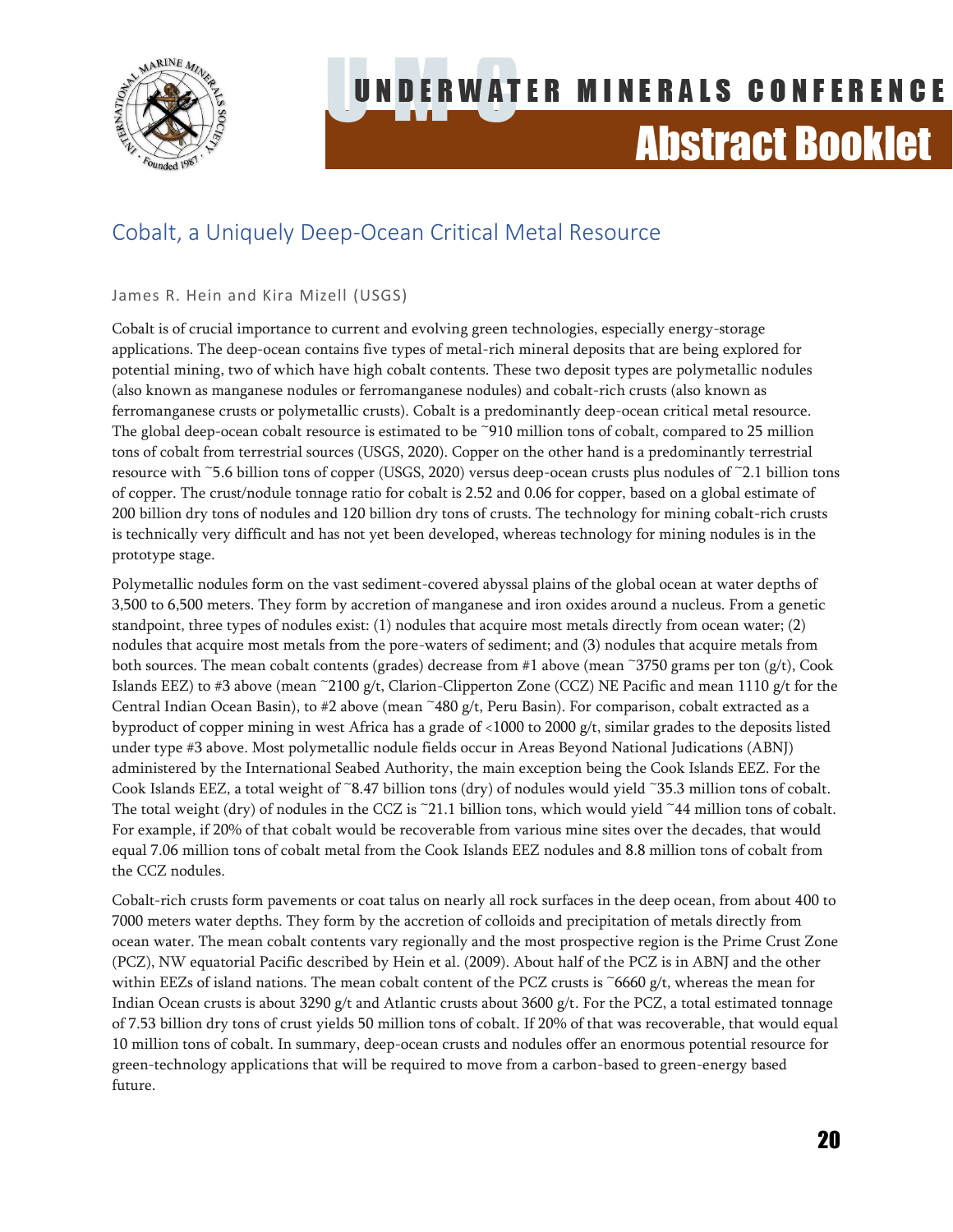

### <span id="page-21-0"></span>Resource considerations of phosphate-rich ferromanganese crust and phosphorite deposits from the summit of Rio Grande Rise

Mariana Benites, James Hein, Kira Mizell, Luigi Jovane (Universidade de São Paulo, Brasil)

Ferromanganese (Fe-Mn) crusts from the summit of the Rio Grande Rise (RGR) formed at shallow water depths (700-800 m) and have a distinct bulk chemical composition compared to typical Fe-Mn crusts from elsewhere in the global ocean due to the remarkable degrees of phosphatization. The crusts have the lowest Fe/Mn ratios (mean 0.56) and the highest P contents (mean 3.94 wt.%, maximum 7.67 wt.%) among crusts. The critical metals that are typically of greatest economic interest in Fe-Mn crusts (Co, Mn, Te, Mo, Bi, Pt, W, Zr, Nb, and Y) are lower in RGR summit Fe-Mn crusts compared to most crusts collected from the Pacific, Atlantic, and Indian oceans. On the other hand, RGR summit crusts are the most enriched in Ni (mean 0.55 wt.%, maximum 1.10 wt.%) and Li (mean 99 ppm, maximum 330 ppm) among other crusts analyzed; these high Ni and Li contents are typical critical metals of economic interest in CCZ and Peru Basin manganese nodules. Li is remarkably enriched in RGR crusts 36 times over crusts from the Prime Crust Zone in the Pacific Ocean and three times over other Atlantic Ocean crusts. Although the total rare earth elements plus Y (REY) concentrations are lower in crusts from RGR (mean 1319 ppm, maximum 3189 ppm) compared to crusts from elsewhere, the percentage of heavy rare earth elements plus Yttrium (%HREY) is the highest in RGR Fe-Mn crusts (32%, maximum 50%). The chemical composition of the younger, nonphosphatized crust layer considered alone is more similar to typical hydrogenetic Fe-Mn crusts studied from other locations. This underscores the fact that when not affected by phosphatization, the Fe-Mn crusts of RGR have among the highest concentrations of the critical elements Bi, Nb, Ni, Te, Rh, Ru, and Pt among crusts from other regions, however all crusts from the upper summit surface of RGR studied here are substantially phosphatized. Since phosphatization has been shown to be dependent on water depth, we suggest that crusts from water depths deeper than the summit (800 m) of RGR may be less affected by phosphatization and more interesting from a resource point of view for critical metals. Thus, further exploration is warranted to study Fe-Mn crusts from deeper water along RGR and on seamounts surrounding RGR. In general, the chemical composition of bulk RGR summit crusts was controlled by high biological productivity for most of the history of crust growth, and to the relatively shallow-water depths of the summit. The abundant nutrient-type elements that are rapidly remineralized were readily available for acquisition by the Fe-Mn crusts. In addition, the strong phosphatization that produced diagenetic carbonate fluorapatite (CFA) occurred under suboxic conditions due to an expanded oxygen minimum, which also had a major impact on RGR crust composition causing a diagenetic-like chemical signature (low Fe/Mn ratio, high Li and Ni contents). The phosphatization formed along the RGR summit also produced a phosphorite hardground substrate. The extraordinary amount of phosphorite and phosphatization indicates that RGR might be considered as a potential source of phosphorus, which is essential for agriculture industrial applications, as well as a rich source of fluorine. This type of plateau phosphorite deposits are being considered for mining on Chatham Rise offshore New Zealand and occurs in abundance offshore the southeast USA on Blake Plateau as well.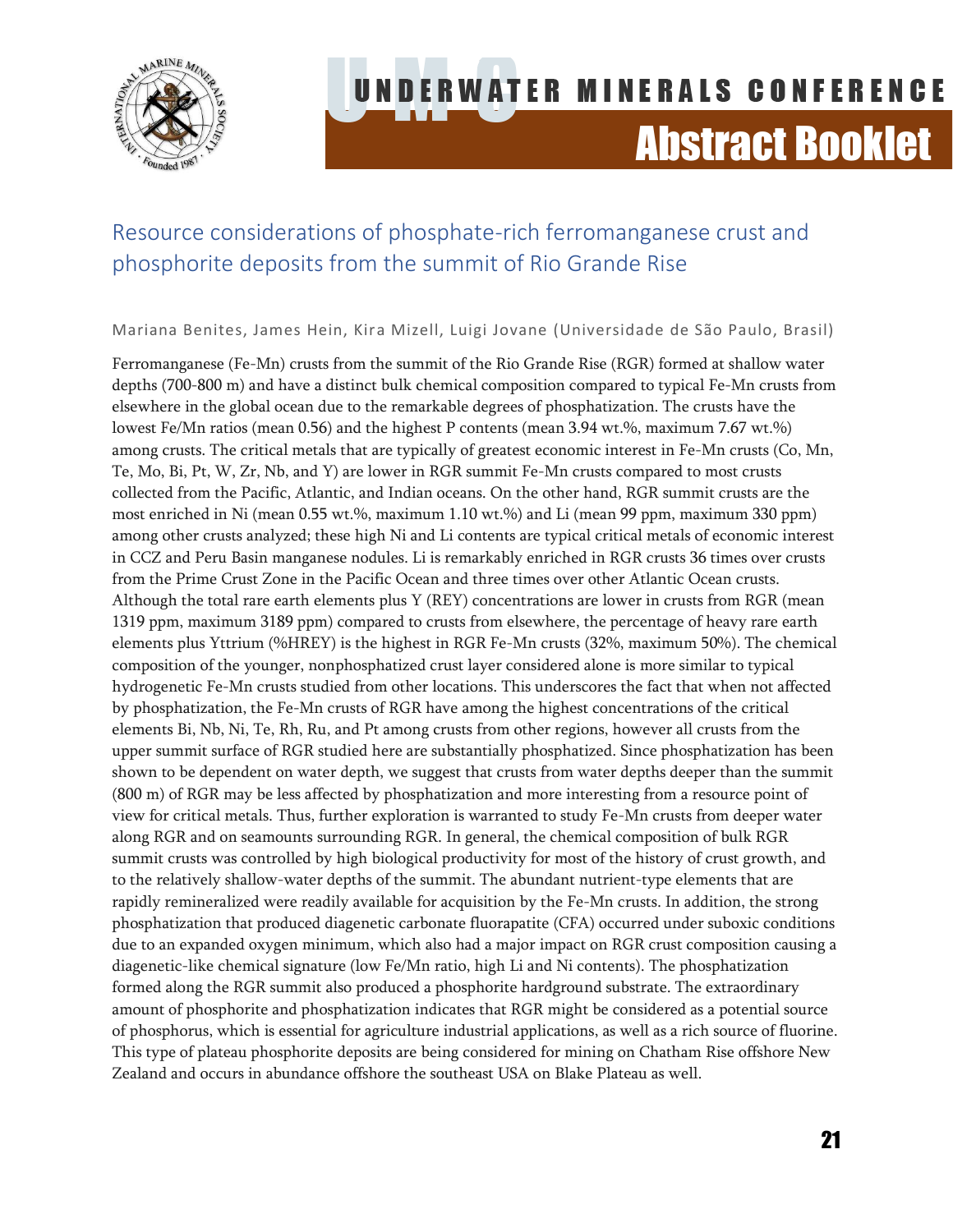

### <span id="page-22-0"></span>Deep Sea Mineral Resources on the Norwegian Continental Shelf

H. Brekke, J. Stenløkk, K. Solvi, A. Bjørnestad, S. Eriksen, N. R. Sandstå and P. Schiager

(Norwegian Petroleum Directorate)

In July 2019, the legislation for mineral activities on the Norwegian continental shelf entered into force. The Government is now moving towards initiating its impact assessment process in this regard. Part of the appropriate knowledge-base for this process will be the scientifically based information on the nature, distribution and volume of these resources. Much of the current database in that regard comes from the scientific research by academia, especially the long-term research program by the University of Bergen. In recent years, the database has been considerably expanded by the Government's dedicated seabed mineral exploration cruises carried out by the Norwegian Petroleum Directorate (NPD). The available data show that the continental shelf comprises possibly economic deposits of seabed massive sulphides (SMS) and Fe-Mn crusts, while Fe-Mn nodules are not recorded. The data also show that the Fe-Mn crusts have clear affinities with the crusts deposited in the Arctic Ocean and indicate that they may be organized into two groups of high and low contents of REE relative to other parts of the world oceans. As for the SMS deposits, the data indicate that they may be grouped into different types according to their mineral chemistry and their tectonic setting along the Mohns ridge, the spreading ridge of the area. There is a lack of data regarding the thickness (three-dimensional configuration) of both the SMS and crust deposits. This is an obstacle both to a better scientific understanding of the formation of the deposits, and to a wellfounded estimation of the resources. To meet this problem, the NPD is considering methods for acquiring vertical information on the deposits (thickness), both drilling and acoustic methods. In its coming exploration cruises, the NPD plans to include testing of such methods.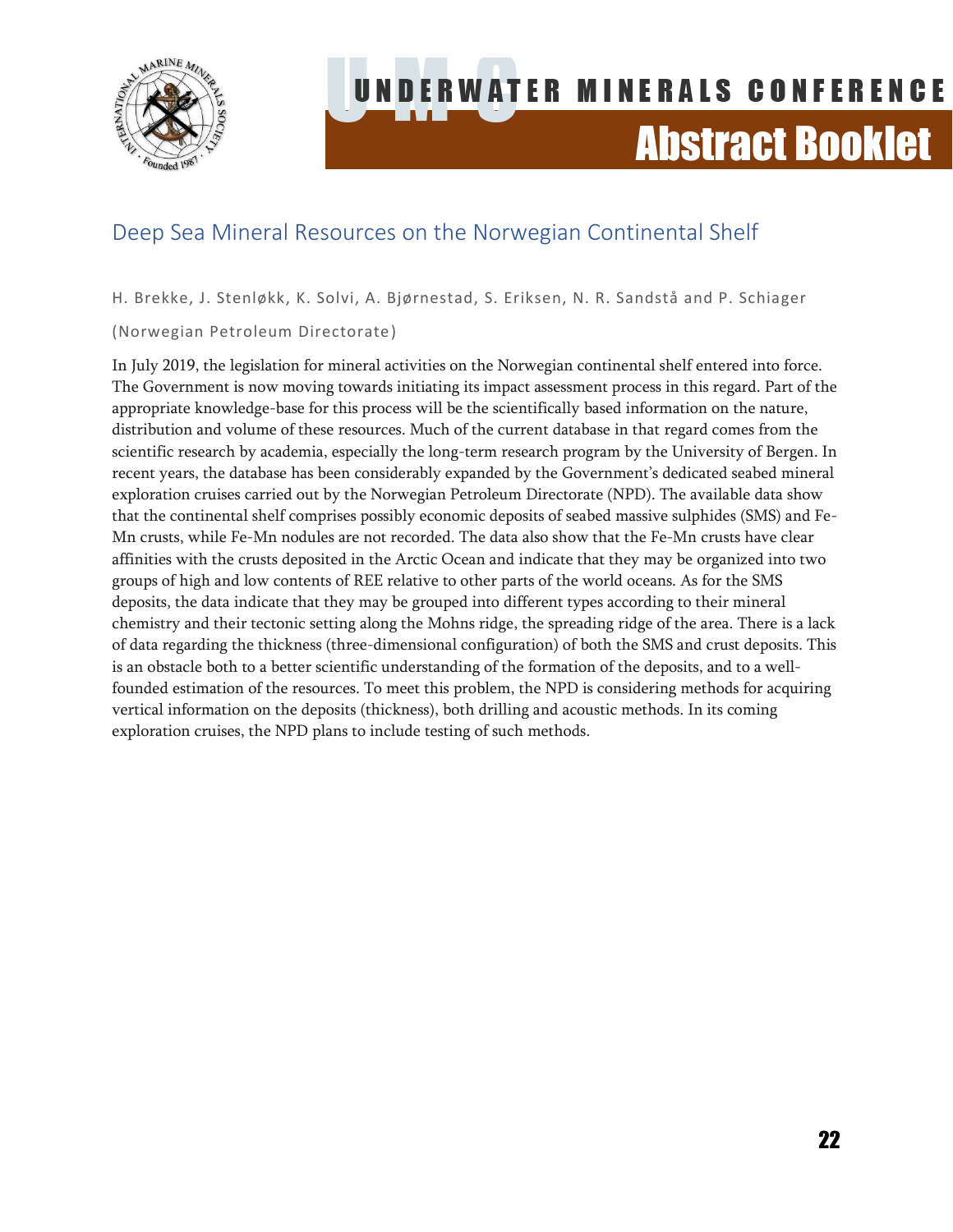

### <span id="page-23-0"></span>Status of Exploration in the German License Area for Polymetallic Nodules

#### Annemiek Vink (BGR, Germany)

In June 2018, the German Federal Institute for Geosciences and Natural Resources (BGR) completed its ninth cruise to the German license area in the Pacific Nodule Belt. On the basis of previously available bathymetric and acoustic backscatter mapping, we explored the polymetallic nodule deposits and carried out environmental baseline analyses in three subareas with flat topography centered at 12° N/117°W. Based on data from 292 seafloor samples and using artificial neuronal networks and geostatistical methods, the total nodule mass of the eastern part of the license area was estimated to be 780 million metric tons (mt) wet weight. The three nodule fields that were explored in detail comprise a total area of 4200 km2 and contain 80 million mt of nodules. ADCP sensors moored for three consecutive years reveal bottom current velocities between 1 and 6 emfs (average: 3.5 cm/s) flowing predominantly in a south-easterly direction. Biodiversity studies in the German license area, that have been undertaken since 2010 using both morphological and molecular-genetic methods, show a high biodiversity but low density of individuals per species, and a tendency towards a wider distribution of larger species. Metallurgical experiments for nodule processing have allowed the development of a "zero-waste" method that was tested at lab-scale and is currently being expanded to pilot-plant scale.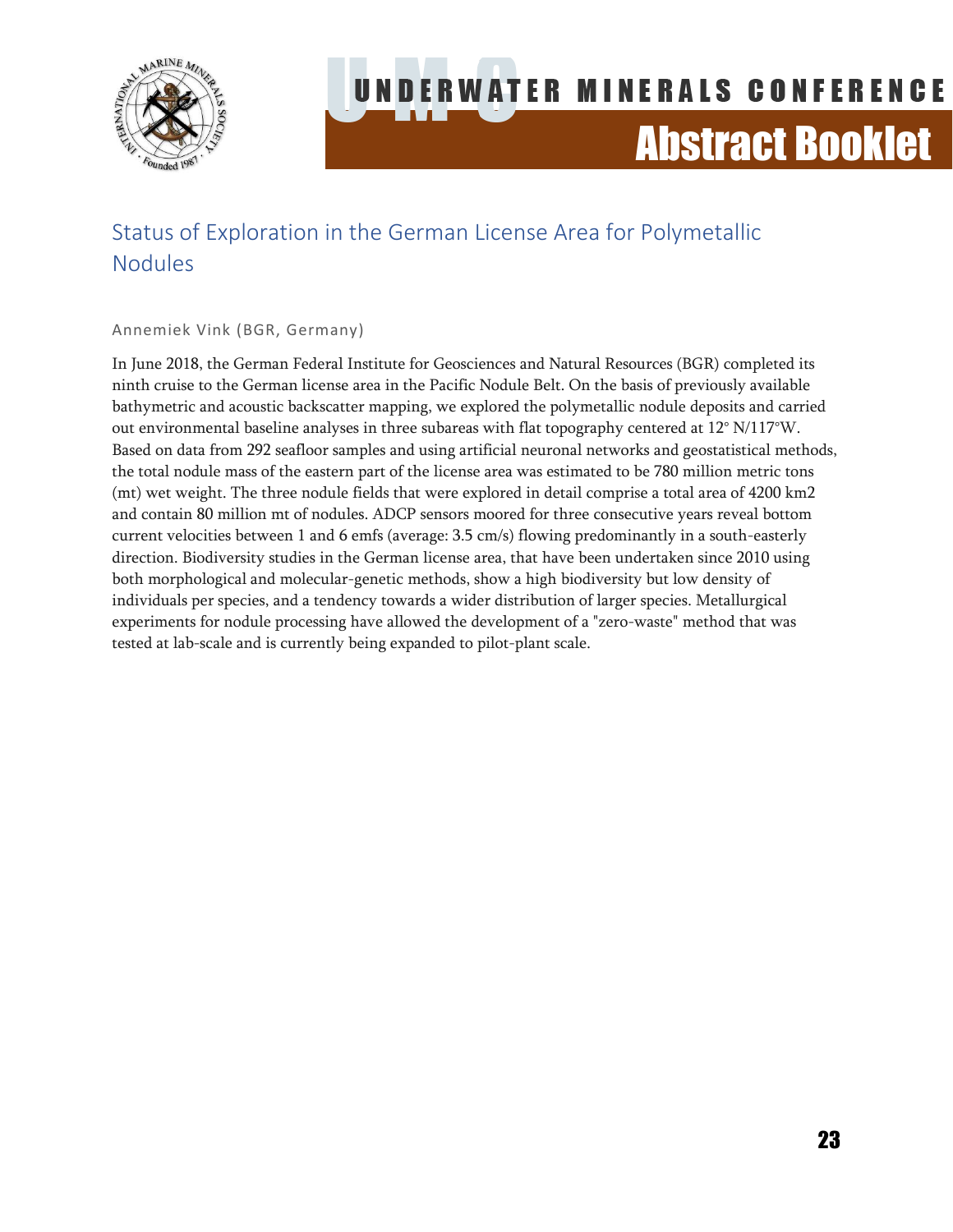

### <span id="page-24-0"></span>The Hunt for Deep Sea Minerals - Identifying and Analyzing Formation Areas of Marine Minerals

Max Kaufmann (Camborne School of Mines, University of Exeter, UK)

The deep sea presents one of the more exciting and innovative mining prospects. The three main mineral deposits: Ferromanganese Crusts, Polymetallic Nodules, and Seafloor Massive Sulphides, contain a high proportion (approximately 5%) battery metals, which can help to lead the green revolution. This project utilized global datasets, such as bathymetry, in order to isolate the main formation conditions for each of these three deposit types. This was completed via the process of Mineral Potential Mapping, which overlaid highlighted variable ranges, collating these together. This identifies mainly the Pacific Ocean, between 0 to 30 N, as well as areas around Antarctica and New Zealand. The overlay process was repeated within smaller areas to select small scale final targets, between 3,000 and 75,000 km2 depending on deposit type. The highest value deposits were found to be West of Mexico for Ferromanganese Crusts, Eastern Pacific for Polymetallic Nodules, and, South of Hawaii and West of British Colombia (Canada) for Seafloor Massive Sulphides. 2D Block Modelling was completed, which allowed for average grades and tonnages to be calculated at differing cut off grades: no cut-off grade, an industry standard cut-off grade, and a median cutoff grade. Most of the Ferromanganese Crusts contained very low tonnage and grade, with the high value target containing 157.42 Mt at a cut off width of 74.51 mm, containing a predicted Cobalt grade of 0.73% and Nickel Grade of 1.47%. The high value target for Polymetallic Nodules contains 403.35 Mt at a median cut off abundance of 17.76 kg/m2, containing a predicted 3.37% of Nickel, 1.28 % of Cobalt and 3.99% of Lithium. Seafloor Massive Sulphides are found to be higher in grade than their terrestrial counterpart. Two high value targets were identified, with tonnages of 243.61 and 187.8 Mt at cut off grades 5.15 and 3.37 Copper %.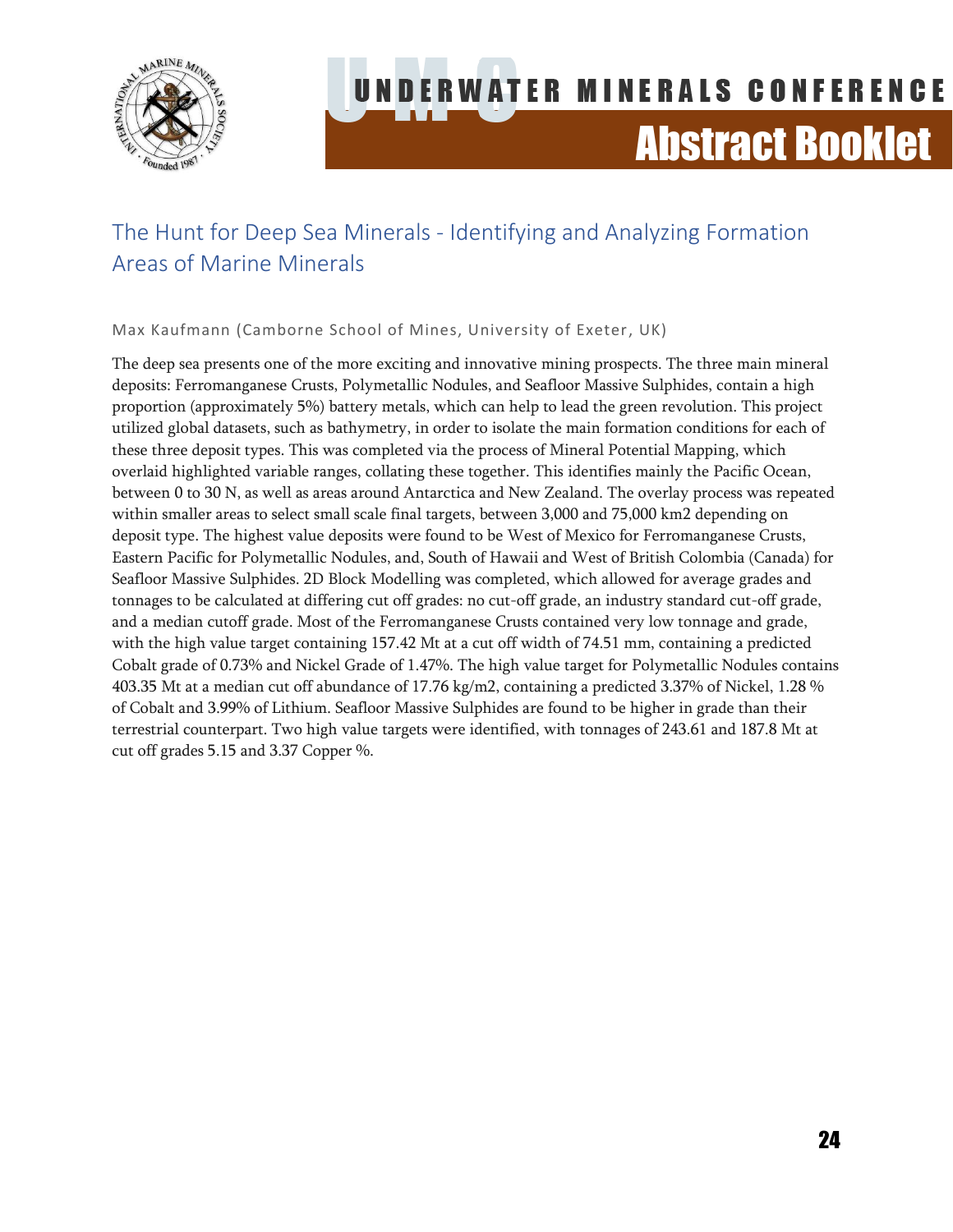

### <span id="page-25-0"></span>Traditional dimensions of seabed resource management in the Pacific

Tilot V., Willaert K., Guilloux B., Herrera C.G., Chen W., Mulalap C.Y., Peters K.

#### (Université Catholique de Louvain, Belgium)

In most Pacific Islands, local communities have, since centuries, traditional, cultural, and spiritual attachments to the sea, in particular to species and specific marine areas, processes, habitats, islands and natural seabed formations. This great traditional knowledge, a diversity of customary marine management approaches and a unique integrated relationship between biodiversity, ecosystems and local communities help to ensure that benefits from management efforts would accrue to the local community, generally in a holistic, sustainable and equitable manner. The fusion between traditional knowledge, customary practices and western scientific knowledge in customary law has sometimes been challenging. However, it is presently acknowledged in legal systems of several Pacific countries and has been an incentive for setting up regional cooperation with different entities on resource, ecosystem, and area-based management.

In this article we present an analysis of the traditional dimensions of seabed resource management in the region coupled to a science-based overview of deep seabed and water column habitats in open seas and their vulnerability towards mining in integration with other activities and global change issues. We will then assess whether the current multilevel legal frameworks (at national, regional and national levels) attach sufficient importance to the traditional dimensions as well as the human and societal aspects of seabed resource management in the region. On basis of this analysis, we shall draw recommendations on basis of best practices in regulatory frameworks and on a new and forward-thinking paradigm that would integrate socio-ecological interconnectivity on the seabed and overlying waters.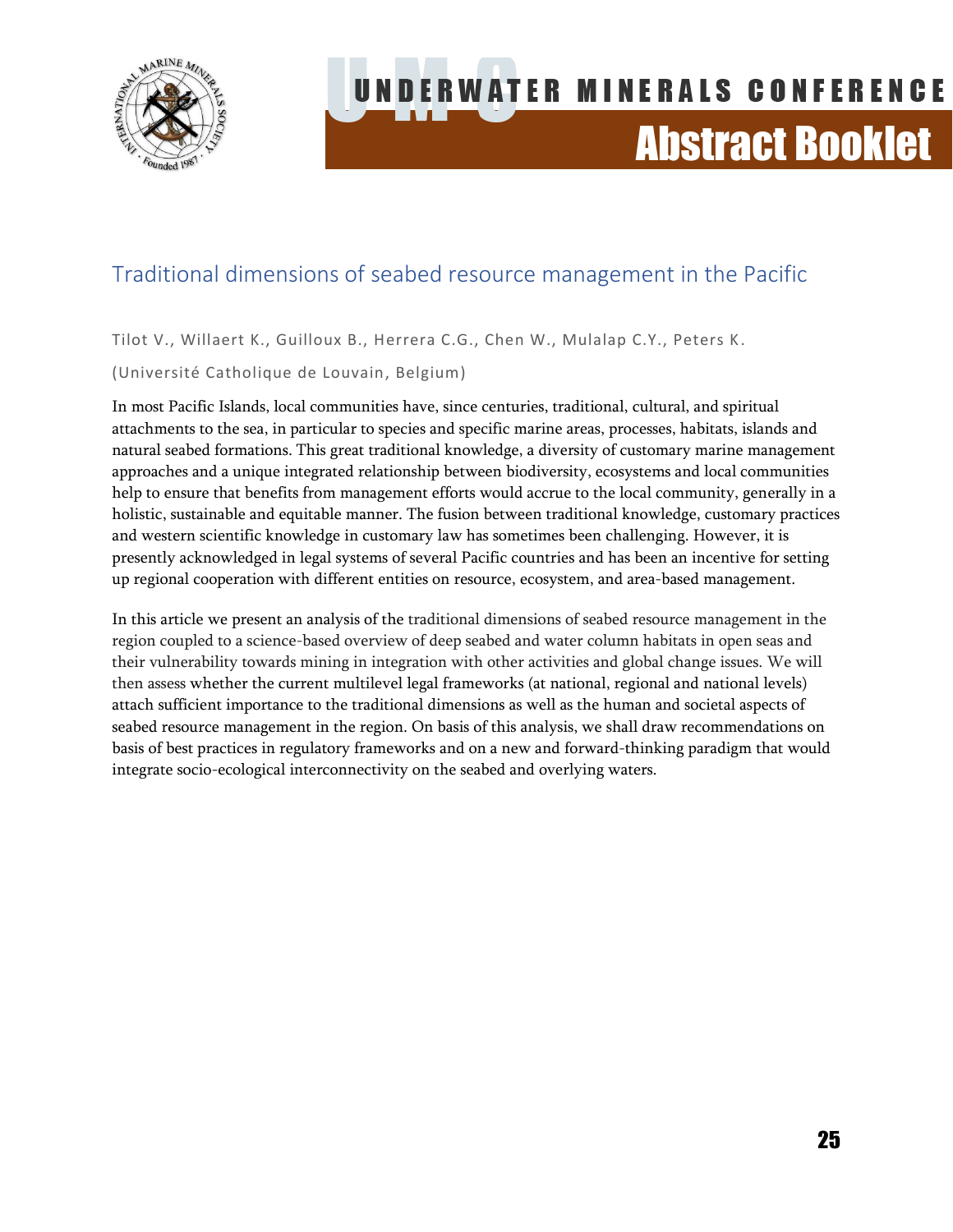

### <span id="page-26-0"></span>Application of Artificial Intelligence technologies and workflows to support marine mineral resource estimation

#### Sean Aldrich, Shervin Azad (RSC Mining and Mineral Exploration & Goldspot Discoveries)

Mineral resource estimation for marine mineral deposits, in particular poly-metallic nodule deposits, presents a variety of challenges not as easily or cost-effectively overcome when compared to terrestrial projects. This is particularly relevant when a project is seeking to progress to higher resource confidence levels. To improve the classification of marine resources, and statistical confidence in marine resource models, new innovations to audit input data must be created. RSC and GoldSpot Discoveries Corp. have been exploring how this may be achieved, using Artificial Intelligence-enhanced image analysis of nodules both in-situ on the sea floor, and those recovered and brought to surface by sampling. The fit-for-purpose current model can geometrically measure individual nodules, assess size distribution, and count individual nodules using video or images captured at the seafloor or on surface. Improved data and metadata from sampled nodules will create more robust estimates of nodule content on the sea floor and will provide additional confidence as to the representativity of nodules both in-situ and collected, furthermore, data derived from image analysis of nodules on the seafloor provides additional samples and datapoints to the resource estimation. Through the use of GoldSpot's image analysis and machine learning techniques and workflows to provide additional supporting data, RSC is potentially able to provide additional confidence to the resource estimation resulting in an improved level of resource confidence. Keywords: resource estimation, image analysis, machine-learning, poly-metallic nodules Note: This paper is a collaboration between RSC and GoldSpot Discoveries Corp.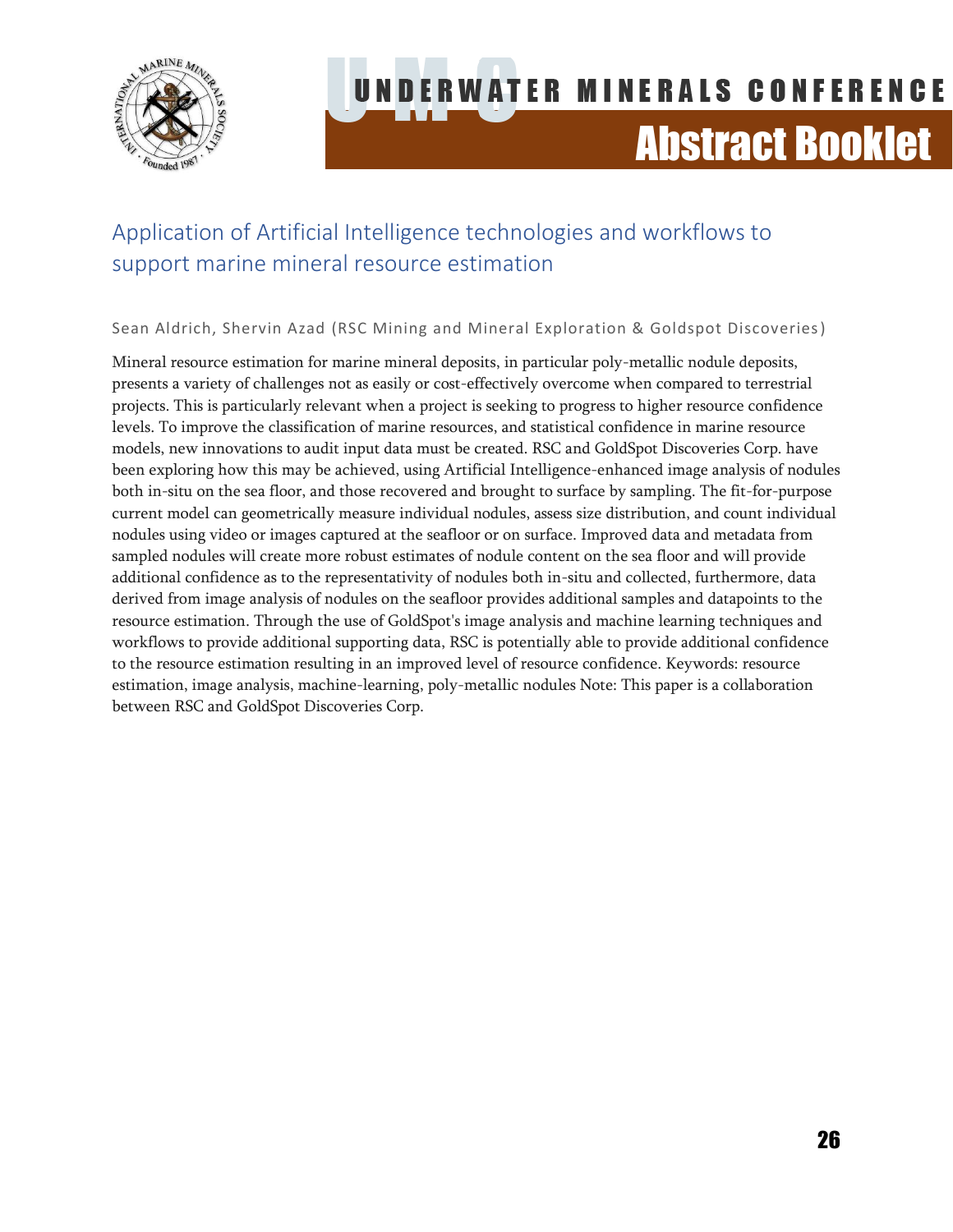

### <span id="page-27-0"></span>Blue Solutions for a Green Energy Future

#### Dr.-Ing. Sebastian Ernst Volkmann (Volkmann an Partners)

With his book "The Mineral Resources of the Sea", Geologist John Mero ignited the industrial race to the deep sea in the 1960s. Now, some 60 years later, deep-sea minerals could enter battery supply chains for the first time in less than a decade. The demand of cobalt and other metals needed to herald the era of green energy is forecasted to increase drastically. The metals will be largely sourced from natural ore deposits before a circular economy establishes. On the other side, there are growing voices calling for a moratorium due to concerns of potential damage to poorly understood ecosystems and adverse impacts. However, a moratorium could deprive industry and authorities of the opportunity to find solutions for blue mining, that, together with land-based mining and recycling, contributes to global sustainable development.

Although most of today's mining concepts are similar to those tested in the Pacific in the 1970s and 1980s, industry takes great efforts in lowering and controlling sediment plumes and processing-waste streams. For offshore systems, the innovation lies largely in the materials and components used to monitor, control and automate mining (support) operations. Digital services and high-tech sensors to collect "big data" will play a key role in ensuring efficient, but also environmentally responsible and safe operations, as they are revolutionizing mining and harvesting on land today. Blue solutions need to be invented, engineered and tested under reasonable conditions and timescales, involving considerable cost and efforts. A moratorium could prevent blue solutions from being mature when deep-sea minerals are needed.

Due to the predicted potential impacts and considerable area and resource requirements, commercial mining requires the control and regulation of human activities on the ocean surface and seabed as well in the affected water columns. Marine spatial planning and spatial mine planning solutions will be key to achieve sustainable development goals as well as operational, legal and environmental requirements yet to be defined. Moreover, there is an urge for an integrated ocean and seabed observation system as well as an effective Mining Code to manage human activities at different levels and scales. Instead of a moratorium, "deep-sea mining on probation" together with adaptive management, strict limitations and conditions could be the way forward to achieve blue mining and blue growth for a green energy future.

The UMC presentation outlines the challenges that industry, the scientific community and the authorities will have to face in the near future. The various stakeholders will be given insights into blue solutions that could be the key to blue mining and a green energy future.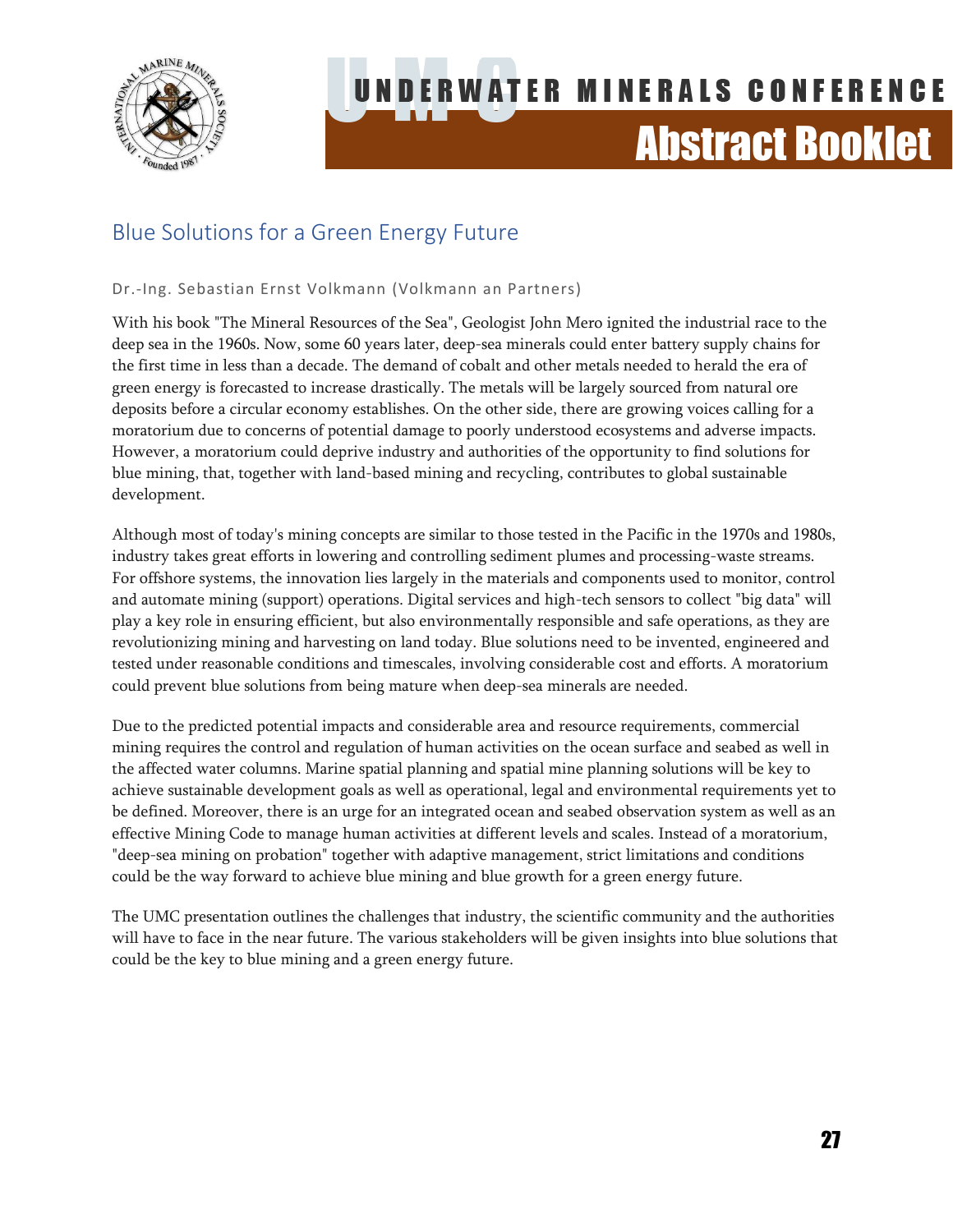

### <span id="page-28-0"></span>Observations of Benthic Boundary Layer Processes for Marine Mineral Extraction

Mark E. Luther, Chris Martens (USF College of Marine Science, University of North Carolina, Chapel Hill, USA)

Observation and long-term monitoring of benthic boundary layer processes and transport rates, along with mitigating factors such as suspended sediment concentration, oxygen saturation state, microbial respiration and benthic coupling, are critical for understanding the potential impacts of seabed mineral extraction. Sensor technologies needed for such observations in an operational setting are currently limited by power source, calibration, bio-fouling and response time issues. We are developing new integrated multi-sensor, power, and communications systems to address these issues to provide autonomous operational capabilities for months to year-long in situ observations. Combined turbidity, chemical sensor and ADCP measurements will allow for quantitative assessment of boundary layer and water column transport processes controlling sediment plumes. Acquisition of such baseline ocean environmental information will better inform decision-making at locations where future ocean mineral extraction may occur. In collaboration with private sector partners Develogic GmbH and Franatech GmbH, we have developed a new mini-lander (ML) sensor system that can provide these measurements while deployed on the sea floor for extended periods. The ML sensor packages will combine turbidity sensors, dissolved oxygen (DO) optodes, and ADCPs to generate continuous suspended sediment, dissolved gas and current measurements on the seafloor for periods of months to a year. The ML system can include pH and CTD sensors plus a "pop-up" buoy with intake tubes to allow water sampling at multiple depths within 10m above the seafloor. The ML sensor package will utilize Mg-Seawater batteries (SeaMags) under development by our private sector partner, Develogic GmbH. Previous power sources utilized for multisensor benthic lander measurements have relied on specialized, expensive lithium battery packs that generally cannot support underwater time-series monitoring for periods longer than a month. The SeaMag battery system will provide over 50 watts continuously and is projected to support multiple sensor system measurements for periods of months to a year. Multiple SeaMag battery units can be placed in series to cover longer operating periods while avoiding safety issues associated with Li batteries or fuel cells. The ML measurements can provide continuous near real-time data telemetry via inductively coupled mooring wire and Iridium satellite communications using Develogic's MI.Sat II buoy system (http://www.develogic.de/products/data-buoy-systems/misat-buoy-ii/). MLys operation in free vehicle mode allows for pre-planned data package transmission using an acoustic modem or release of disposable pop-up floats.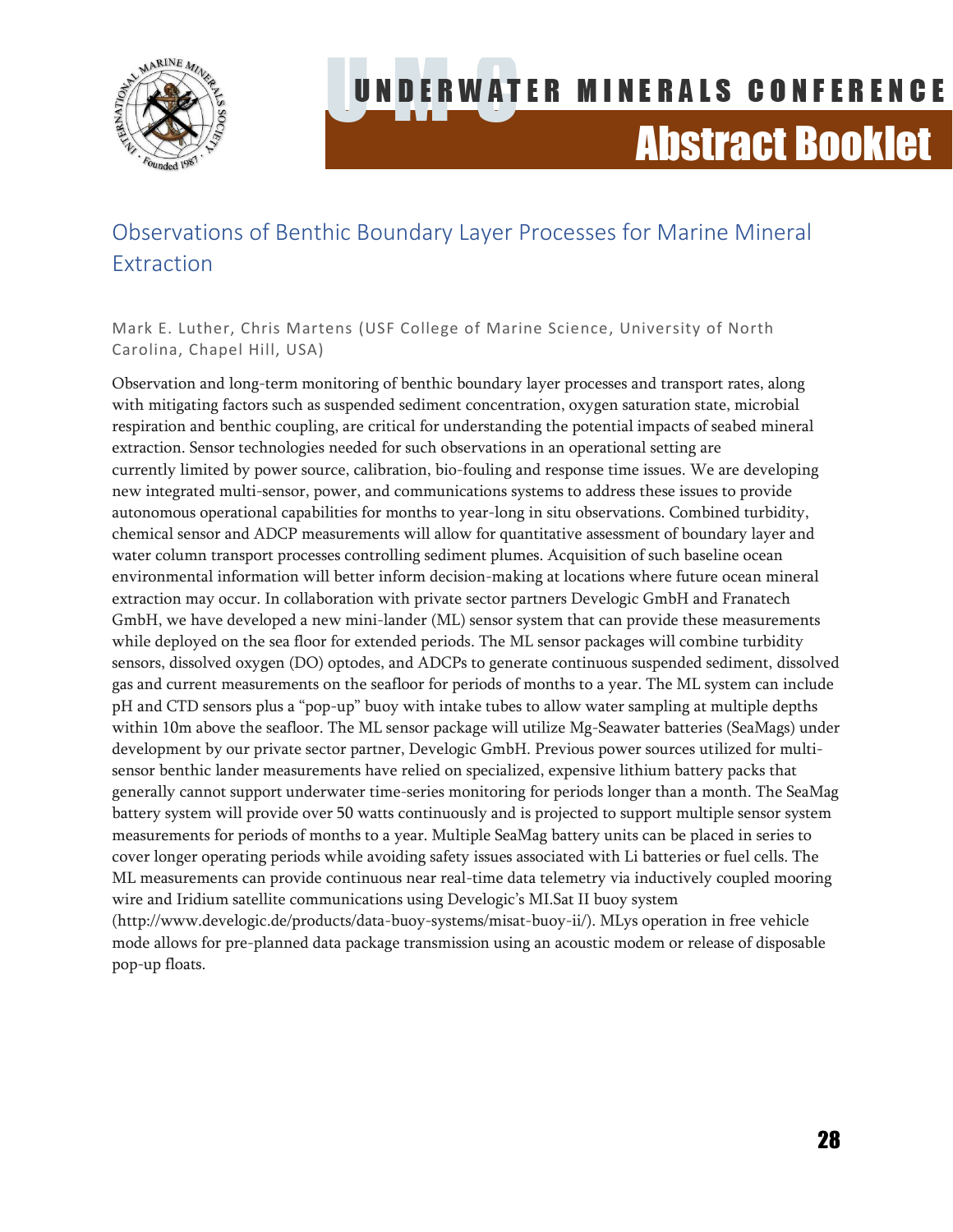

### <span id="page-29-0"></span>Ideas and suggestions for environmental baseline studies related to future mineral extraction on the Norwegian continental shelf

#### Jens Laugesen, Oyvind Fjukmoen, Randi Hagemann, Arne Myhrvold (DNV GL)

This presentation discusses ideas and suggestions for environmental baseline studies related to future mineral extraction on the Norwegian continental shelf (NCS). It also describes the state of the Norwegian legislation for mineral extraction on the shelf and what is known about the mineral deposits on the shelf. In Norway a new law on Mineral Activities on the Norwegian Continental Shelf, "The Seabed Minerals Act" entered into force in 2019. The law put the responsibility to carry out an "impact assessment for the opening of the area" on the Ministry of Petroleum and Energy. The impact assessment will assess potential impacts a possible opening might have on the environment as well as economic and social aspects of such activities. The law will be supplemented with a set of regulations, and that work has not yet started. For oil and gas activity on the NCS there is established a set of HSE regulations containing risk- and performance based requirements https://www.ptil.no/en/regulations/all-acts/). These regulations include requirements on environmental baseline studies both related to exploration in new and less surveyed areas, as well as prior to production development. The Norwegian Petroleum Directorate (NPD) has been assigned the task of mapping and proving deep sea mineral deposits by the Ministry of Petroleum and Energy. The resource estimate will serve as input to the opening process. An environmental baseline study should document the natural characteristics of the surrounding environment in the areas directly and indirectly affected by any planned underwater mining activity prior to the start of activities. ISA has established recommendations for environmental baseline studies for exploration, but so far not for exploitation where the draft regulations are in preparation. The recommendations and expectation for data gathering as part of exploration activities are quite extensive. For the NCS, it would be sensible to adapt the scope of the baseline study to the size and environmental sensitivity of the actual area. That would allow a more flexible system where for example a smaller and not very sensitive area could have a less comprehensive baseline study. We recommend that an assessment is carried out of what the relevant environmental factors are for seabed mining on the Norwegian Shelf and which of these factors are relevant for the baseline study at the actual site. This could be done by using the requirements for baseline surveys for the petroleum sector on the Norwegian shelf combined with relevant parts from ISAs recommendations.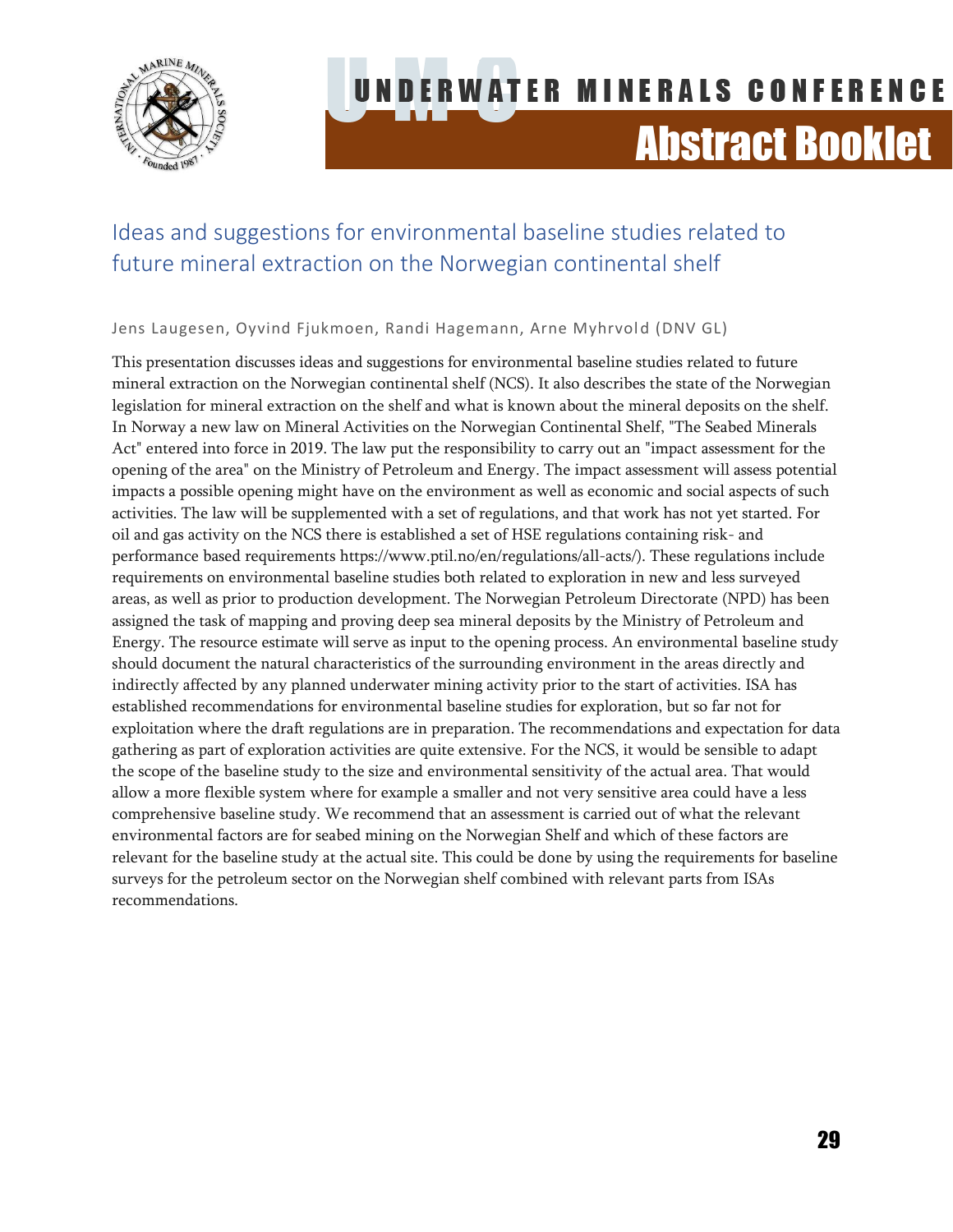

### <span id="page-30-0"></span>Water-Column Physics, Seafloor Massive Sulphides, and Polymetallic Nodules

#### Rick Cole, Jon Wood (RDSEA International)

Authors, R. Cole (RDSEA) and J. Wood (Ocean Data Tech) have a combined experience of working in, and on, our worlds' oceans, of well over 70-years. Projects spanning U.S. Federal and State ocean sciences, academics, the oil and gas, and offshore energy sectors and now, the Deep-Sea Mining (DSM) realm, International and National Programs. Here; we discuss two areas of the DSM community: Seafloor Massive Sulphides (SMS) and Polymetallic Nodules (e.g. manganese nodules) and the monitoring of water-column physics and peripheral sampling of the projected mining regions as per the International Seabed Authority (ISA), Environmental Impact Assessment (EIA) protocol for the "Area" lease permitting process. The outcome and goals are to measure and understand the processes that govern the physics and water-quality of the area to be mined. Both shallow and deep-water system designs will be discussed covering full water-column applications.

Oceanographic moorings have been designed and deployed in the tropical Pacific Ocean to measure the physical properties and current flows in water depths of ~1000m, and exceeding 4500m. Acoustic Doppler current meters (ADCP), conductivity-temperature-depth (CTD), and turbidity sensors are deployed to collect high-resolution data in the deep benthic boundary layer and upper water-column at site locations. Downward-looking ADCPs are positioned 10-20m above the seabed, with upward-looking ADCPs in the same buoy, recording a near-continuous velocity profile 2m to 72m above the seabed. CTD sensors are attached to the acoustic releases and placed 3.5m above the seabed. The moorings are deployed for durations up to 2-years. Some data of previously collected currents and turbidity profiles will be discussed along with the variability between the bottom boundary and mid water-column layers of the deployment regions.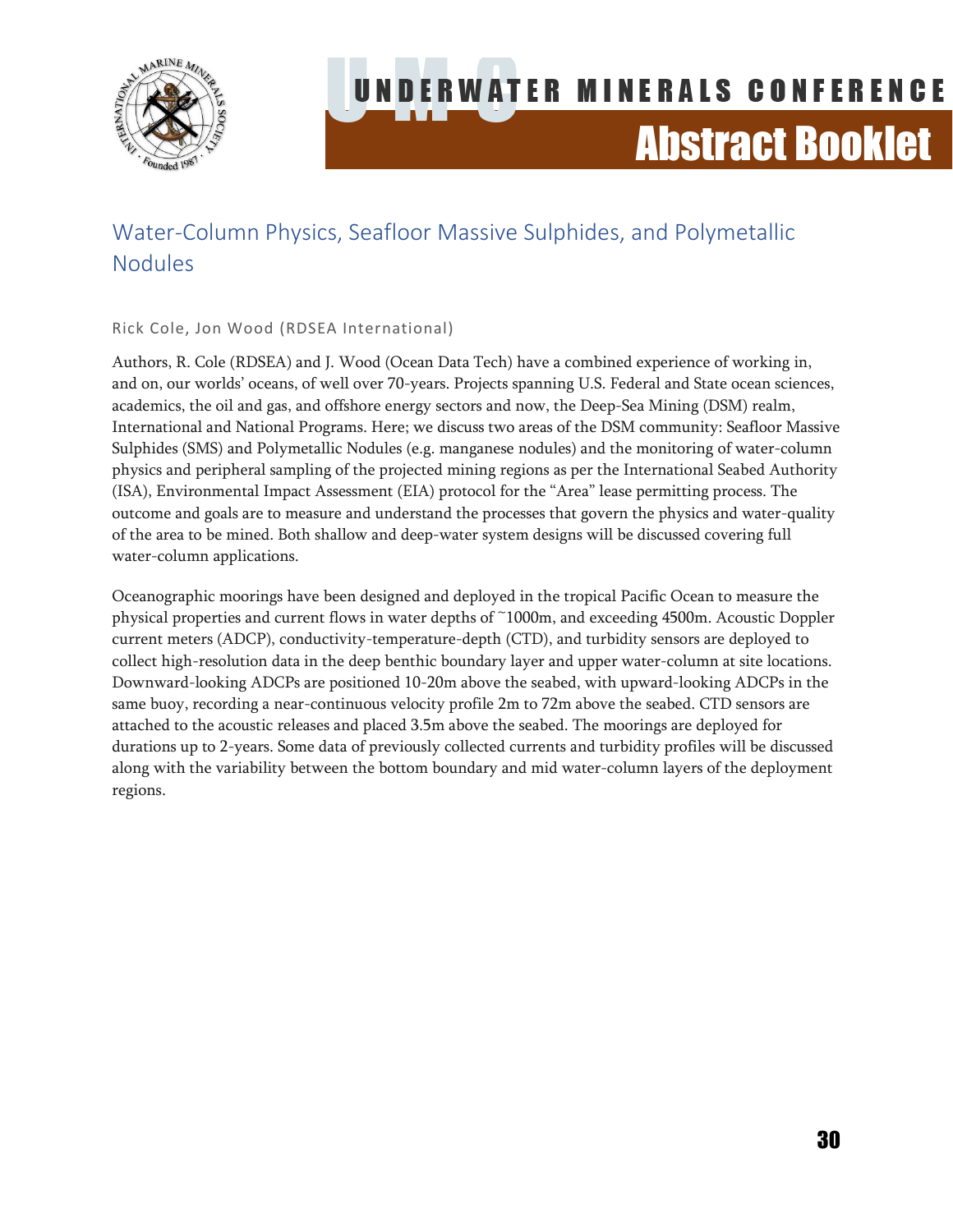

### <span id="page-31-0"></span>Ocean Minerals Program to Address the Critical Metals Supply Chain

#### Hans Smit (OML - Ocean Minerals LLC)

Ocean Minerals (OML) is a seabed minerals exploration and development company focused on sustainable and responsible commercial mineral supply chains for multiple critical metals required for 21<sup>st</sup> century high tech and green tech applications. We believe that for cobalt in particular the world will increasingly need to source these metals from the seabed, in order to address the projected global supply shortages. Cobalt's supply deficit becomes critical in the 2025-2026 timeframe, and is projected to widen from there, which means that seabed mining can play a pivotal role in providing responsibly developed projects in partnership with stakeholders to address these shortages. To that end, OML is advancing the development of our Cook Islands polymetallic nodule project (Co-Ni-Cu-Mn), as well as continuing to investigate the commercial viability of harvesting key rare earth elements (REEs) from the Cook Islands' deep seabed sediments.

In this paper, we will address our progress to date, and specifically the recent successful completion of our campaign to recover Cook Islands nodules and subsequent results of mineral process extraction testing. This is the first time, to our knowledge, the results of metallurgical testing of Cook Islands nodules has been reported. We delve into our future plans to achieve "first cobalt" by 2026, and in particular we discuss how, in addition to core project fundamentals (resource, mining system, processing and economics) our approach of an eco-system based environmental work program and hands-on community involvement may result in a commercially successful project with positive impacts for the Cook Islands local economy and population. Finally, we will present an integrated program plan, which we believe supports our story that sourcing cobalt and other metals from Cook Islands nodules can address the anticipated supply deficit in a significant and scalable manner.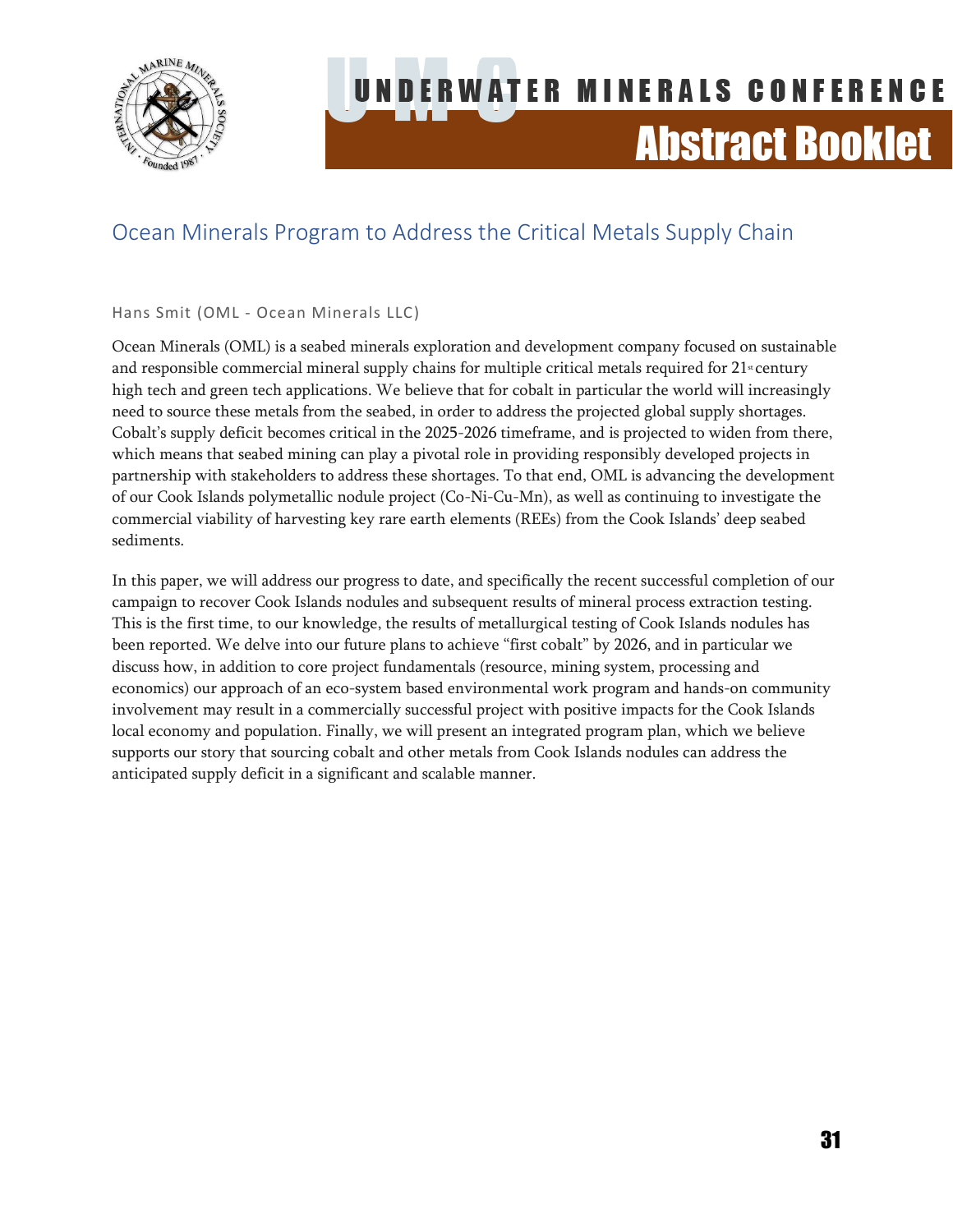

### <span id="page-32-0"></span>Benthic foraminifera are useful indicators of ecological quality status for marine mining environmental impact assessment

#### Bryan O'Malley (USF College of Marine Science)

Deep-sea minerals are an important resource to the sustainability of a world with rapidly evolving technology and increasing demand for commercially important metals. To ensure the responsible and sustainable harvest of ferromanganese crusts, polymetallic nodules, and seafloor massive sulfides, benthic ecological quality status (EcoQS) should be determined prior to, during and following mining activity. It is important that environmental impact assessments and monitoring programs have a standardized component to allow for geospatial, temporal, and trophic comparison. The Ecological Quality Status, as implemented in the EU by the European Water Framework Directive, is a standardized metric for monitoring ecological health and developing reference conditions. One index used to define EcoQS is the AZTI Marine Biotic Index (AMBI), which pairs species abundance with environmental stressors to determine species specific sensitivities and tolerance. Benthic foraminifera (BF) are ideal bioindicators for ecological monitoring because of their high biodiversity, high preservation potential in the sediment, varying environmental sensitivities, and high abundance in all marine environments, which provides a reliable database for statistical analysis when restricted to small sample volumes conducive for a costefficient sampling program. To calculate the benthic foraminiferal AMBI (Foram-AMBI), species are assigned to one of five ecological groups ranging from sensitive (I) to first-order opportunists (V) based on their correlation to total organic matter and sediment grain size. The Foram-AMBI coefficient is calculated by the relative amount of each ecological group found at each site. The Foram-AMBI has been successfully implemented as a standardized EcoQS monitoring tool in the Mediterranean, the North Atlantic, and the Gulf of Mexico and can be adapted to areas of marine mineral exploration like the Clarion-Clipperton Zone. The Foram-AMBI is a proven, cost-effective monitoring tool that will aid provision of benthic environmental impact assessments in support of deep-sea mining efforts.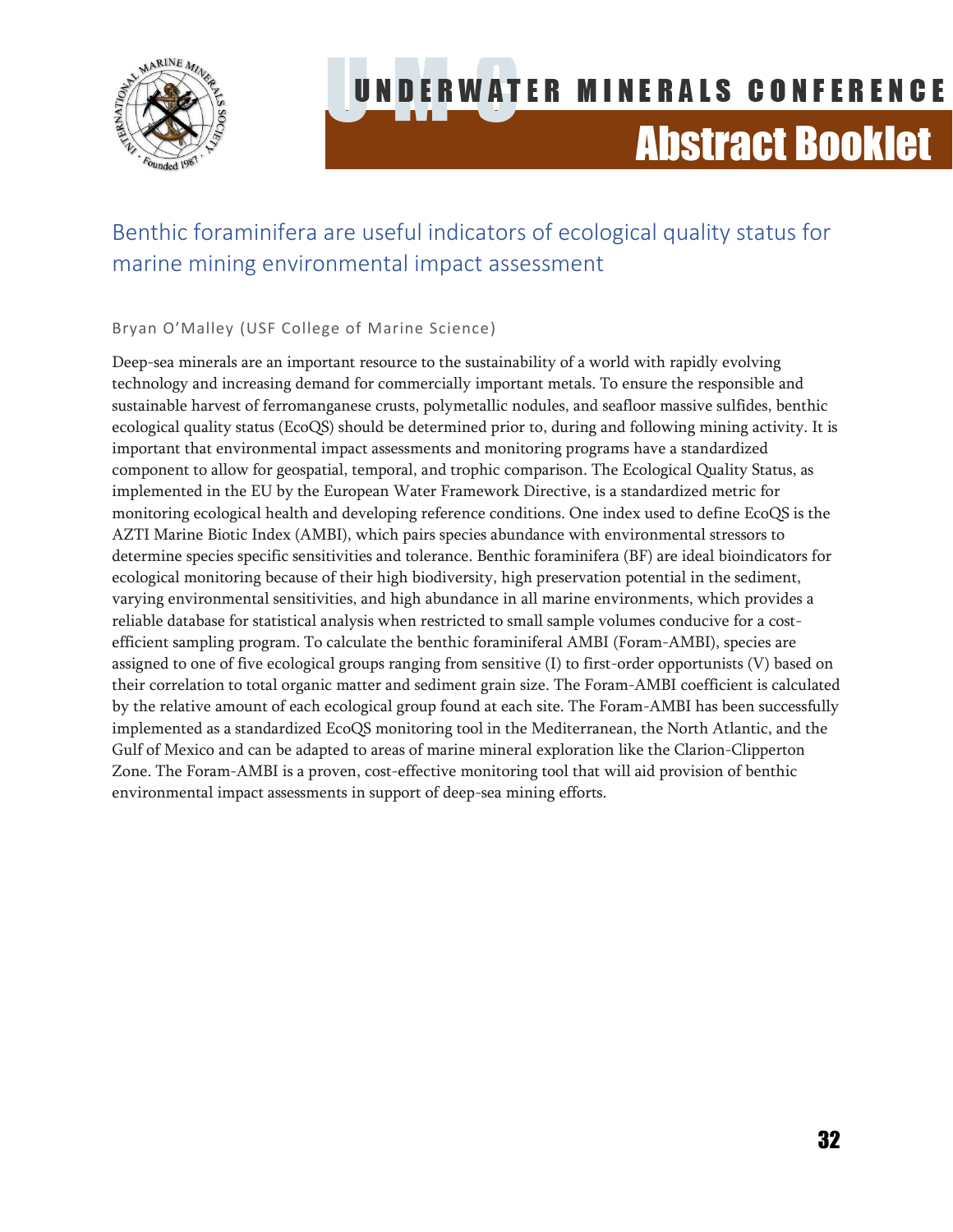

### <span id="page-33-0"></span>The Law of the Sea Amendment (BBNJ) and What this New Regulation Means to the Deep Seabed Mining Community

Paul Holthus (World Ocean Council)

The World Ocean Council (WOC) is working to provide consistent, comprehensive industry presence in inter-governmental negotiations affecting future of the Blue Economy, especially at the UN Law of the Sea, which is negotiating a new "Legally Binding Agreement" on Biodiversity in Areas Beyond National Jurisdiction (BBNJ). The BBNJ will strengthen regulation of activities and conservation of marine biological resources in the international ocean, i.e. surface waters, water column and seabed of "Areas Beyond National Jurisdiction" (ABNJ). The BBNJ "Package" covers: Environmental Impact Assessment (EIA) and Strategic Environmental Assessment (SEAs); Area-Based Management Tools (ABMTs), including Marine Protected Areas (MPAs); Marine Genetic Resources (MGR) and Access and Benefit Sharing (ASBS); Capacity Building and Transfer of Technology. The BBNJ negotiations are planned to be competed in 2021 and will result in new, stricter requirements and controls by States over the activities conducted by companies under their control or jurisdiction and expanded or new national, regional and/or international authorities for BBNJ. The seabed mining industry is encouraged engage in the BBNJ process and the WOC can assist with this, as we have been doing with other sectors.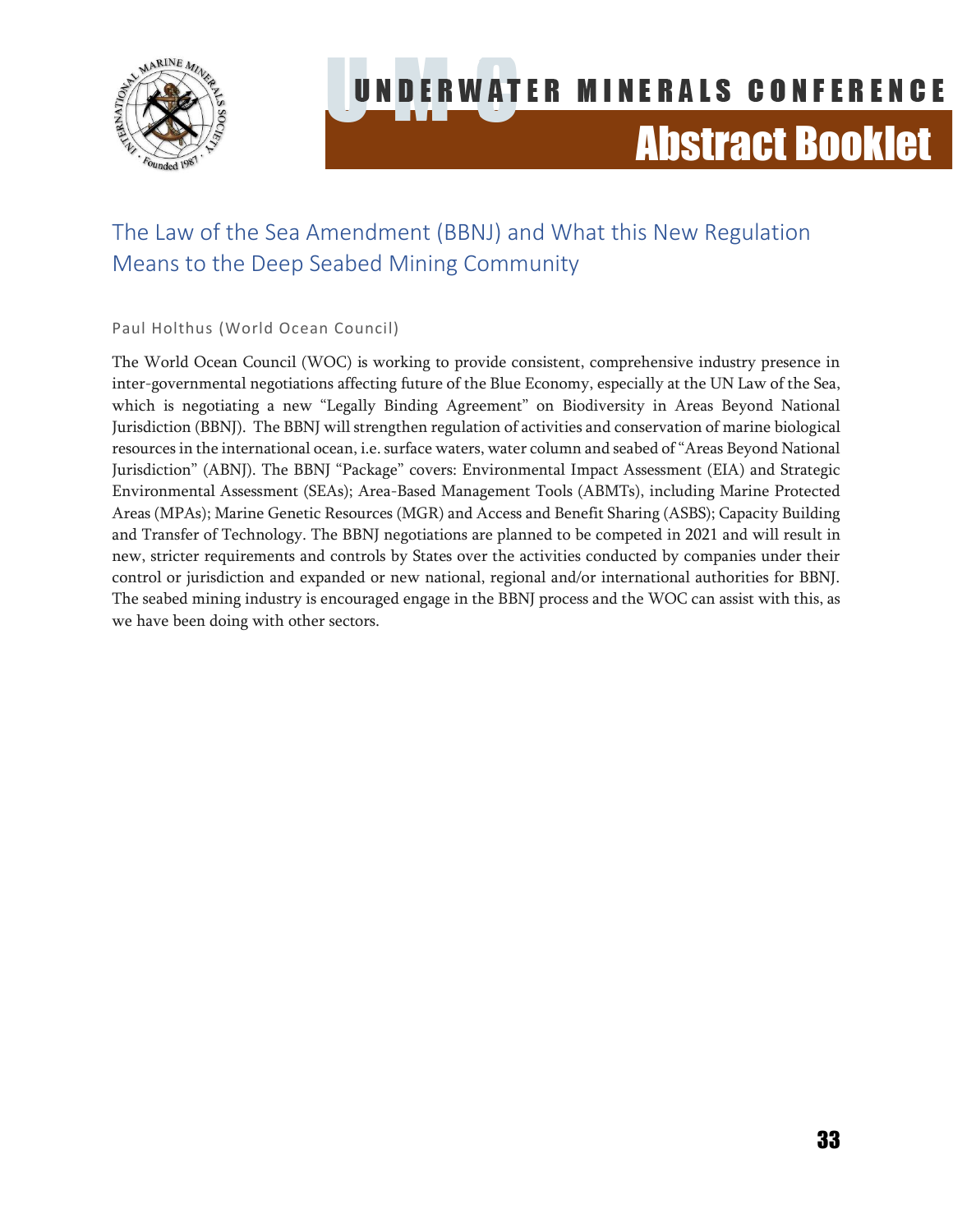

### <span id="page-34-0"></span>Prospectivity mapping of seabed minerals using satellite remote sensing data: the SAGRESsmart project

#### João Carvalho (ISQ, Portugal)

The global push for a low-carbon and greener economy together with the huge electric vehicle popularity rise is propelling the demand for base metals such as nickel, cobalt and copper. A recent assessment by The World Bank estimates that the production of minerals such as cobalt, lithium and graphite could increase by nearly 500% by 2050 to meet de growing demand for clean energy technologies. To meet this demand several private and government owned companies are proposing to explore for and mine mineral resources from the deep ocean seafloor to extract high concentrations and abundances of manganese, nickel, cobalt and rare earths. Currently, ISA has sign contracts for exploration of polymetallic nodules, polymetallic sulfides and cobalt-rich ferromanganese crusts with 30 contractors. However, a huge amount of seafloor is yet to be prospected and explored. Combined, the size of the granted exploration areas represents less than 10% of the overall area though as most favorable for the occurrence of the 3 types of mineral deposits above mentioned. This means that today's assessments on deep-sea mineral resources are only a rough approximation and optimum areas may yet to be found. SAGRESsmart project- Smart Support for Geological Prospection at Seabed based in Space Assets - aims is to develop and implement a web-based decision-support platform service to simplify and improve exploration for deep-sea mineral resources. As a purpose-built tool to increase knowledge, de-risk prospection and exploration activities and assess the potential for minerals, the proposed solution merges multi data sources (including satellite remote sensing) with machine learning to highlight and rank potential prospective targets. Having access to integrated information provided by a single, automated multi-criteria analysis solution can greatly speed up initial exploration and improve decision making and asset management.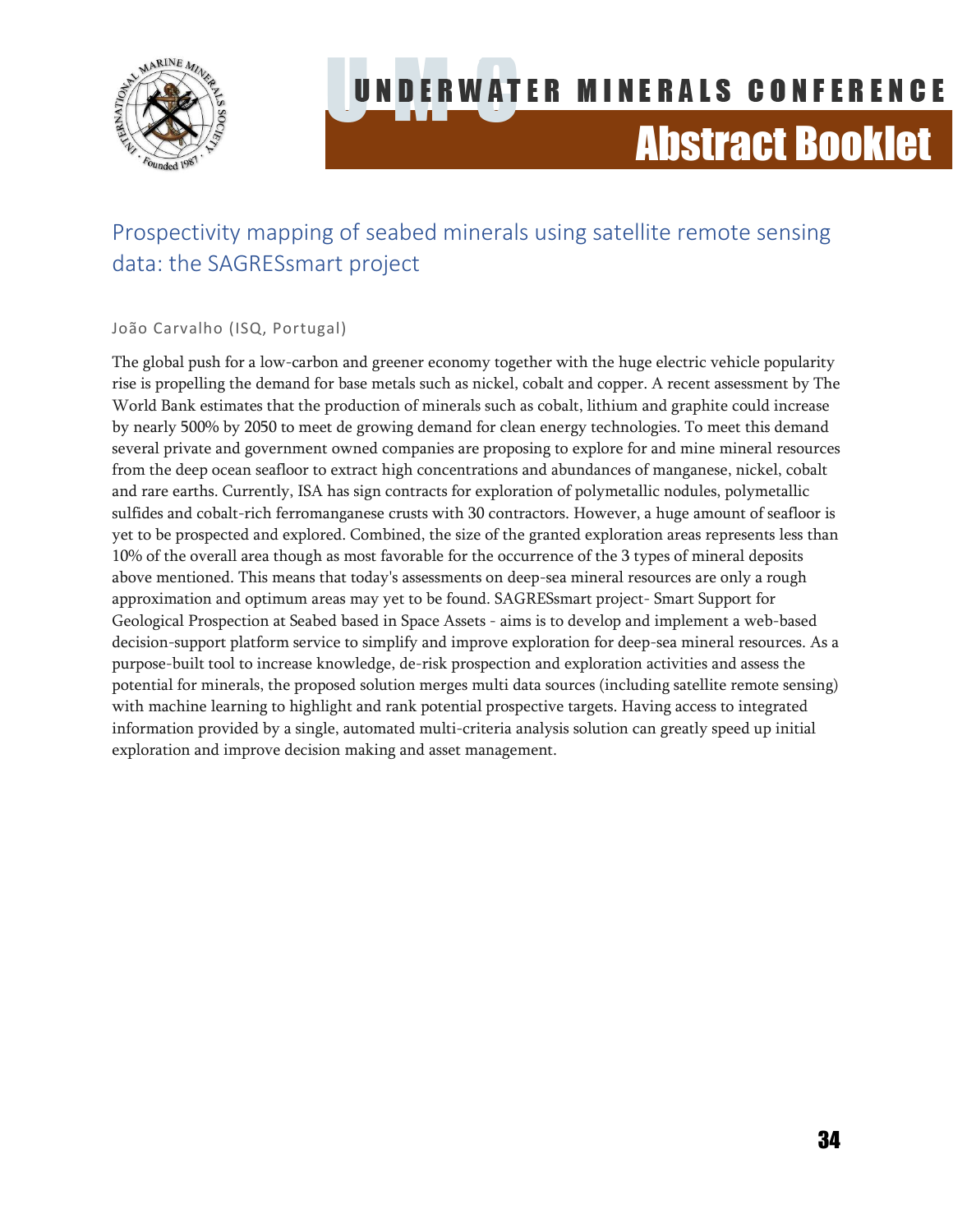

### <span id="page-35-0"></span>An integrative metallogenetic study of seabed mineral deposits in the pan-European seas: GeoERA-MINDeSEA

Francisco Javier Gonzales (Geological Survey of Spain - IGME)

GeoERA-MINDeSEA project is an ERA-NET action, Horizon 2020, funding a transnational cooperative network of 12 Geological Surveys and Marine Institutes, at various points of common interest for investigation and exploration on seafloor mineral deposits in pan-European seas. MINDeSEA is producing cartography, datasets, genetic models and case studies for use by the European Commission, other stakeholders and society. The project is based on detailed studies and compiled data on geology, mineralogy, geochemistry, environmental and regulatory issues of hydrothermal mineralization, polymetallic nodules, ferromanganese crusts, phosphorites and marine placer deposits. Covering 15,000,000 km2, the panEuropean seas represent a promising new frontier for the exploration of mineral resources. More than 600 mineral occurrences and more than 1000 analyzed samples are reported in the MINDeSEA database, containing five main levels of information, with multiple attributes, for each occurrence: geographic, metallogenic, geochemical, economic, and environmental data. Cobalt, lithium, tellurium, nickel, rare earth elements, copper, and other strategic and critical metals are being investigated using cutting-edge technologies in several seabed mineral deposits under the jurisdiction of European coastal States, as alternative sources to land based mineral deposits. An enormous challenge in terms of research, technological innovation, environmental protection, spatial planning and social license is facing the European and international research and sustainable development plans. MINDeSEA will identify areas for sustainable resourcing and information to support decision-making on management and Marine Spatial Planning in pan-European seas as part of its core actions, besides stablishing strategic links with the EU EMODnet-Geology project. A first map of energy-critical elements, cobalt and lithium in ferromanganese deposits has been produced to support European climate actions and growth strategies.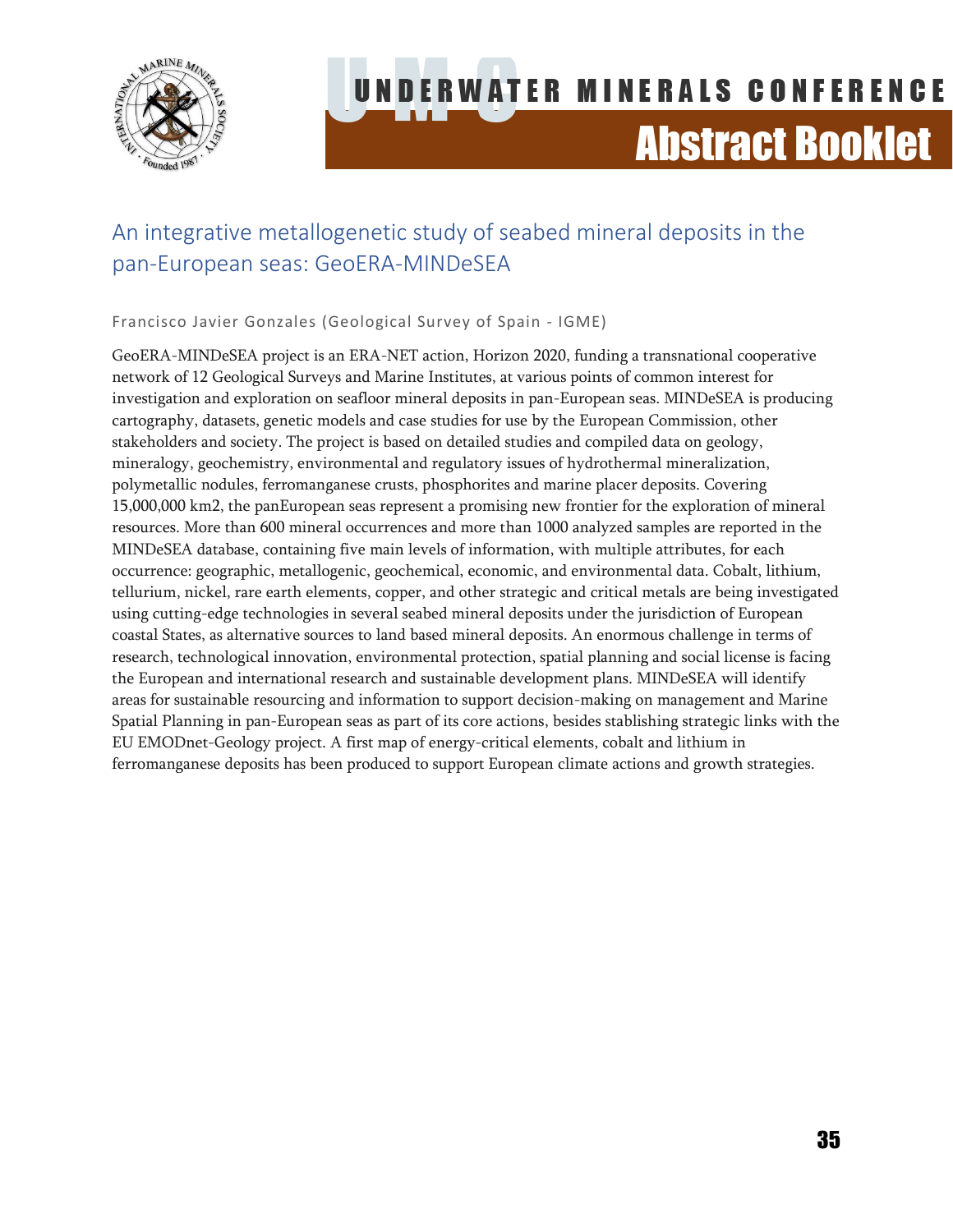

### <span id="page-36-0"></span>Regional and fine-scale variability in chemical and mineralogical composition of the hydrogenetic ferromanganese crusts

#### A.Usui, H. Hino, M. Kurihara and H. Kobayashi (Kochi University)

The hydrogenetic ferromanganese crusts deposits in the Northwestern Pacific seamounts have been noted as most abundant and highest in cobalt and related metals, and therefore parts of the seamounts have been allocated to some international prospectors under the ISA. However, the regional to fine-scale mode of variation in abundance and grade and the controlling geological parameters are yet well understood. We attempted to characterize the patterns of variability in composition and abundance within the crust and among the seamounts, based on stratigraphy of drill cores of the ferromanganese crusts taken at around 4- 5km intervals over the tops of seamounts and their geological correlations. The camera-monitored drill machine (BMS) was operated at rock outcrops of seabeds, after full coverage of multi-narrow beam topographic mapping over more than 6 seamounts in the area. We assume these hydrogenetic crusts have been formed since middle Miocene (around 15 million years ago) or earlier, with significant variation in metal flux (mass accumulation rate) or elements and minerals of various origins with time. On the other hand, the microstratigraphy is generally comparable and often correlated to each other, thus consequently showing similar bulk chemical composition among samples of the full growth lapse. Furthermore, the substrate geology and seamount evolution history may be related to the age and thus bulk composition of the ferromanganese oxide piles. In conclusion, the fine-scale geochemical and mineralogical description of full drill cores of the crusts is most important in characterizing their patterns of compositional variations within ores and in estimating potentiality of ferromanganese crusts deposits.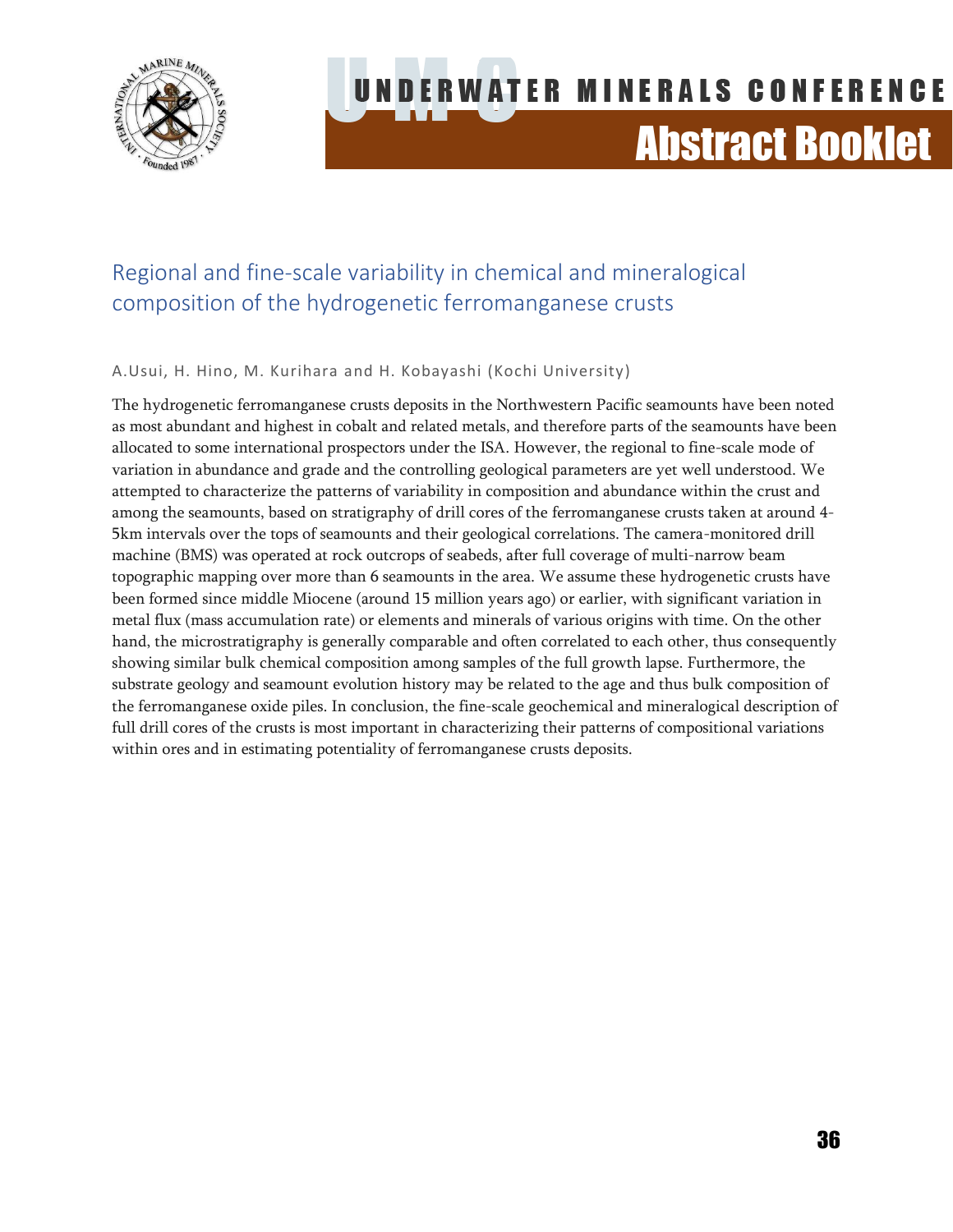

### <span id="page-37-0"></span>Geographic and Oceanographic factors that impact the composition of FeMn crusts

#### Kira Mizell (USGS)

Ferromanganese (FeMn) crusts have a high degree of compositional heterogeneity, with varying Fe, Mn, and other metal contents across spatial and temporal scales. Detailed research is still needed to address the geographic and oceanographic factors that control FeMn crust composition within continuous large regions. This research will lead to a shift from purely exploration-based recovery of FeMn crusts to more targeted expeditions that can precisely locate FeMn crusts with the characteristics (i.e. thickness, composition, substrate type) of interest. Geochemical analyses of recent FeMn crust growth from a continuous meridional transect of seamounts in the western equatorial Pacific shows that a variety of modern oceanographic and geographic parameters are well-recorded by FeMn crusts. Seawater oxygen concentration exhibits the greatest control over the concentrations of Mn and Mn-oxide associated elements like Co and Ni in FeMn crusts collected from a ~3000 km N-S transect, whereas water depth predominantly determined Fe contents. Silicon and Al showed meridional variations, and Fe, Ba, and Mg are enriched in FeMn crusts associated with high biological particle flux from the surface waters above. We also compared the composition of bulk crusts within the Tuvalu Exclusive Economic Zone as a subset of the larger sampled region, using the same oceanographic and geographic parameters. Mn, Co, and Ni in bulk FeMn crusts are also more enriched at shallower water depths and closer to oxygen minimum in the water column, even including phosphatized crusts. Fe in bulk FeMn crusts also tends to increase with depth as seen for the recent crust growth layers. The case study of FeMn crusts within the Tuvalu EEZ also illustrate how FeMn crusts collected from reconnaissance expeditions can determine the dominant controls on crusts in that region and help define permissive areas for more targeted future exploration.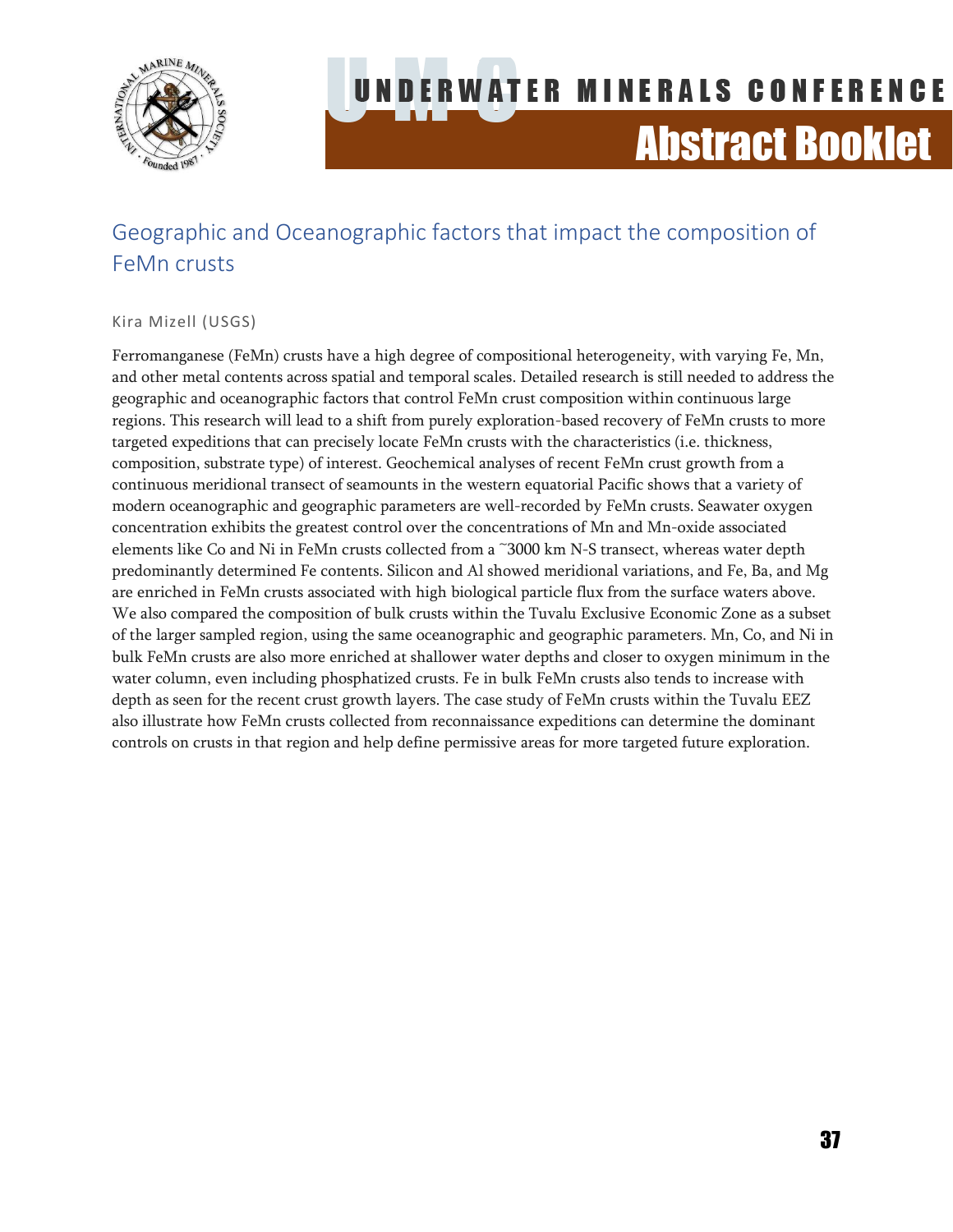

### <span id="page-38-0"></span>Cobalt-rich Ferromanganese Crusts from the Canary Islands Seamounts: Mineralogy and Geochemistry

#### Egidio Marino (Geological Survey of Spain - IGME)

Ferromanganese crusts from Canary Islands Seamount Province (CISP) have been thoroughly studied as part of a PhD project funded by GeoERA-MINDeSEA, EMODnet-Geology and Extension of the Continental Shelf of Spain projects. The work reports the first integrative study of 43 Fe-Mn crusts collected by dredge and ROV on eight seamounts (Tropic, The Paps, Echo, Bimbache, Drago, Gaire, Amuley and Las Hijas) on the west and southwest of the CISP in the northeastern Atlantic Ocean. Crusts pavements cover these seamounts whit thickness comprised between 2 mm up to 25 cm. Bulk studies show that main minerals are low crystalline vernadite (85-90%) and goethite (5-10%). Quartz and calcite can be recognized as minor amounts of detrital and authigenic minerals. Bulk geochemistry shows the highest contents for Fe (21 %) and Mn (15%) with less contents of the others major elements. For the trace elements the average contents of Co, Ni, Te and rare earth elements plus yttrium (REY) are as follows: 4200, 2000, 36, 2600 µg/g, respectively. High-resolution analysis of both mineralogical (micro XRD, Raman and FT-IR) and geochemical methods (microprobe and LA-ICP-MS) have been performed on selected crusts. These analyses confirm the prevalence of the hydrogenetic process forming vernadite with similar contents of Fe (21 %) and Mn (19%) and higher contents of Co (1%), Ni (0.3%), REY (0.4%) and Te (80 µg/g). Diagenetic laminae formed by todorokite and asbolane/buserite are of minor abundance and show high contents of Mn (40%), Ni (6%) and Cu (2%). Finally, hydrothermal minerals have been recognized with punctual Fe isotopic studies made with LA-ICP-MS. These minerals are usually enriched in Fe (50%) with low contents of all the trace elements. Fe-rich laminae in contact with substrate rock have positive 557Fe from +0.27 to +0.60%0 confirming their hydrothermal origin. On the other hand, hydrogenetic minerals show negative 557Fe ranging from -1.73%0 at the base of the crust to -0.57%0 at their top. All these studies confirm for CISP crusts a general hydrogenetic origin with slow growth rates ranging from 0.8 to 10 mm/Ma (cobalt-chronometer equation). Different environmental factors are proposed affecting crusts growth: the thickness of the oxygen minimum zone and the combination of several currents active in the study area; the presence and variable elemental inputs both from the Saharan dust and the volcanic-hydrothermal activity during crusts growth.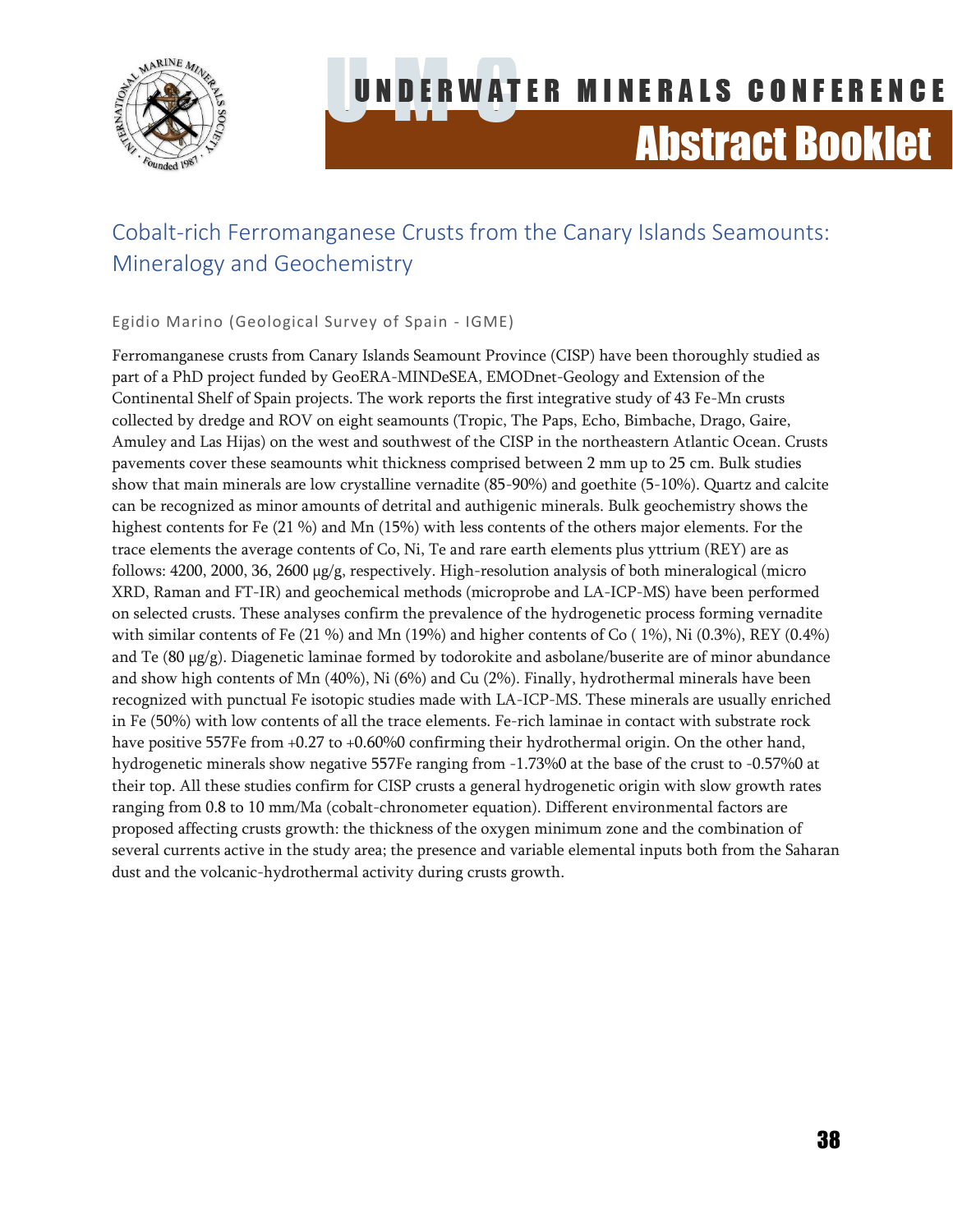

### <span id="page-39-0"></span>Reconstruction of hydrothermal ore-forming system evolution during 100 kyr based on massive sulfides

#### Georgy Cherkashov (VNIIOkeangeologia, St. Petersburg State University, Russia)

The study of the age and evolution of oceanic hydrothermal systems was begun in the 80s of the last century based on the dating of massive sulfides (Lalou, Brichet, 1982). The same goal has been reached by study of the geochronology and geochemistry of bottom sediments in order to identify and to date core intervals corresponding to the peaks of hydrothermal activity and sulfide accumulation (Cherkashev, 1995). Both approaches have their advantages and disadvantages. The dating of sulfides is discrete in nature and makes it possible to determine only the specific time of the ore formation process within the hydrothermal field. An increase in the number of dating makes it possible to obtain a statistical series reflecting periods of hydrothermal activity. However, due to the random sampling of ore bodies, the obtained dating is still discrete and does not allow to characterize the duration/longevity of the hydrothermal activity stages. The second approach makes up this gap since it allows to reconstruct the hydrothermal input to the seabed/sediments in a continuous mode. Its disadvantage is the presence in the sediment core a cumulative effect from several closely spaced hydrothermal vents. In addition, ore material supplies to the bottom sediments both from the plume and from the weathering sulfide mounds, which complicates the reconstruction of the ore formation process. We made attempt to combine study of sulfides and sediments to better reconstruction of hydrothermal processes within Pobeda sulfide deposit. The Pobeda ore cluster, consisting of two ore fields, is located within oceanic core complex on the eastern slope of the MAR rift valley at 17,1 degrees N. 14 samples of sulfides and 3 cores of bottom sediments have been studied. Sulfide and sediment dating have been done using 230Th/U and paired 14C and 230Th methods respectively. The results of sulfide dating demonstrate that chronology of hydrothermal events within two hydrothermal fields is different. This may be due to both insufficient sampling of ore bodies and differences in the scenarios of hydrothermal systems development despite their close proximity (2.5 km). In the second case, the presence of two nearby heat sources (gabbro injections?) inside the ultramafic rocks of oceanic core complex should be assumed. The vertical distribution of iron in sedimentary cores indicates a continuous process of hydrothermal activity over the past 70 thousand years. The absence of pronounced anomalies in iron concentrations in the sediments does not promote to fix distinct stages of the hydrothermal activity. Nevertheless, the combination of data on sulfides and sediments allowed us to get better reconstruction of hydrothermal processes in this region of the MAR. Lalou C. and Brichet E. 1982. Ages and implications of East Pacific Rise sulphide deposits at 21 °N. Nature. 300. P. 169-171 Cherkashev G. 1995. Hydrothermal input into sediments of the Mid-Atlantic Ridge.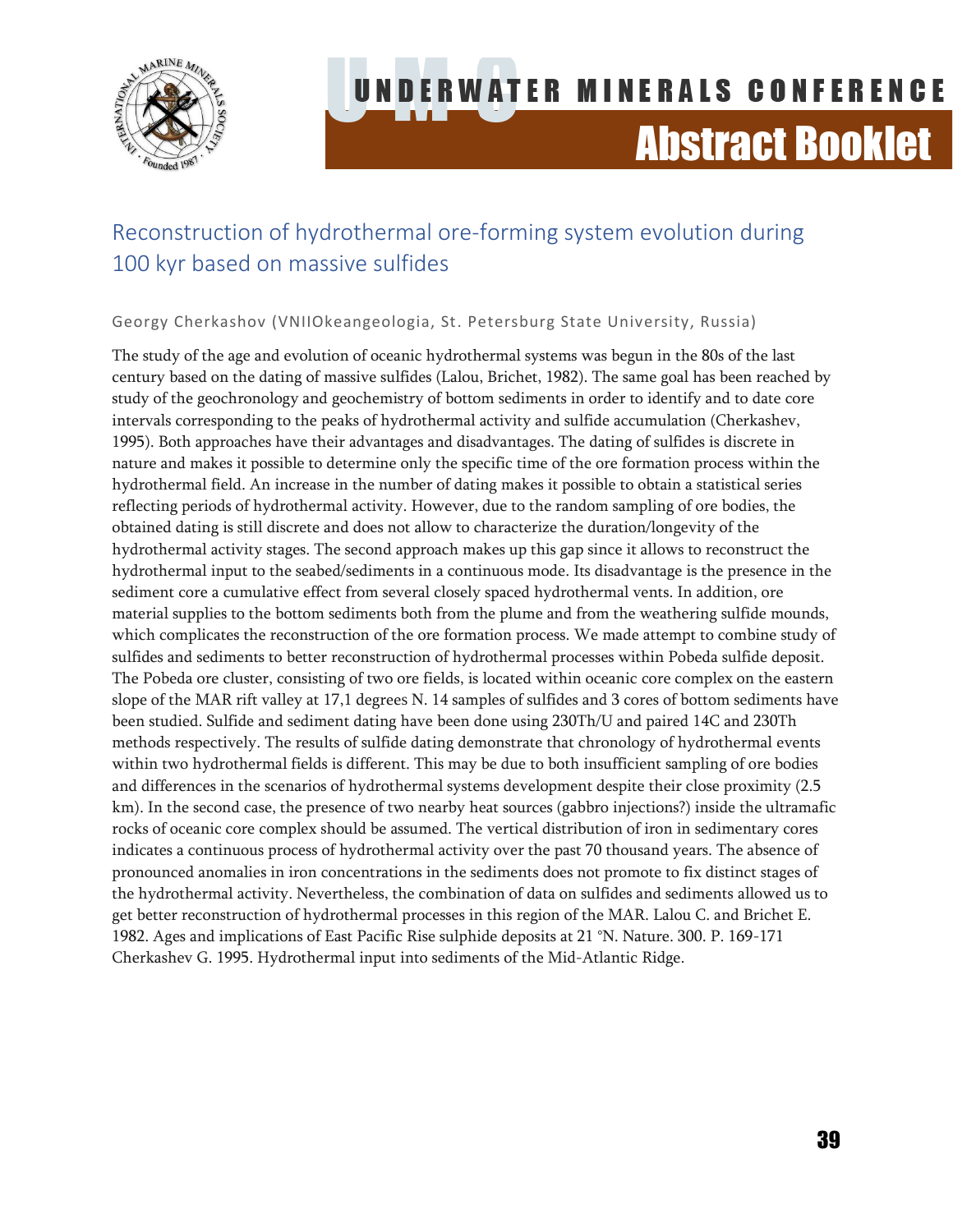

### <span id="page-40-0"></span>Ship Happens: Contingency Planning for Deep-Sea Mining in Light of Exxon Valdez

#### Ilsa Harper Luther (Tulane University Law School, USA)

Wind and solar power are among the many green technologies that countries are looking to in order to reduce their dependence on carbon-heavy fuels and cut greenhouse gas emissions. The ambitious Paris Agreement committed a majority of nations to prioritize efforts to combat climate change by implementing measures to keep global temperature rise below two degrees Celsius above pre-industrial levels. To meet their nationally determined contribution, each nation will need to reduce their dependence on fossil fuels and increase their use of efficient renewable technologies. The World Bank forecasts that "meeting the Paris climate target . . . will require a radical . . . restructuring of energy supply and transmission systems globally." Simultaneously, technology advances and smartphone use are on the rise globally. At the end of 2014, an estimated 1.64 billion people worldwide owned smartphones. With the growing demand for green technologies, renewable energy and smartphones, comes a growing demand for the minerals used to power them. The seabed provides a rich source for these necessary minerals. However, an increased demand for minerals brings an increased concern for the habitats and marine ecosystems of the seabed where mining for those minerals will take place. While moving from carbon-intensive energy sources is one way to meet climate change goals, "a green technology future is materially intensive and, if not properly managed, could bely the efforts and policies of supplying countries to meet their objectives of meeting climate" goals. Calls for tougher environmental regulations, or even a moratorium on deep sea mining, have resonated across the globe. Last year, for example, the President of Fiji pleaded, "I ask you all to… support a 10-year moratorium on seabed mining from 2020 to 2030 which would allow for a decade of proper scientific research of our economic zone and territorial waters." The International Seabed Authority (ISA), an intergovernmental body composed of representatives from each nation that has ratified UNCLOS, oversees the exploration and exploitation of minerals in the Area. UNCLOS prescribes environmental standards to be adopted by the ISA. Member nations, who control mining operations within their territorial waters, are similarly held to such standards. However, it is still unclear how strictly the requirements will be enforced or maintained. The oil industry has the potential to serve as a learning tool for the deep-sea mining industry. Looking at the regulation failures that led to one of the most severe marine pollution incidents in United States history, the Exxon Valdez oil spill, one can see that even the best-laid plans can fail. Government and public policy experts agree that the extent of the damage could have been minimized if national, state and industry policies were enforced. Adverse effects from mining activities are inevitable. No plan can account for every possible contingency that is guaranteed to occur during large-scale, experimental projects such as deep-sea mining. This Comment argues that as deep-sea mining ventures are undertaken in the coming years, the ISA, sponsoring nations, and private industries should not forget the lessons learned from the Exxon Valdez oil spill. Accidents will happen, and the mining industry must be prepared with quick and effective response plans and the equipment and financing to carry it out. This will involve coordination between international and state regulations with private mining companies' internal policies and strict oversight by the ISA.